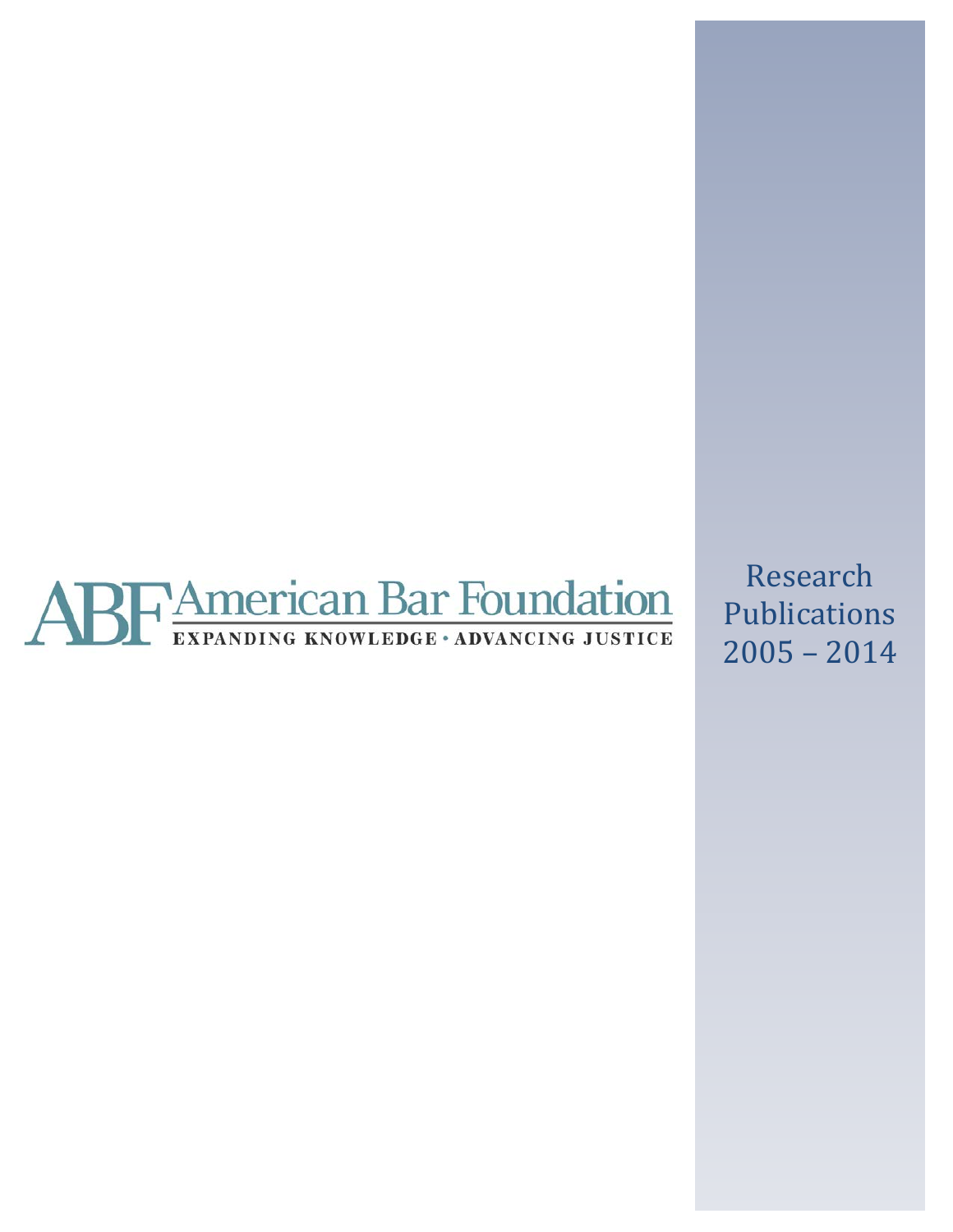

# Faculty Publications 2005 – 2014

# **Executive Summary**

This bibliography lists the significant publications of all American Bar Foundation (ABF) research faculty from 2005 – 2014. Scholars who have been ABF faculty for only a limited time during this ten year period have the years of ABF affiliation listed after their names. All other listed researchers have been affiliated with the ABF throughout the ten year period.

This bibliography contains the significant books (including edited volumes), articles, and reports authored or co-authored by ABF faculty during the listed time period. The citation format for each publication corresponds with the researcher's respective academic discipline.

In the aggregate, the ABF research community over this ten year period has produced:

- $\bullet$  51 books
- 567 articles
- 10 reports

Copies of these publications can be obtained through numerous online sources or by contacting the American Bar Foundation.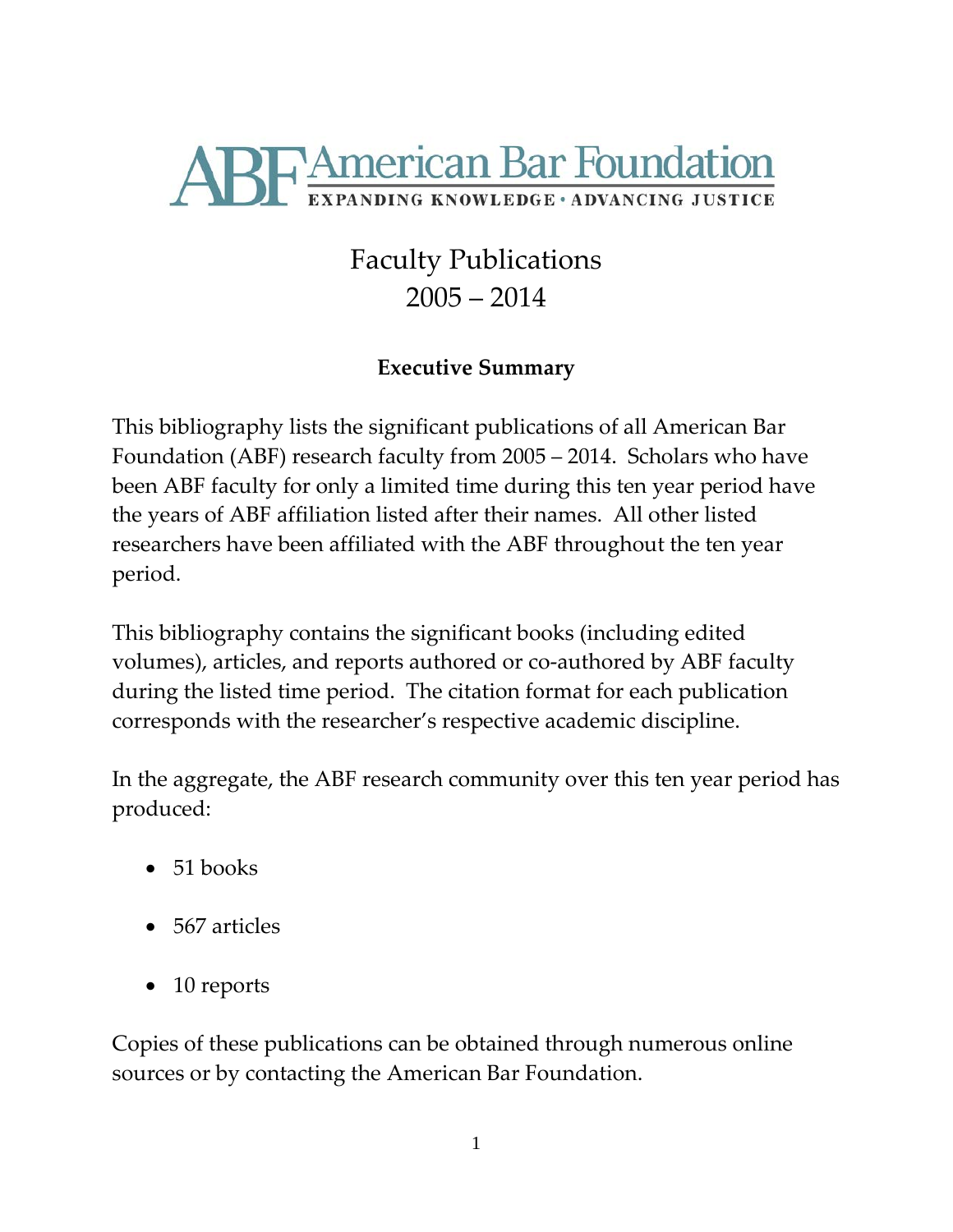# **Bernadette Atuahene**, 2009 – 2014

*1 book, 6 articles*

#### **Book**

1. Bernadette Atuahene, *We Want What's Ours: Learning from South Africa's Land Restitution Program,* (Oxford University Press, 2014).

### **Articles**

- 1. Bernadette Atuahene, "The Importance of Conversation in Transitional Justice: A Study of Land Restitution in South Africa," 39 *Law & Social Inquiry* 902 (2014).
- 2. Bernadette Atuahene, "Paying for the Past: Redressing the Legacy of Land Dispossession in South Africa," 45 *Law & Society Review* 955 (2011).
- 3. Bernadette Atuahene, "South Africa's Land Reform Crisis: Eliminating the Legacy of Apartheid," 90 *Foreign Affairs* 121 (2011).
- 4. Bernadette Atuahene, "Property and Transitional Justice," 58 UCLA L. REV. DISC. 65 (2010).
- 5. Bernadette Atuahene, "Property and the Demands of Transformation," 31 *Michigan International Law Journal* 765 (2010).
- 6. Bernadette Atuahene, "Things Fall Apart: The Illegitimacy of Property Rights in the Context of Past Theft," 51 *Arizona Law Review* 829 (2009).

# **Traci Burch**, 2007 – 2014

*2 books, 12 articles*

### **Books**

- 1. Burch, Traci. *Trading Democracy for Justice: Criminal Convictions and the Decline of Neighborhood Political Participation*. (Chicago: University of Chicago Press, 2013).
- 2. Hochschild, Jennifer, Vesla Weaver, and Traci Burch. *Transforming the American Racial Order*. (Princeton: Princeton University Press, 2012).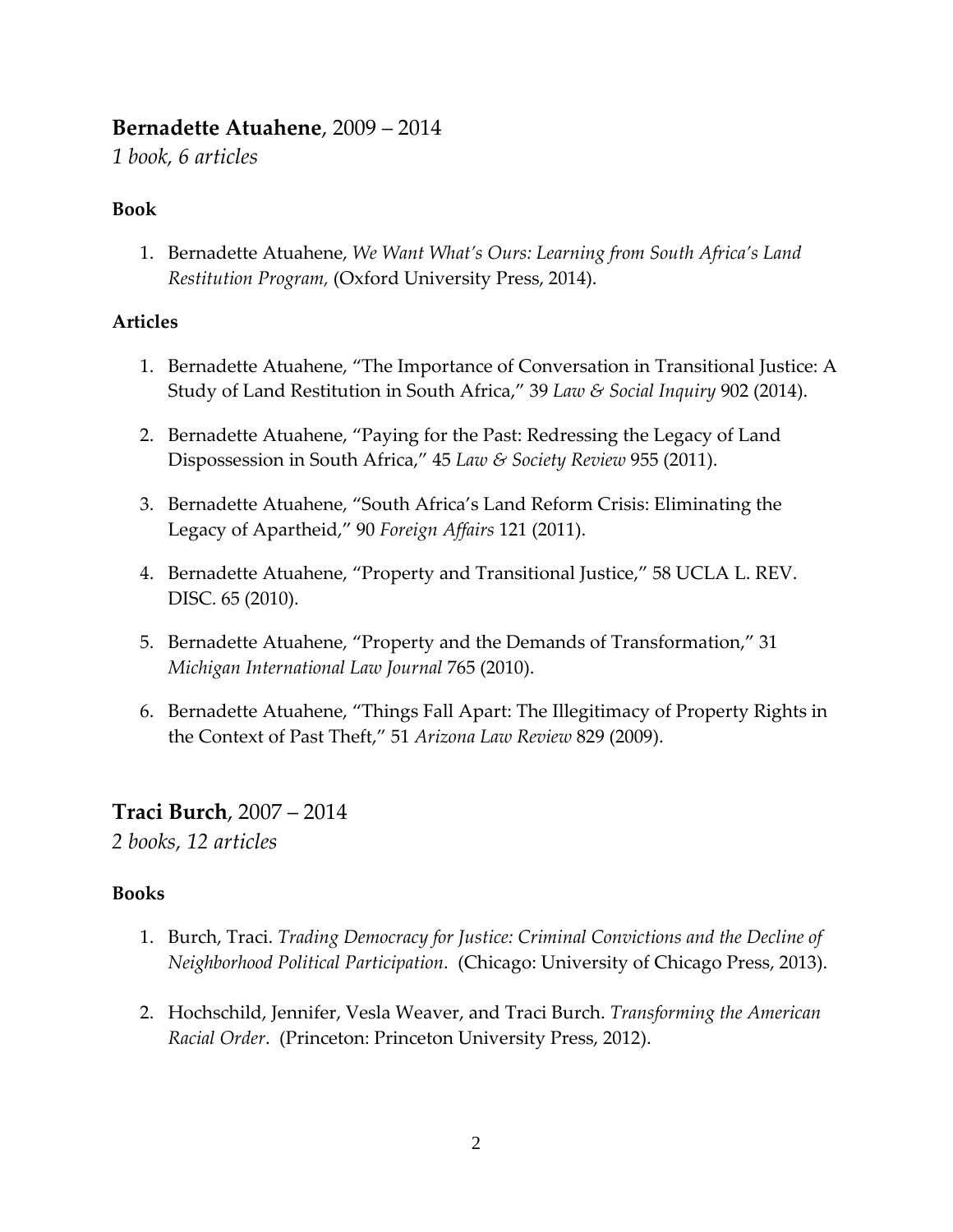- 1. Burch, Traci. "The Old Jim Crow: Racial Residential Segregation and Neighborhood Imprisonment," *Law & Policy* 36(3) 223-255 (2014).
- 2. Burch, Traci. "The Effects of Imprisonment and Community Supervision on Political Participation," *Detaining Democracy Special Issue. The Annals of the American Academy of Political and Social Science* 651 (1) 184-201 (2014).
- 3. Schlozman, Kay Lehman, Sidney Verba, Henry Brady, Traci Burch, and Phillip Jones, "Who Sings in the Heavenly Chorus? The Shape of the Organized Interest System." In Schlozman, Kay Lehman, Sidney Verba, and Henry Brady, *The Unheavenly Chorus*, Princeton: Princeton University Press (2012).
- 4. Schlozman, Kay Lehman, Sidney Verba, Henry Brady, Phillip Jones, and Traci Burch. "Political Voice through Organized Interest Activity," in Schlozman, Kay Lehman, Sidney Verba, and Henry Brady, *The Unheavenly Chorus*, (Princeton: Princeton University Press, 2012).
- 5. Burch, Traci. "Did Disfranchisement Laws Help Elect President Bush? New Evidence on the Turnout and Party Registration of Florida's Ex-Felons," *Political Behavior* 34 (1); 1-26 (2012).
- 6. Burch, Traci. "Turnout and Party Registration among Criminal Offenders in the 2008 General Election," *Law and Society Review* 45(3): 699-730 (2011).
- 7. Burch, Traci. "Fixing the Broken System of Financial Sanctions," *Criminology and Public Policy* 10(3) (2011).
- 8. Hochschild, Jennifer; Vesla Weaver, and Traci Burch. "Destabilizing the American Racial Order," *Daedalus* 140; 151-165 (2011).
- 9. Burch, Traci. "Can the New Commander-In-Chief Sustain His All Volunteer Standing Army?" *The Dubois Review on Race* 6(1) (2009).
- 10. Burch, Traci. "American Politics and the Not-So-Benign Neglect of Criminal Justice," in *The Future of American Politics*, ed. Gary King, Kay Schlozman, and Norman Nie. (New York: Routledge, 2009).
- 11. Schlozman, Kay Lehman and Traci Burch. "Political Voice in an Age of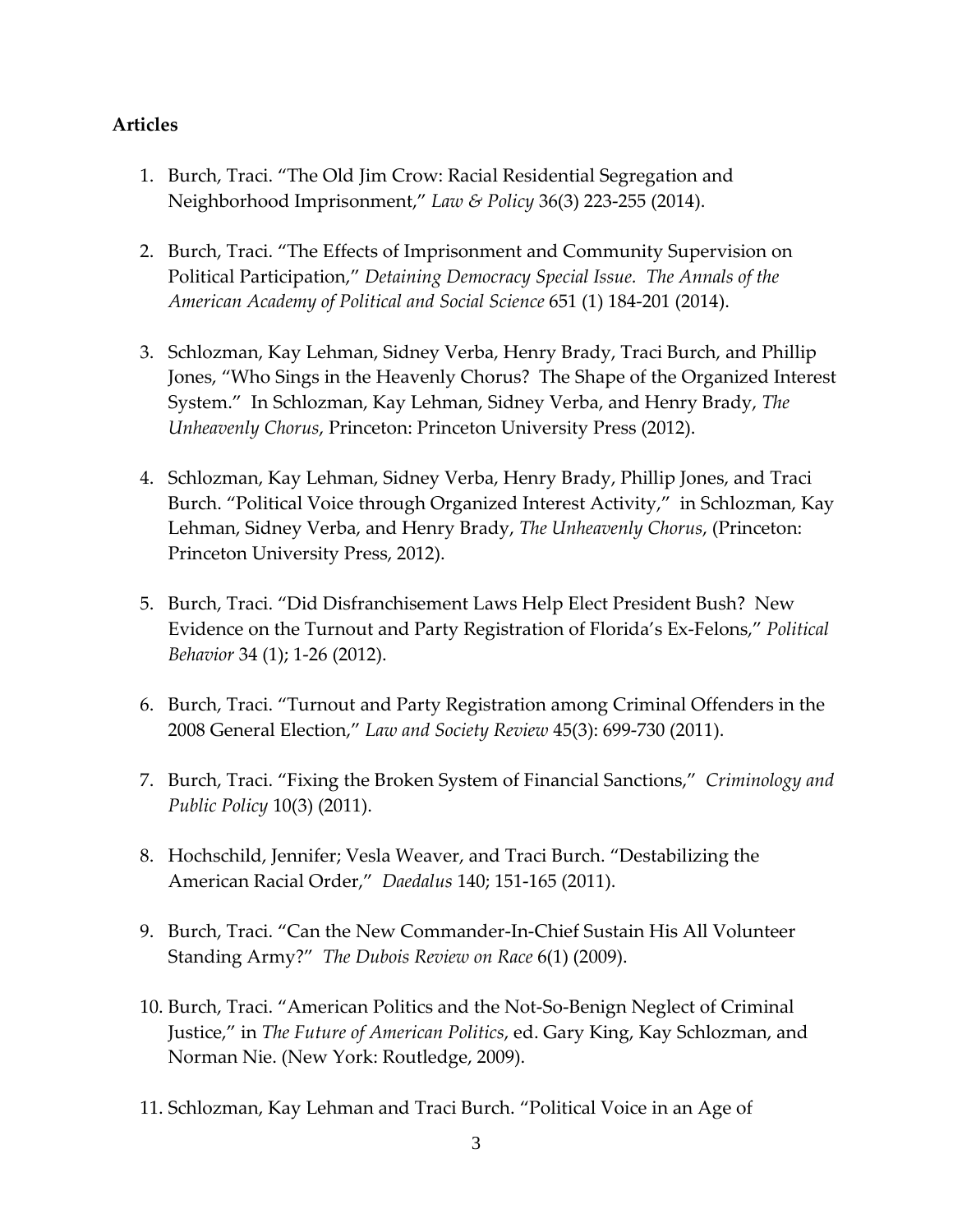Inequality," in *America at Risk: Threats to Liberal Self-Government in an Age of Uncertainty*, ed. Robert Faulkner and Susan Shell (Ann Arbor: University of Michigan Press, 2009).

12. Hochschild, Jennifer and Traci Burch. "Contingent Public Policies and the Stability of Racial Hierarchy: Lessons from Immigration and Census Policy," in *Political Contingency: Studying the Unexpected, the Accidental, and the Unforseen*, ed. Ian Shapiro and Sonu Bedi (New York: NYU Press, 2007).

### **John Comaroff**, 2005 – 2012

*5 books, 18 articles*

#### **Books**

- 1. [with J. Comaroff] *Theory from the South: Or, How Euro-America is Evolving Toward Africa*. (Boulder, CO: Paradigm Publishers, 2011).
- 2. [with J. Comaroff] *Zombies et frontières à l'ère néolibérale. Le cas de l'Afrique du Sud postcoloniale* [*Zombies and Frontiers in the Age of Neoliberalism: The Case of Postcolonial South Africa*]. (Paris: Les Prairies Ordinaires, 2010).
- 3. [with J. Comaroff] *Ethnicity, Inc*. (Chicago: University of Chicago Press, 2009).
- 4. [ed, with J. Comaroff and D.A. James] *Picturing a Colonial Past: The African Photographs of Isaac Schapera*. (Chicago: University of Chicago Press, 2007).
- 5. [ed, with J. Comaroff] *Law and Disorder in the Postcolony*. (Chicago: University of Chicago Press, 2006).

- 1. [with J. Comaroff] "Theory from the South: A Rejoinder. In A Forum on Theory from the South: How Euro-America is Evolving Toward Africa," *Cultural Anthropology*, March 2 (2012).
- 2. [with Sindre Bangstand, Thomas Hylland Eriksen, and J. Comaroff] "'Anthropologists are Talking': About Anthropology and Post-Apartheid South Africa," *Ethnos: Journal of Anthropology*, 77(1):115-136 (2012).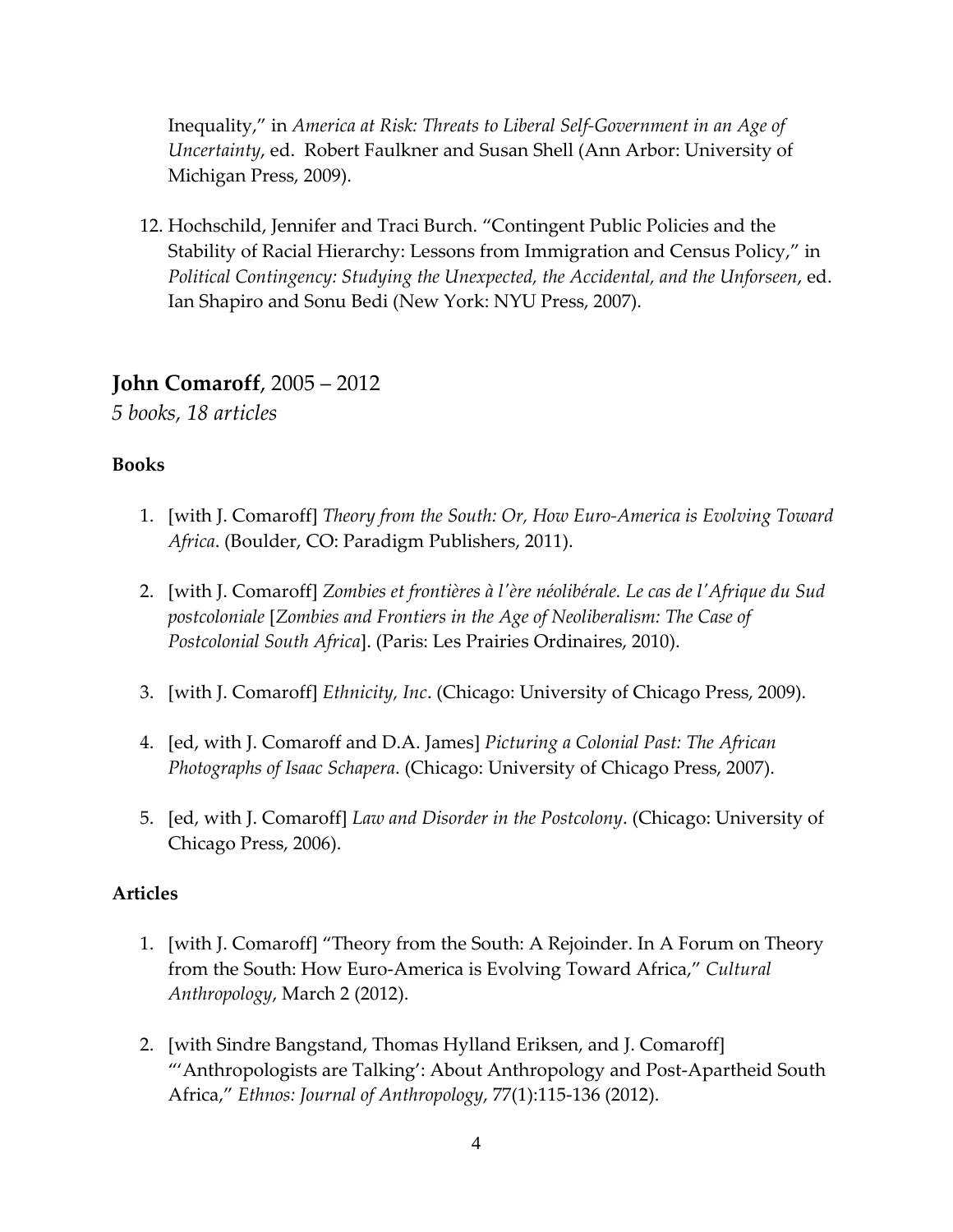- 3. [with J. Comaroff] "Foreword: Thinking Anthropologically, About British Anthropology," in *Sage Handbook of Social Anthropology*, (eds.) Richard 28 Fardon, John Gledhill, Olivia Harris, Trevor Marchand, Mark Nuttall, Chris Shore, Veronica Strang, and Richard Wilson. (London: Sage, with the Association of Social Anthropologists of the United Kingdom and Commonwealth, 2012).
- 4. "The Omnivorous Science: Jean and John Comaroff on the Politics of Anthropology, Capitalism, and Contemporary States [interview by Luis Fernando Angosto Ferrández]," *AIBR: Journal of Iberoamerican Anthropolog*y, 7(3):271-296 (2012).
- 5. "The End of Neoliberalism? What is Left of the Left," *The Annals of the American Academy of Political and Social Science*, 637(1):141-147 Special edition on *Race, Religion, and Democracy*, (eds.) John L. Jackson and David Kyuman Kim (2011).
- 6. [with C.L. Tomlins] 'Law As...': Theory and Practice in Legal History," *Irvine Law Review* 1(3):1039-1079 (2011).
- 7. "Reflections on the Rise of Legal Theology: Law and Religion in the 21st Century," *Social Analysis* 53(1):193-216 (2009).
- 8. "Foreword," in *A Discourse on Domination in Mandate Palestine: Imperialism, Property and Insurgency*, Zeina B. Ghandour. (New York: Routledge, 2009).
- 9. [with J. Comaroff] "Reflections on the Anthropology of Law, Governance, and Sovereignty," in F. von Benda Beckman, K. von Benda Beckman, and J. Eckert [eds.], *Rules of Law and Laws of Ruling: On the Governance of Law*. (Burlington, VT: Ashgate, 2008).
- 10. [with J. Comaroff] "Nations With/out Borders: Neoliberalism and the Problem of Belonging in Africa, and Beyond," in Shalini Randeria [ed.], *Border Crossings – Grenzverschiebungen und Grenzüberschreitungen in einer globalisierten Welt*. Hochschulforum Band 42. Zurich: vdf. (2008).
- 11. [with J. Comaroff] "Ethnicity," in N. Shepherd and S. Robins [eds.], *New South African Keywords*. (Johannesburg: Jacana Media, 2008).
- 12. [with J. Comaroff] "Faith," in Nick Shepherd and Steven Robins [eds.], *New South African Keywords*. (Johannesburg: Jacana Media, 2008).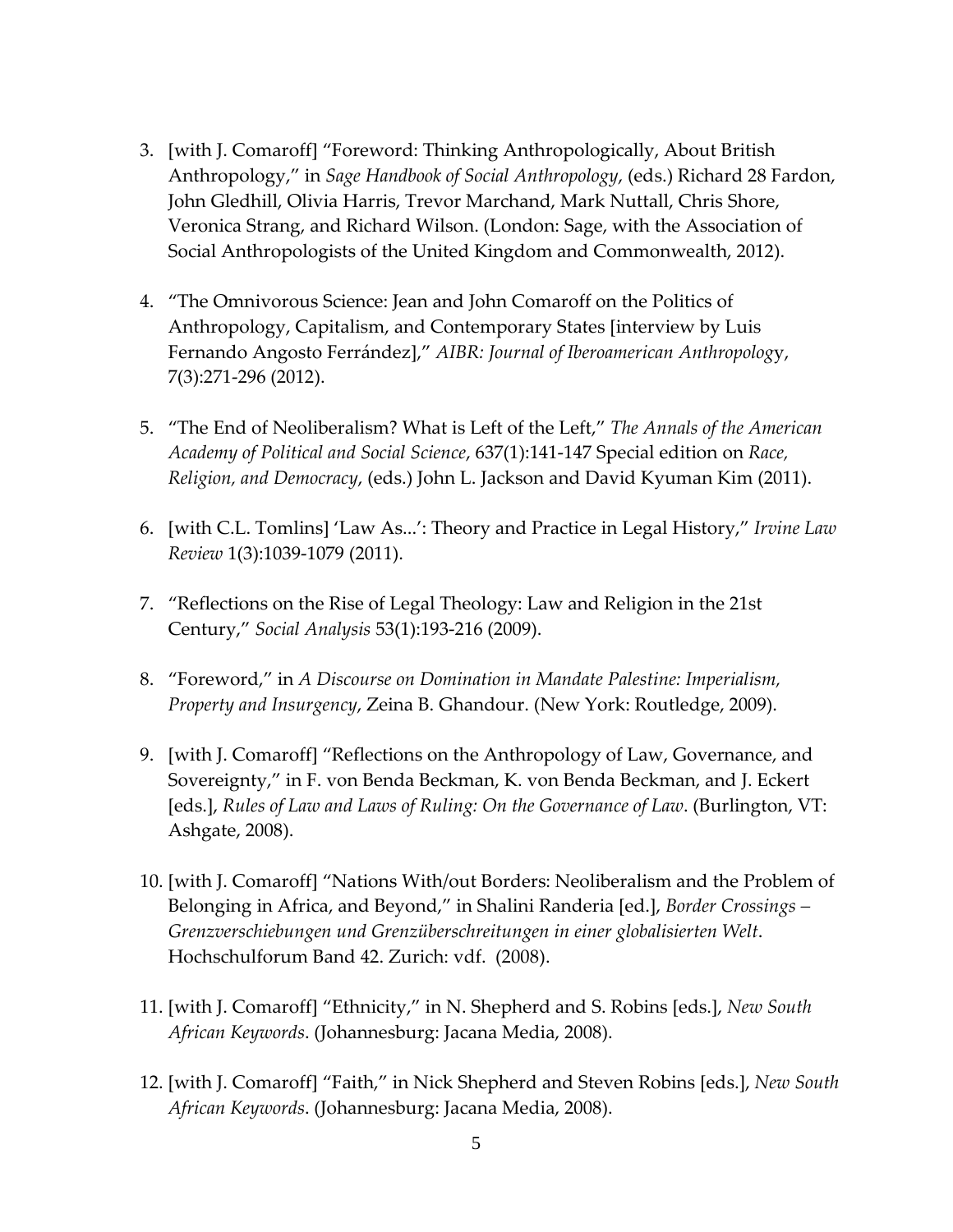- 13. [with J. Comaroff] "Ethnicity: Notes on the Concept and the Concrete," in Fernand Kreff, Eva-Maria Knoll, Andre Gingrich [eds.], Handbuch Globalisierung Face to Face. 100 Stichworte fuer die Praxis aus Anthropologie und Sozialwissenschaften. (Frankfurt am Main: Edition Suhrkamp, 2007).
- 14. [with J. Comaroff] "Popular Justice in the New South Africa: Policing the 26 Boundaries of Freedom," in T. Tyler [ed.], *Legitimacy and Criminal Justice: International Perspectives*. (New York: Russell Sage Foundation, 2007).
- 15. [with J. Comaroff] "Figuring Crime: Quantifacts and the Production of the Unreal," *Public Culture*, 18(1):209-46 (2006).
- 16. [with J. Comaroff] "Beasts, Banknotes, and the Color of Money in Colonial South Africa," *Archaeological Dialogues*, 12(2):1-26 (2006).
- 17. [with J. Comaroff] "Reflections on Youth, From the Past to the Postcolony," in A. Honwana and P. De Boeck [eds.], *Makers and Breakers, Made and Broken: Children And Youth as Emerging Categories in Postcolonial Africa*. (Oxford: James Currey, Trenton: Africa World Press, Dakar: Codesria, 2005).
- 18. [with J. Comaroff] Colonizing Currencies: Cows, Cash, and Commensuration in in South Africa. In W. van Binsbergen and P. Geschiere [eds.], *Commodification: Things, Agency, and Identities (The Social Life of Things Revisited)* (Munster, Germany: LIT, 2005).

### **Stephen Daniels**

*1 book, 13 articles*

#### **Books**

1. (edited with J.R. Bowers). *Inside Campaigns: Chronicles – and Lessons – from the Trenches.* (Lynne Rienner Publishers, 2011).

#### **Articles**

1. (with Martin Katz and William Sullivan). "Analyzing Carnegie's Reach: The Contingent Nature of Innovation," 63 *Journal of Legal Education* 585 (2014).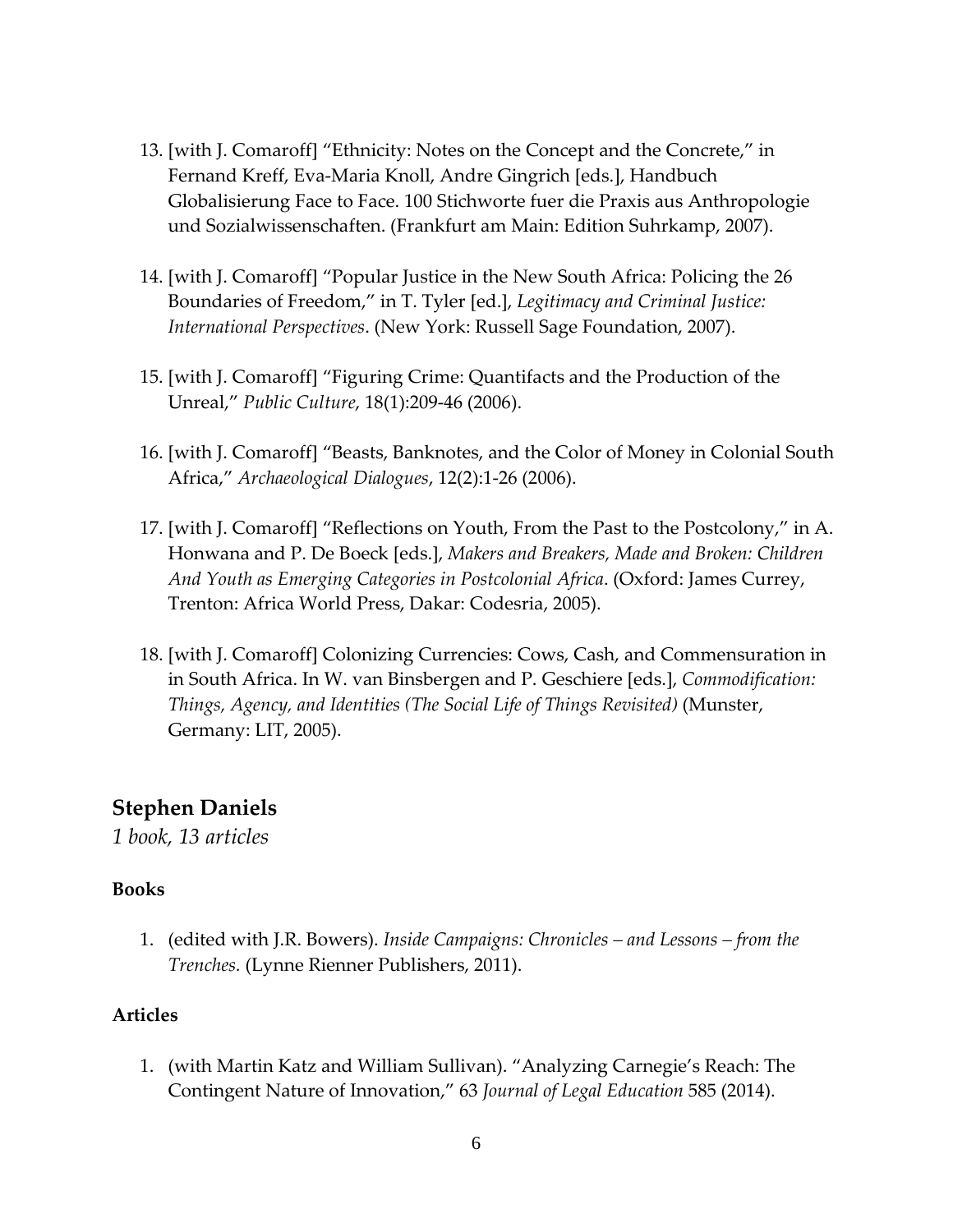- 2. "Assessing Law School Curriculum Changes: Are They Making a Difference?" IAALS Online- Educating Tomorrow's Lawyers, November 13, 2013.
- 3. (with Joanne Martin). "Plaintiffs' Lawyers and the Tension between Professional Norms and the Need to Generate Business," in Leslie Levin and Lynn Mather, eds., *Lawyers in Practice: Ethical Decision-Making in Context*, (University of Chicago Press, 2012).
- 4. (with Joanne Martin). "A Brief Moment of Opportunity: The Effects of the Economic Downturn on the Delivery of Legal Services to the Poor," 33 *University of Arkansas-Little Rock Law Review* 435 (2011).
- 5. (with Joanne Martin). "Plaintiffs' Lawyers: Dealing with the Possible But Not Certain," 60 *DePaul Law Review* 337 (2011).
- 6. (with James Bowers). "Hypotheticals," e-supplement for Lee Epstein and Thomas Walker, *Constitutional Law for a Changing American Resource Center* (CQ Press, 2011).
- 7. "Long-Term Strategy in Local Elections," in *Inside Campaigns*, James R. Bowers and Stephen Daniels, eds., (Lynne Rienner Publishers, 2011).
- 8. (with Joanne Martin). "It is No Longer Viable from a Practical and Business Standpoint: Damage Caps, 'Hidden Victims,' and the Declining Interest in Medical Malpractice Cases," 16 *International Journal of the Legal Profession 187*  (2010).
- 9. (with Joanne Martin). "Legal Services for the Poor: Access, Self-Interest and Pro Bono," in Rebecca Sandefur, ed., *Access to Justice*, 145-166, (JAI Press, 2009).
- 10. (with Joanne Martin). "Pro Bono: More than a Professional Responsibility," in Lawrence Fox, ed., *Raising the Bar*, 217-235, (ABA Press, 2007).
- 11. "Alive and Well (Maybe) in Texas: Plaintiffs' Practice in the Age of Tort Reform," 51 *New York Law School Law Review* 286-320 (2007).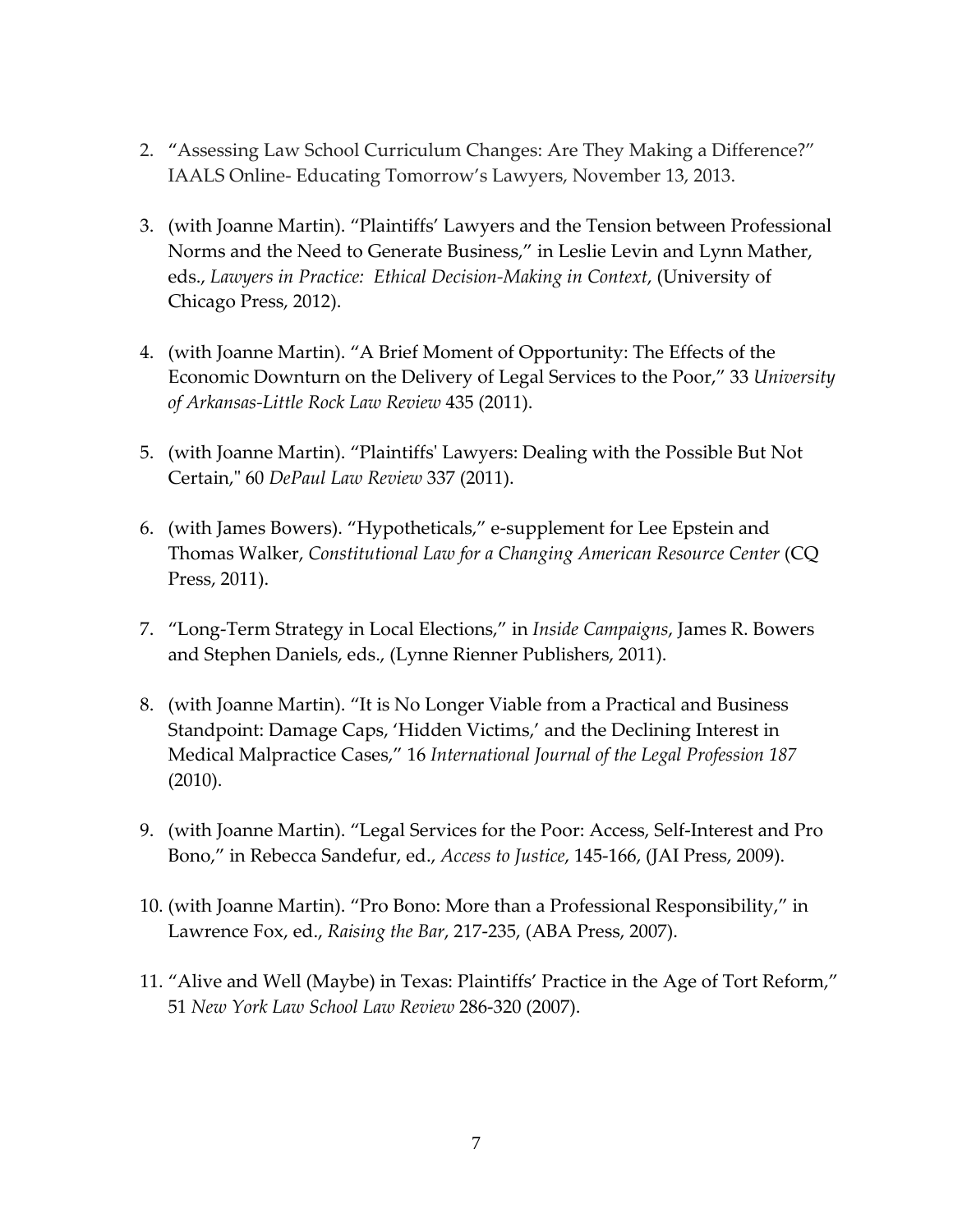- 12. (with Joanne Martin). "Plaintiffs' Lawyers, Specialization, and Medical Malpractice,"59 *Vanderbilt Law Review* 1051-1073 (2006).
- 13. (with Joanne Martin). "The Texas Two-Step: Evidence on the Link Between Damage Caps and Access," 55 *DePaul Law Review 635-669* (2006).

# **Shari Diamond**

*1 book, 37 articles*

#### **Book**

1. Diamond, S.S. & J. B. Swann (eds.) *Trademark and Deceptive Advertising Surveys: Law, Science, and Design*, (ABA Publishing, 2012).

- 1. Meixner, J. & S.S. Diamond, "The Hidden Daubert Factor: How Judges Use Error Rates in Assessing Scientific Evidence," *Wisconsin Law Rev*. 1063-1133 (2014).
- 2. Cook, T.C., T.Y. Tang, & S.S. Diamond, "Causally Valid Relationships That Invoke the Wrong Causal Agent: Construct Validity of the Cause in Policy Research," 5 *Journal of the Society for Social Work and Research* 379-414 (2014).
- 3. Diamond, S.S. & D. Franklyn, "Trademark Surveys: An Undulating Path," 92 *Texas Law Rev*. 2029-2073 (2014).
- 4. Diamond, S.S., M.R. Rose, & B. Murphy, "Embedded Experts on Real Juries: A Delicate Balance," 55 *William & Mary Law Rev*. 885-933 (2014).
- 5. Diamond, S.S. & J. Salerno "Empirical Analysis of Juries in Tort Cases," in J. Arlen (ed.) *Research Handbook on the Economics of Torts* Edward Elgar (2013).
- 6. Diamond, S.S. & A. Ryken, "The Modern American Jury: A Hundred Year Journey," 96 *Judicature* 315-322 (2013).
- 7. Meixner, J. & S.S. Diamond, "Does Criminal Diversion Contribute to the Vanishing Civil Trial?" 62 *DePaul Law Rev*. 201-235 (2013).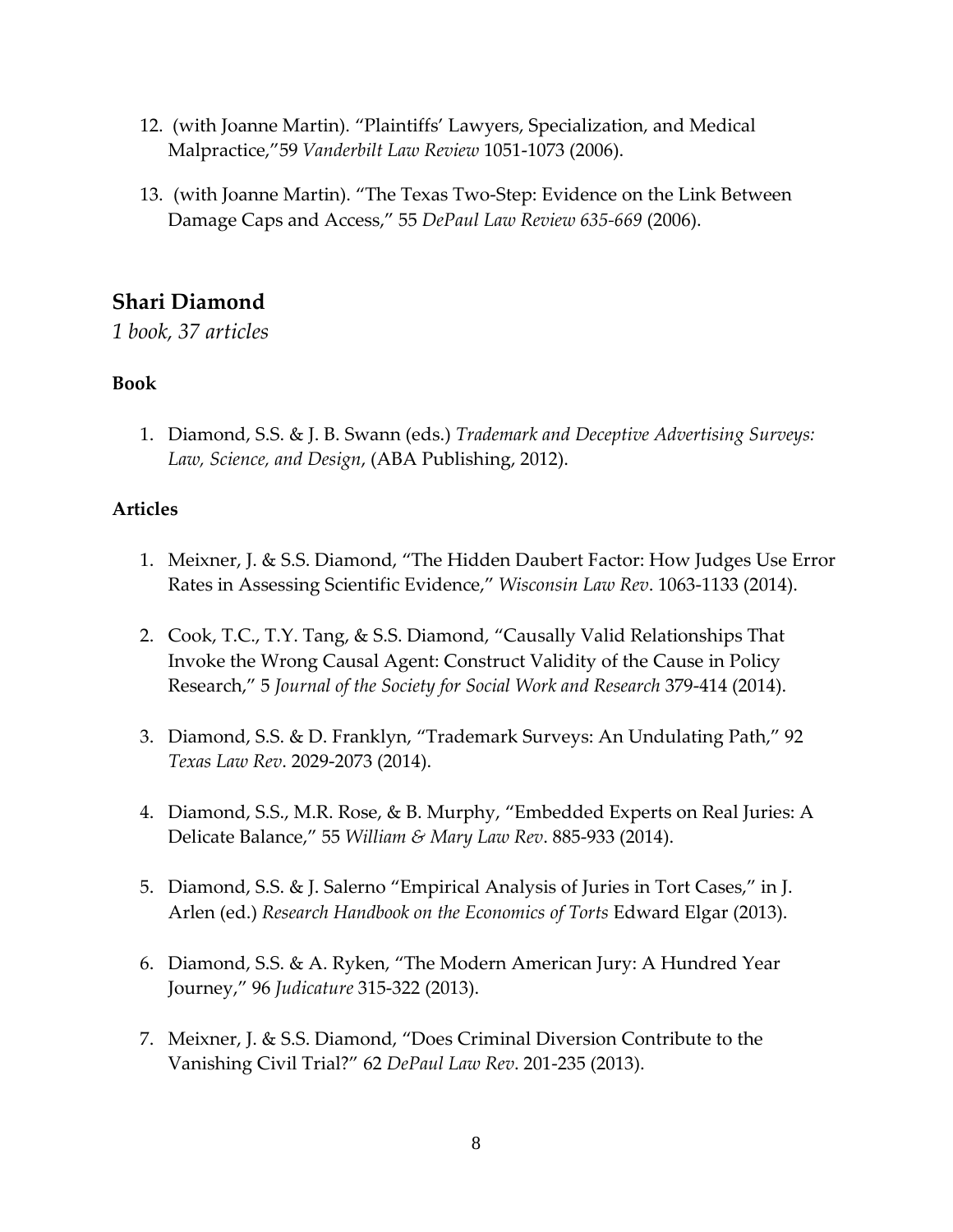- 8. Diamond, S.S., B. Murphy, & M.R. Rose, "The "Kettleful of Law" in Real Jury Deliberations: Successes, Failures and Next Steps," 106 *Northwestern U. Law Rev*. 1537-1608 (2012).
- 9. Diamond, S.S., "Thoughts on Total Justice," 30 *Quinnipiac Law Rev*. 467-79 (2012).
- 10. Rose, M.R., S.S. Diamond, & M. Musick, "Selected to Serve: An Analysis of Lifetime Jury Participation," 9 *J. Empirical Legal Studies* 33-55 (2012).
- 11. Diamond, S.S., M.R. Rose, B. Murphy, & J. Meixner, "Damage Anchors on Real Juries," 8 *J. Empirical Legal Studies* 148-78 (2011).
- 12. Diamond, S.S. , "Reference Guide on Survey Research," (3nd edition) In *Reference Manual on Scientific Evidence* (pp. 359-423) (Washington, D.C.: Federal Judicial Center/National Academy of Sciences, 2011).
- 13. Diamond, S.S., L. Bowman, L., M. Wong, & M.M. Patton, "Efficiency and Cost: The Impact of Videoconferenced Hearings on Bail Decisions," 100 *J. Crim. L. & Criminol*. 869-902 (2010).
- 14. Diamond, S.S. & P. Mueller, "Empirical Scholarship in Law Reviews," in J. Hagan (ed.) 6 *Annual Review of Law & Social Science* 581-99 (Palo Alto, CA: Annual Reviews, 2010).
- 15. Rose, M.R., C. Ellison, & S.S. Diamond, "Juries and Judges in the Public's Mind: Race, Ethnicity, and Jury Experience," 93 *Judicature* 194-200 (2010).
- 16. Salerno, J. & S.S. Diamond, "The Promise of a Cognitive Perspective on Jury Deliberation," 17 *Psychonomic Bulltn. & Rev*. 174-179 (2010).
- 17. Stevenson, M.C., B.L. Bottoms, & S.S. Diamond, "Jurors' Discussions of a Defendant's History of Child Abuse and Alcohol Abuse in Capital Sentencing Deliberations," 16 *Psych, Pub. Pol'y, & Law* 1-38 (2010).
- 18. Rose, M.R., S.S. Diamond, & K.M. Butler, "Goffman on the Jury: Real Jurors' Attention to the "Offstage" of Trials," 34 *Law and Human Behavior* 310-323 (2010).
- 19. Diamond, S.S., D. Peery, F.J. Dolan, & E. Dolan, "Achieving Diversity on the Jury: Jury Size and the Peremptory Challenge," 6 *J. Empirical Legal Studies* 425-449 (2009).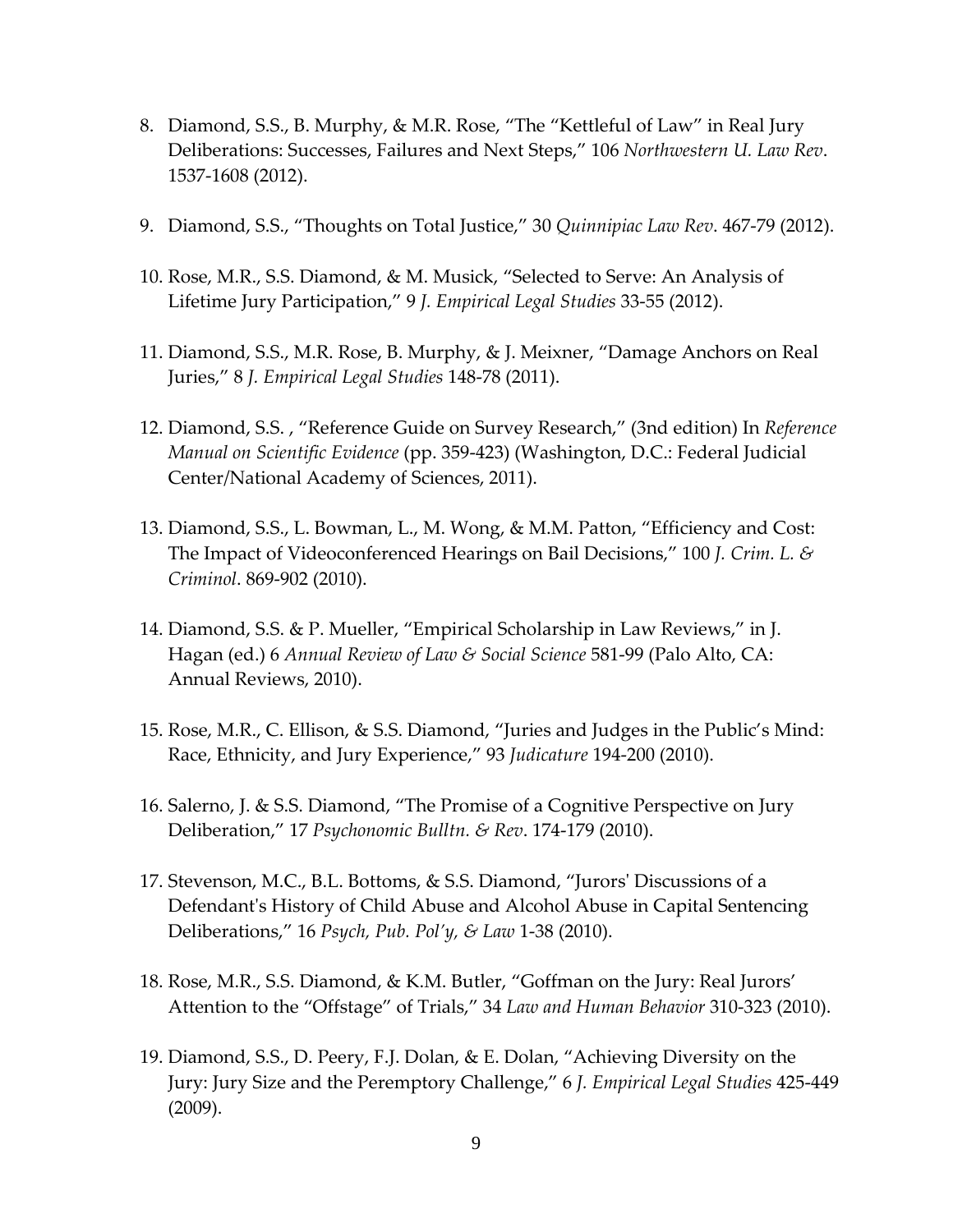- 20. Rose, M.R. & S.S. Diamond, "Offstage Behavior: Real Jurors' Scrutiny of Nontestimonial Conduct," 58 *DePaul L. Rev*. 311-342 (2009).
- 21. Nadler, J. & S.S. Diamond, "Eminent Domain and the Psychology of Property Rights: Proposed Use, Subjective Attachment, and Taker Identity," 5 *J. Empirical Legal Studies* 713-749 (2008).
- 22. Rose, M.R. & S.S. Diamond, "Judging Bias: Juror Confidence and Judicial Rulings on Challenges for Cause," 42 *Law & Society Review* 513-546 (2008).
- 23. Rose, M.R., C. Ellison, & S.S. Diamond, "Preferences for Juries over Judges across Racial and Ethnic Groups," 89 *Social Science Quarterly* 372-391 (2008).
- 24. Diamond, S.S, "Trademark Dilution: Of Fame, Blurring, and Sealing Wax, with a Touch of Judicial Wisdom," 24 *Santa Clara Computer & High Technology Journal* 521-540 (2007-08).
- 25. Nadler, J., S.S. Diamond, & M.M. Patton, "Governmental Takings of Private Property: Kelo and the Perfect Storm," in N. Persily, J. Citrin, & P. Egan (eds.) *Public Opinion and Constitutional Controversy*, (Oxford U. Press, 2008).
- 26. Diamond, S.S., "Verdict in on Jury Deliberations," 12 *The Young Lawyer* 2 (2008).
- 27. Diamond, S.S. , "Juror Response to Scientific and Other Expert Testimony and How Judges Can Help," 16 *Journal of Law and Policy* 47-67 (2007).
- 28. Diamond, S.S. , "Psychological Contributions to Evaluating Witness Testimony," in E. Borgida & S. Fiske (eds.) *Beyond Common Sense: Psychological Science in The Courtroom*, (Blackwell, 2007).
- 29. Diamond, S.S., "Dispensing with Deception, Curing with Care: A Response to Judge Dann on Nullification," 91 *Judicature* 20 (2007).
- 30. G. Daniel Lassiter, S.S. Diamond, H.C. Schmidt, & J.K. Elek, "Evaluating Videotaped Confessions: Expertise Provides No Defense Against the Camera Perspective Effect," 18 *Psych. Science* 224 (2007).
- 31. Diamond, S.S., M.R. Rose, B. Murphy, & S. Smith, "Juror Questions During Trial: A Window into Juror Thinking," 59 *Vanderbilt L. Rev*. 1927-1972 (2006).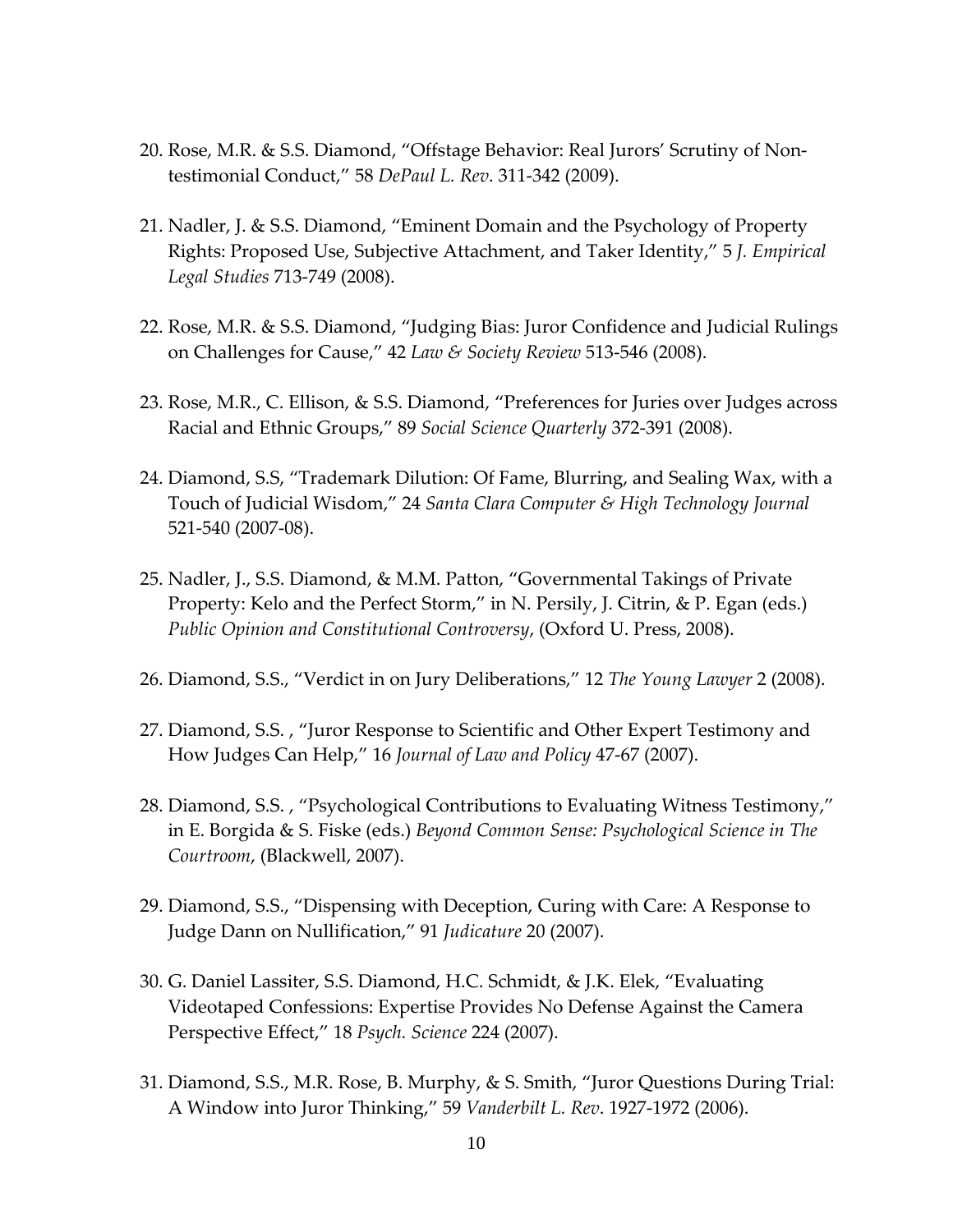- 32. Diamond, S.S., "Beyond Fantasy and Nightmare: A Portrait of the Jury," 54 *Buffalo L. Rev*. 717 (2006).
- 33. Diamond, S.S., "Juror Questions at Trial: In Principle and In Fact," 78 *New York State Bar Assoc. J*. 23 (2006).
- 34. Diamond, S.S., M.R. Rose, & B. Murphy, "The Costs and Benefits But Mostly Benefits – of Unanimity," 2006 *California Courts Rev*. 10 (2006).
- 35. Diamond, S.S., M.R. Rose, & B Murphy, "Revisiting the Unanimity Requirement: The Behavior of the Non-Unanimous Civil Jury," 100 *Northwestern U. Law Rev*. 201-230 (2006).
- 36. Diamond, S.S., "When Ethics and Empirics are Entwined," in J. Kleinig & J. Levine (eds.) *Jury Ethics*, (Herndon, VA: Paradigm, 2006).
- 37. Diamond, S.S. & M.R. Rose, "Real Juries," in J. Hagan (ed.) 1 *Annual Review of Law & Social Science* 255 (Palo Alto, CA: Annual Review, 2005).

# **Ronit Dinovitzer**

*19 articles*

- 1. Dinovitzer, Ronit, Hugh Gunz & Sally Gunz, "Corporate lawyers and their clients: walking the line between law and business," *International Journal of the Legal Profession*, 21(1):3-21 (2014).
- 2. Dinovitzer, Ronit, Hugh Gunz and Sally Gunz. "Unpacking Client Capture: Evidence from corporate law firms," *Journal of Professions and Organization* 1(2): 99-117 (2014).
- 3. Dinovitzer, Ronit, Sally Gunz and Hugh Gunz. "Reconsidering Lawyer Autonomy: The Nexus Between Firm, Lawyer and Client in Large Commercial Practice." *American Business Law Journal* 51(3):661-719 (2014).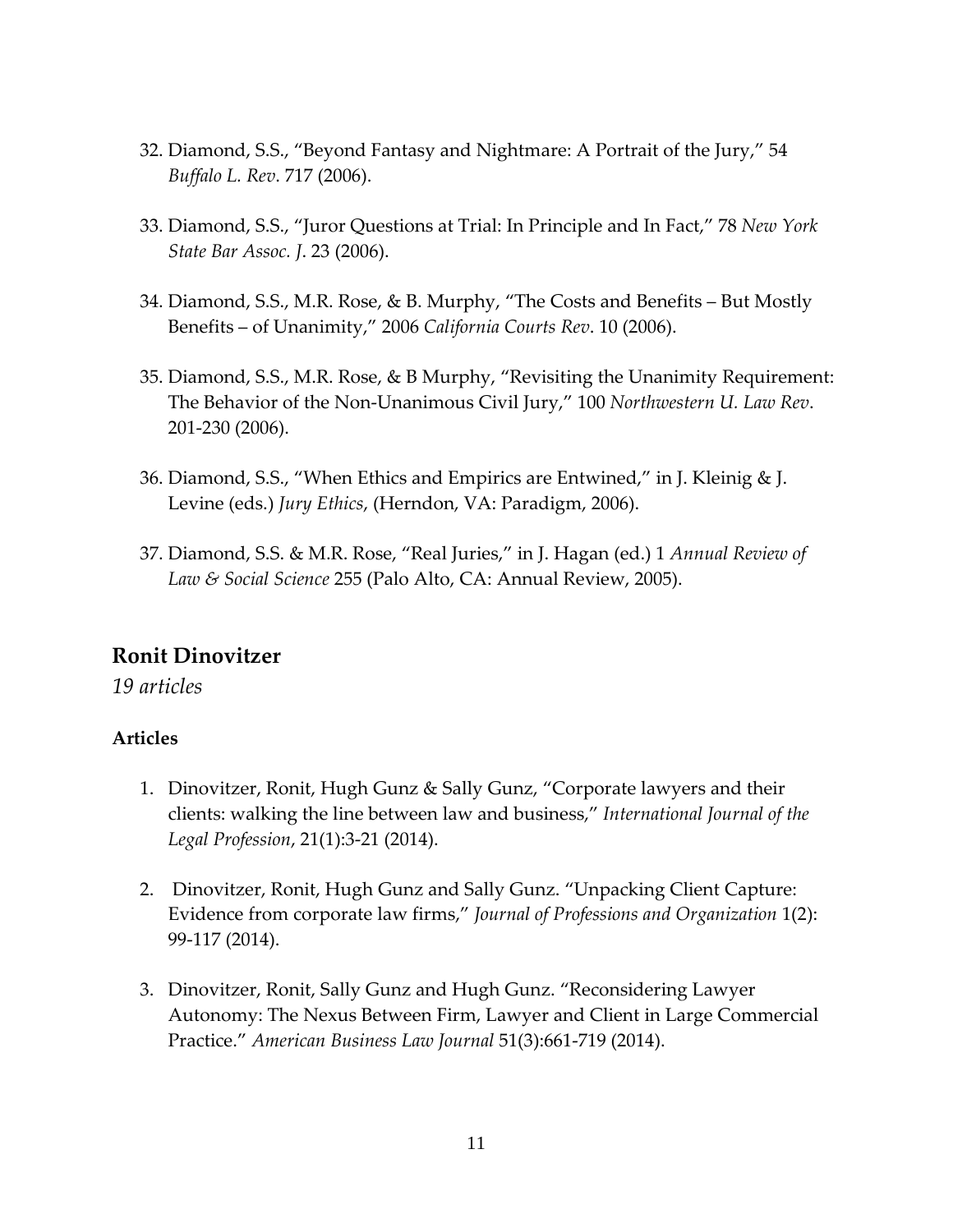- 4. Dinovitzer, Ronit and John Hagan. "Hierarchical Structure and Gender Dissimilarity in American Legal Labor Markets." *Social Forces* 92(3):929-955 (2014).
- 5. Dinovitzer, Ronit, Bryant G. Garth, and Joyce Sterling. "Buyers' Remorse? Law School Hierarchy, Access to the Rewards of Corporate Practice, and the Desirability of a Lawyer Career." *Journal of Legal Education* 63:211-234 (2013).
- 6. Taylor, Judith, Ron Levi and Ronit Dinovitzer. "Homeland Tourism, Emotion and Identity Labor: An Odyssey of Belonging." *Du Bois Review* 9: 67-85 (2012).
- 7. Dinovitzer, Ronit. "The Financial Rewards of Elite Status in the Legal Profession." *Law & Social Inquiry* 36: 971–998 (2011).
- 8. Dinovitzer, Ronit, Joyce Sterling, and Nancy Reichman. The Differential Valuation of Women's Work: A New Look at the Gender Gap in Lawyers' Incomes." *Social Forces* 88:819-854 (2009).
- 9. Dinovitzer, Ronit, John Hagan and Ron Levi. "Immigration and Youthful Illegalities in a Global Edge City." *Social Forces* 88:337-372 (2009).
- 10. Dinovitzer, Ronit and Bryant G. Garth. "Pro Bono as an Elite Strategy in Early Lawyer Careers," in *Private Lawyers in the Public Interest*, edited by Robert Granfield and Lynn Mather. (Oxford University Press, 2009).
- 11. Hagan, John, Ron Levi and Ronit Dinovitzer. "The Symbolic Violence of the Crime-Immigration Nexus: Migrant Mythologies in the Americas." *Criminology & Public Policy* 7:95-112 (2008).
- 12. Dawson, Myrna and Ronit Dinovitzer. "The Evolution of Specialized Domestic Violence Courts in Ontario," in *What's Law Got to Do With It? The Law, Specialized Courts and Domestic Violence in Canada*, edited by J. Ursel, L. Tutty and J. Lemaistre. (Toronto: Cormorant Press, 2008).
- 13. Sterling, Joyce, Bryant G. Garth, and Ronit Dinovitzer. "The Changing Social Role of Urban Law Schools." *Southwestern University Law Review* 36:389-432 (2007).
- 14. Wilkins, David, Ronit Dinovitzer, and Rishi Batra. "Urban Law School Graduates at Large Law Firms." *Southwestern University Law Review* 36:433-507 (2007).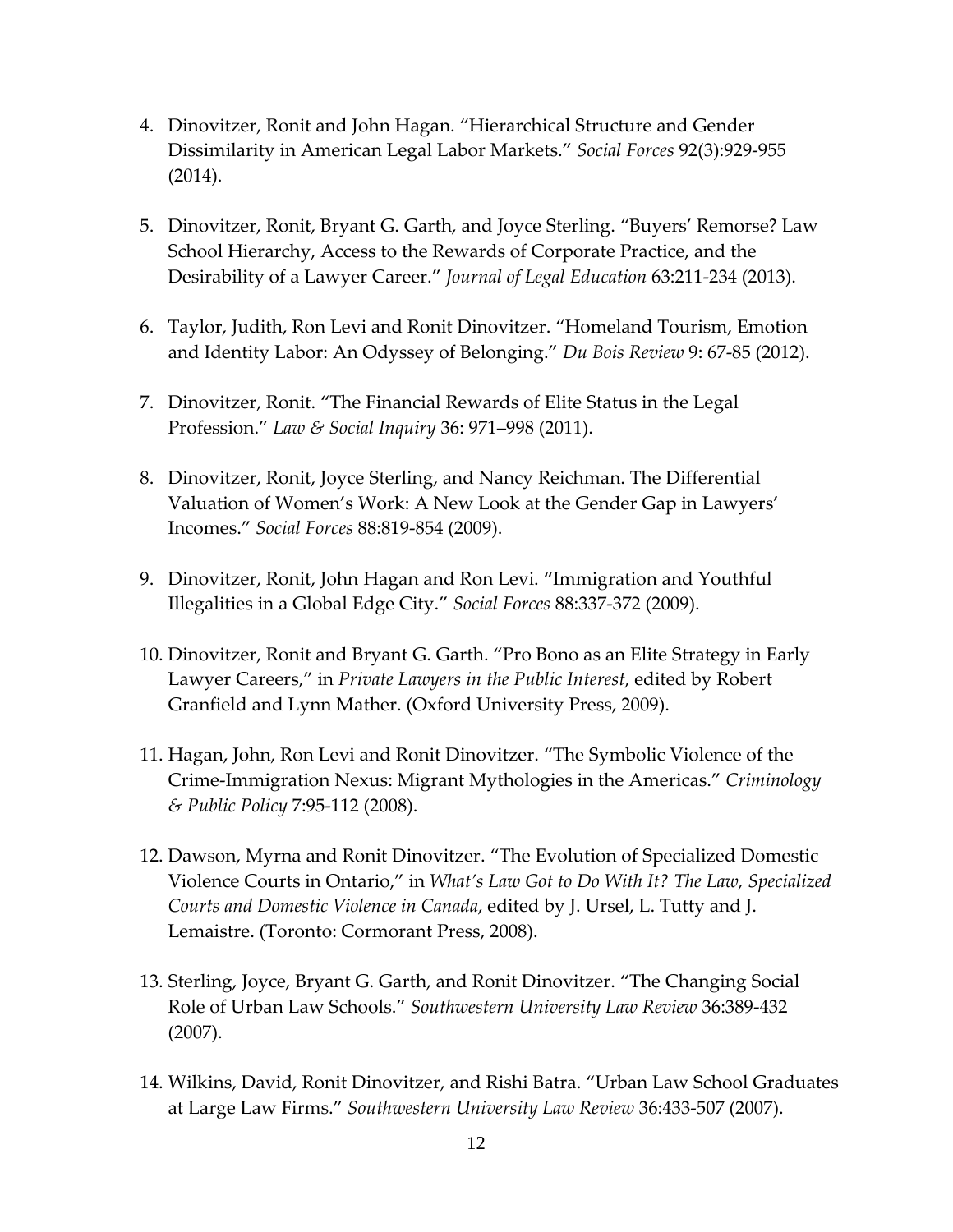- 15. Dinovitzer, Ronit and Myrna Dawson. "Family-Based Justice in the Sentencing of Domestic Violence." *British Journal of Criminology* 47:655-670 (2007).
- 16. Dinovitzer, Ronit and Bryant G. Garth. "Lawyer Satisfaction in the Process of Structuring Legal Careers." *Law & Society Review* 41:1-50 (2007).
- 17. Dinovitzer, Ronit and John Hagan. "Lawyers on the Move: The Consequences of Mobility for Legal Careers." *International Journal of the Legal Profession* 13:1-17 (2006).
- 18. Dinovitzer, Ronit. "Social Capital and Constraints on Legal Careers." *Law & Society Review* 40:445-480 (2006).
- 19. Nelson, Robert, Ronit Dinovitzer, Bryant G. Garth, Joyce Sterling, Gita Wilder and Terry Adams. "Observations from the After the Bar Survey of the Bar Class of 2000." *Quinnipiac Law Review* 24:539-554 (2006).

#### **Bryant Garth**, 2005

*2 articles*

### **Articles**

- 1. Yves Dezalay and Bryant Garth, "Connivance des élites internationalisées," *Le Monde Diplomatique*, (2005).
- 2. Sara Parikh and Bryant Garth, "Philip Corboy and the Construction of the Plaintiffs' Personal Injury Bar," 30 *Law and Social Inquiry* 269 (2005).

### **Tom Ginsburg**, 2011-2014

*9 books, 44 articles*

### **Books**

1. (with Giuseppe Montateri and Francesco Parisi). *Classics in Comparative Law*, Edward Elgar Press (2014).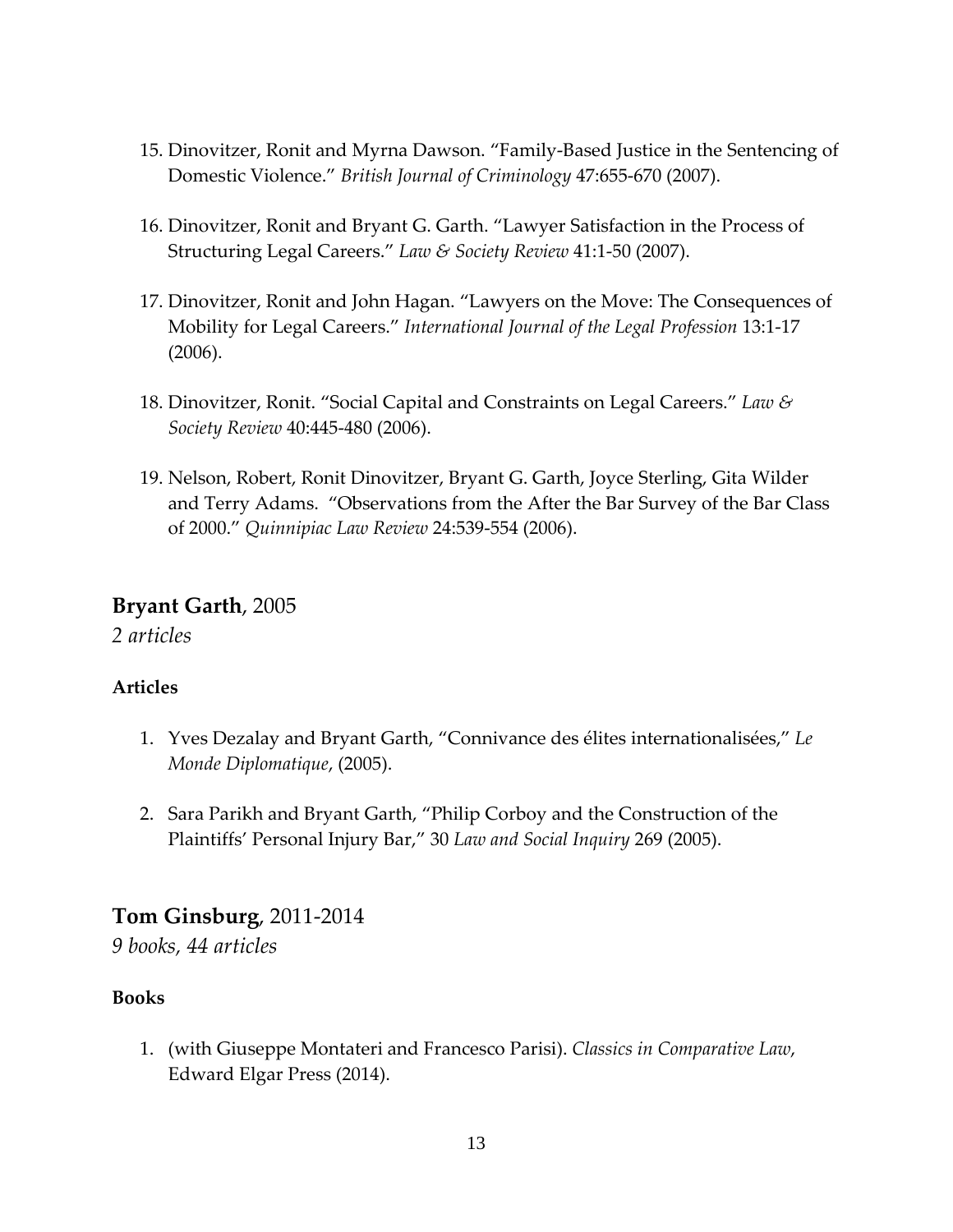- 2. (with Alberto Simpser). *Constitutions in Authoritarian Regimes*, (Cambridge University Press, 2014).
- 3. (with Randall Peerenboom). *Law and Development In Middle Income Countries,*  (Cambridge University Press, 2014).
- 4. (with Rosalind Dixon). *Comparative Constitutional Law in Asia,* (Edward Elgar Publishing, 2013).
- 5. (with Albert H.Y. Chen). *Public Law in Asia*, *Library of Essays on Law in Asia*  (Ashgate, 2013).
- 6. (with Philip J. McConnaughay & Shahla Ali). *International Commercial Arbitration in Asia, 3rd ed.*, (Juris Publishing, 2013).
- 7. (with Harry Scheiber). *The Japanese Legal System: an Era of Transition*, (Robbins Collection, 2013).
- 8. *Comparative Constitutional Design*, (Cambridge University Press, 2012).
- 9. (with Rosalind Dixon). *Comparative Constitutional Law*, (Edward Elgar Publishing, 2011).

- 1. (with Susan Nevelow Mart). [Dis-]Informing the People's Discretion: Judicial Deference Under the National Security Exemption of the Freedom of Information Act 66(4) ADMINISTRATIVE LAW REVIEW 725- 284 (2014).
- 2. (with Zachary Elkins) "Stjórnarskrárgerd á Tímum Gagnæis: Ísland í Samanburdi Vid Önnur Lönd," in LÝÐRÆÐISTILRAUNIR. ÍSLAND Í HRUNI OG ENDURREISN 57-74 (Icelandic). Jón Ólafsson, ed. (2014).
- 3. Fordelene Ved Evolusjon I En Revolusjonær Tidsalder: Norges varige grunnlov I et komparativt perspektiv, 31 NYTT NORSK TIDSSKRIFT 3: 225-237 (2014).
- 4. (with Zachary Elkins, James Melton, Robert Shaffer, Juan F. Sequeda and Daniel Miranker). "Constitute: The World's Constitutions to Read, Search and Compare," *Web Semantics*, (2014).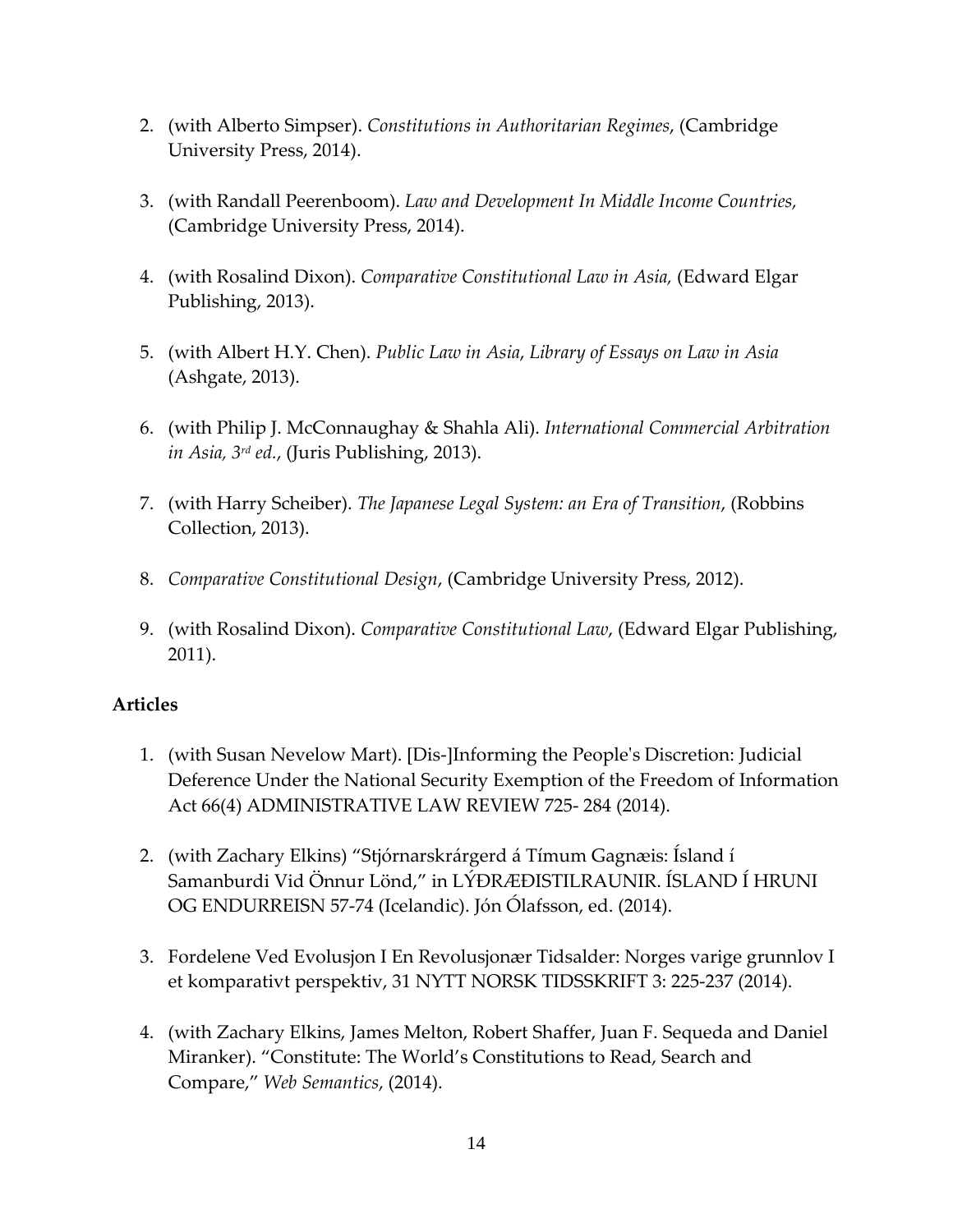- 5. (with James Melton). Does De Jure Judicial Independence Really Matter? A Reevaluation of Explanations for Judicial Independence, JOURNAL OF LAW AND COURTS 2: 187-217 (2014).
- 6. (with Daniel Rockmore and Nicholas Foti). We the Peoples: The Global Origins of Constitutional Preambles, GEORGE WASHINGTON INTERNATIONAL LAW REVIEW 46: 305- 340 (2014).
- 7. (with Dawood Ahmed). Constitutional Islamization and Human Rights: The Surprising Origin and spread of Islamic Supremacy in Constitutions, VIRGINIA JOURNAL OF INTERNATIONAL LAW 54: 615- 695 (2014).
- 8. "Fruit of the Poisoned Vine? Some Comparative Observations on Chile's Constitution," 131 *Estudios Públicos* 1 (2014).
- 9. "Property Rights and Economic Development in Northeast Asia," in Wulf A. Kaal, Matthias Schmidt and Andreas Schwartze, eds., *Festschrift zu Ehren von Christian Kirchner: Recht im Ökonomischen Kontext*, (Mohr Siebeck Tübingen 2014).
- 10. (with Rosalind Dixon)."Introduction," *Comparative Constitutional Law in Asia*, (Edward Elgar Publishing, 2014).
- 11. (with Justin Blount). "Participation in Constitutional Design: Asian Exceptionalism," in *Comparative Constitutional Law in Asia*, (Edward Elgar Publishing, 2014).
- 12. "Constitutional Courts in Asia" in *Comparative Constitutional Law in Asia*, (Edward Elgar Publishing, 2014).
- 13. "East Asian Constitutions," in Albert Chen, ed., *Constitutionalism in East Asia*, (Cambridge University Press, 2014).
- 14. (with Jonathan Masur and Richard McAdams). Libertarian Paternalism, Path Dependence, and Temporary Law, UNIVERSITY OF CHICAGO LAW REVIEW 81: 291- 359 (2014).
- 15. (with Nuno Garoupa). Judicial Roles in Nonjudicial Functions, 12 WASH. U. GLOBAL STUDIES L. REV. 755-82 (2013).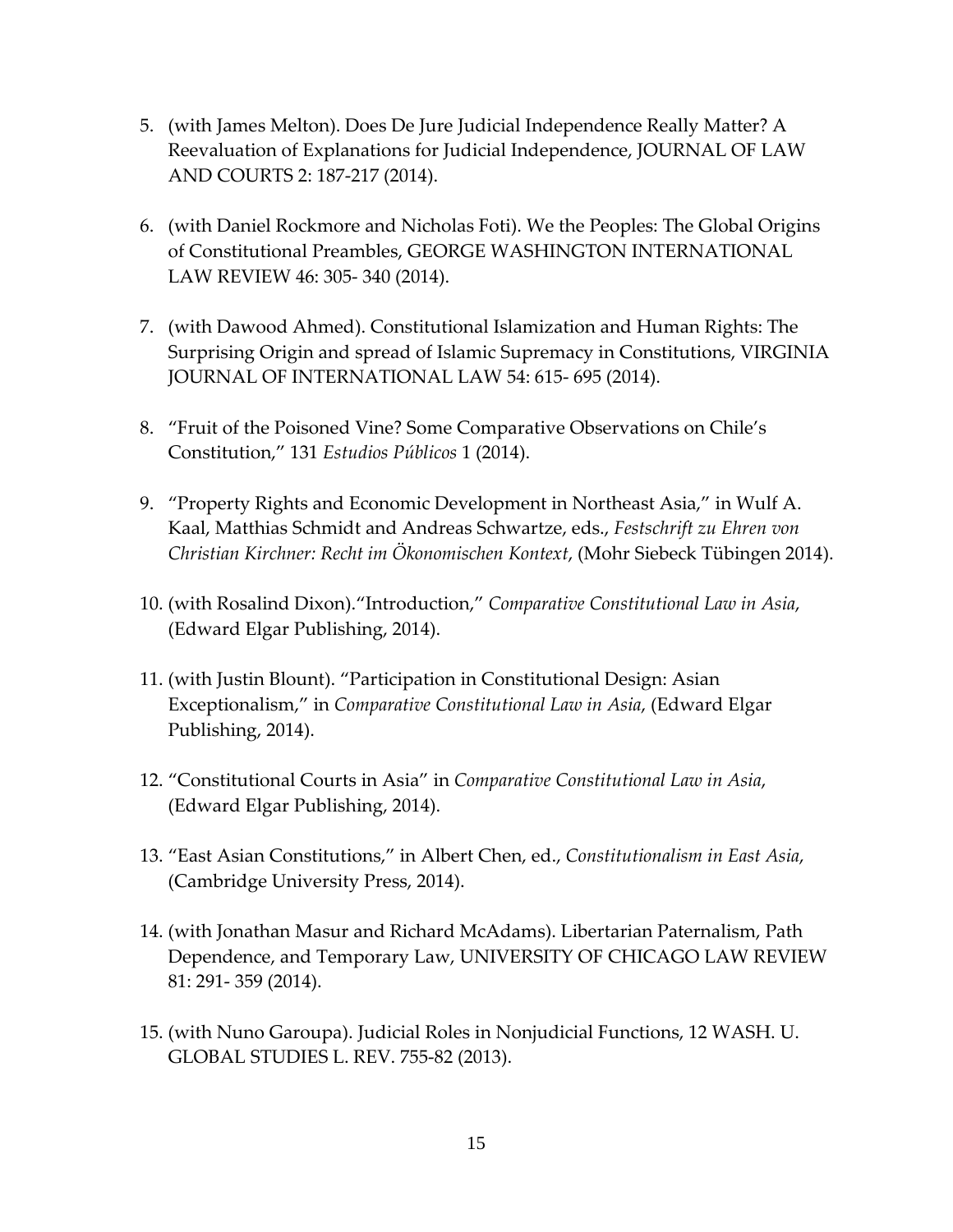- 16. (with Mila Versteeg). "Why Do Countries Adopt Constitutional Review?" 30 *Journal of Law, Economics and Organization* 587 (2013).
- 17. (with Jose Cheibub and Zachary Elkins). "Beyond Presidentialism and Parliamentarism: On the Hybridization of Constitutional Form," 1 *British Journal of Political Science* (2013).
- 18. "The South African Constitutional Court and socio-economic rights as 'insurance swaps'," 11 SOUTH AFRICA CONSTITUTIONAL COURT REVIEW 1 (2011).
- 19. (with Daniel Lansberg-Rodriguez and Mila Versteeg). "When to Overthrow your Government: The Right to Resist in the World's Constitutions," 60 UCLA LAW REVIEW 1184-1260 (2013).
- 20. (with Zachary Elkins and Beth Simmons). "Getting to Rights: Treaty Ratification, Constitutional Convergence, and Human Rights Practice," 51(4) HARVARD JOURNAL OF INTERNATIONAL LAW 201-34 (2013).
- 21. (with Tokujin Matsudaira). "The Judicialization of Japanese Politics?" in *Japanese Law: an Era of Transition*, edited by Tom Ginsburg and Harry Scheiber. (Berkeley: Robbins Collection Publishers, 2013).
- 22. (with Zachary Elkins and Jose Cheibub). "Still the Land of Presidentialism? Executives and the Latin American Constitution," in Detlef Nolte and Almut Schilling-Vacaflor, eds., *New Constitutionalism in Latin America: Promises and Practices*, (Ashgate, 2012).
- 23. (with Zachary Elkins and James Melton) "Comments on Law And Versteeg's the Declining Influence of the United States Constitution," 87 NEW YORK U. LAW REV. 2088 (2012).
- 24. "Constitutionalism: East Asian Antecedents," 88 CHICAGO-KENT LAW REV. 11-33 (2012).
- 25. (with James Melton, Zachary Elkins and Kalev Leetaru). "On the Interpretability of Law: Lessons from the Decoding of National Constitutions," 43 *British Journal of Political Science* 399 (2012).
- 26. "Courts and Democracies: A Review Essay," 37 *Law and Social Inquiry* 720 (2012).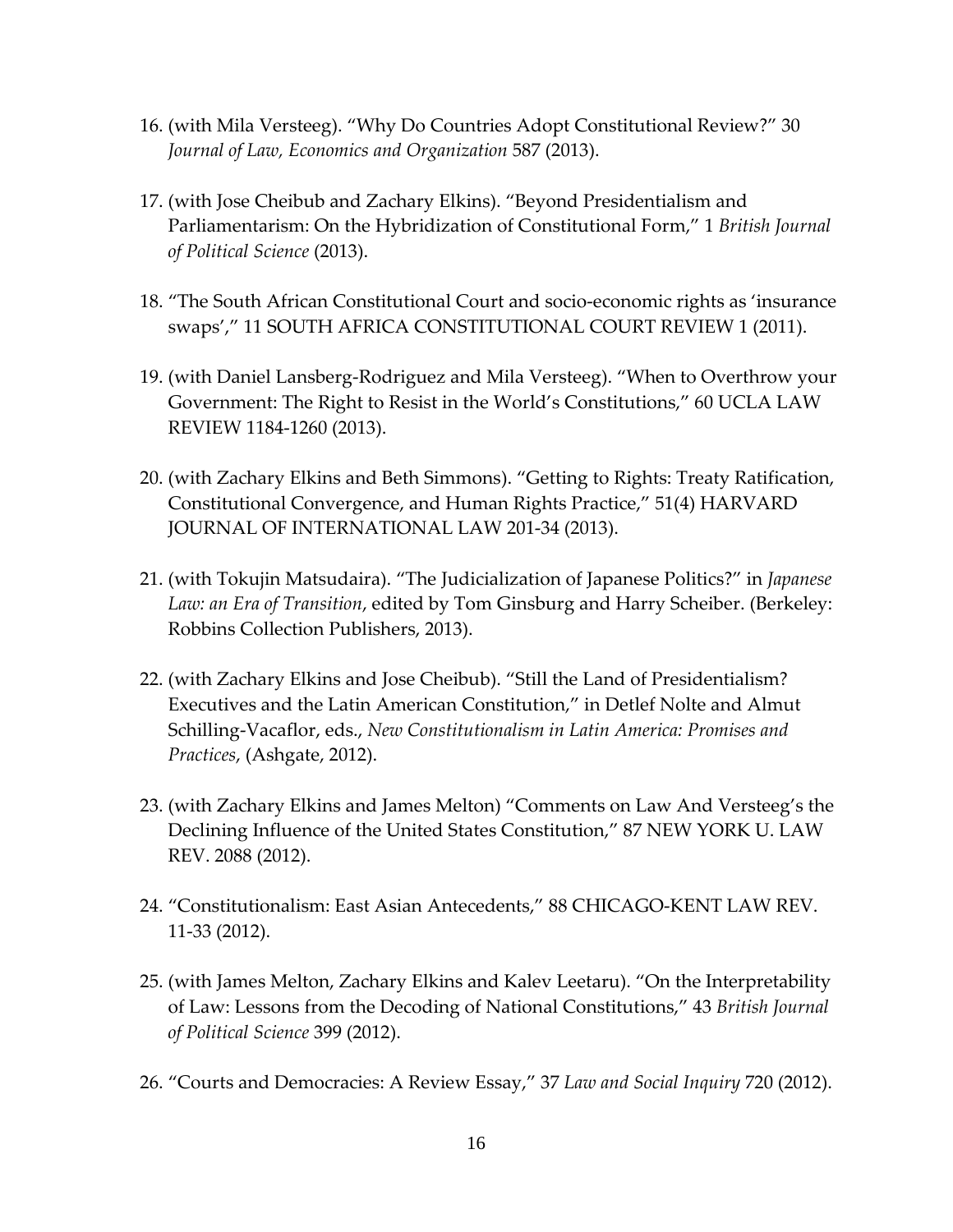- 27. "Constitutional Law and Courts," in *Research Handbook on Comparative Law and Societ*y, ed. David Clark, (Edward Elgar Publishing, 2012).
- 28. "The Judicialization of Japanese Politics," in Bjoern Dressel, ed., *The Judicialization of Politics in Asia*, (Routledge, 2012).
- 29. (with Gregory Shaffer). "The Empirical Turn in International Legal Scholarship," 106 *American Journal of International Law* 46 (2012).
- 30. "Lawrence M. Friedman's Comparative Law, with Notes on Japan," 5 JOURNAL OF COMPARATIVE LAW 92 (2010, appearing 2012; reprinted in David Nelken, ed., *Using Legal Culture*, (Wiley, Simmonds and Hill, 2012).
- 31. "An Economic Analysis of the Pashtunwali," U. CHICAGO LEGAL FORUM 89 (2011).
- 32. (with Nuno Garoupa). "Building Reputation In Constitutional Courts: Political And Judicial Audiences," 28 ARIZONA J. INT'L AND COMP. L 539-68 (2011).
- 33. (with Rosalind Dixon). "Deciding Not to Decide: Deferral in Constitutional Design," 9 I-CON: INTERNATIONAL JOURNAL OF CONSTITUTIONAL LAW 636 (2012).
- 34. (with Nuno Garoupa). "Hybrid Judicial Career Structures: Reputation vs. Legal Tradition," 3 J. LEGAL ANALYSIS 1 (2012).
- 35. "The Future of National Constitutions," in *The Law of The Future and the Future of Law*, Sam Muller, et al., eds., (Torkel Opsahl Academic Publishers 2011).
- 36. "Pitfalls of Measuring the Rule of Law," 3 HAGUE J. RULE OF LAW 269 (2011).
- 37. (with Thomas Miles). "Empiricism and the Rising Incidence of Co-authorship in Law," 2011 U. ILL. L. REV. 101 (2011).
- 38. "Constitutional Endurance," in *Comparative Constitutional Law*, (Edward Elgar Publishing, 2011).
- 39. "In Defense of Imperialism: The Rule of Law and the State-Building Project," in *Nomos: Getting to The Rule of Law*, James Fleming, ed., (2011).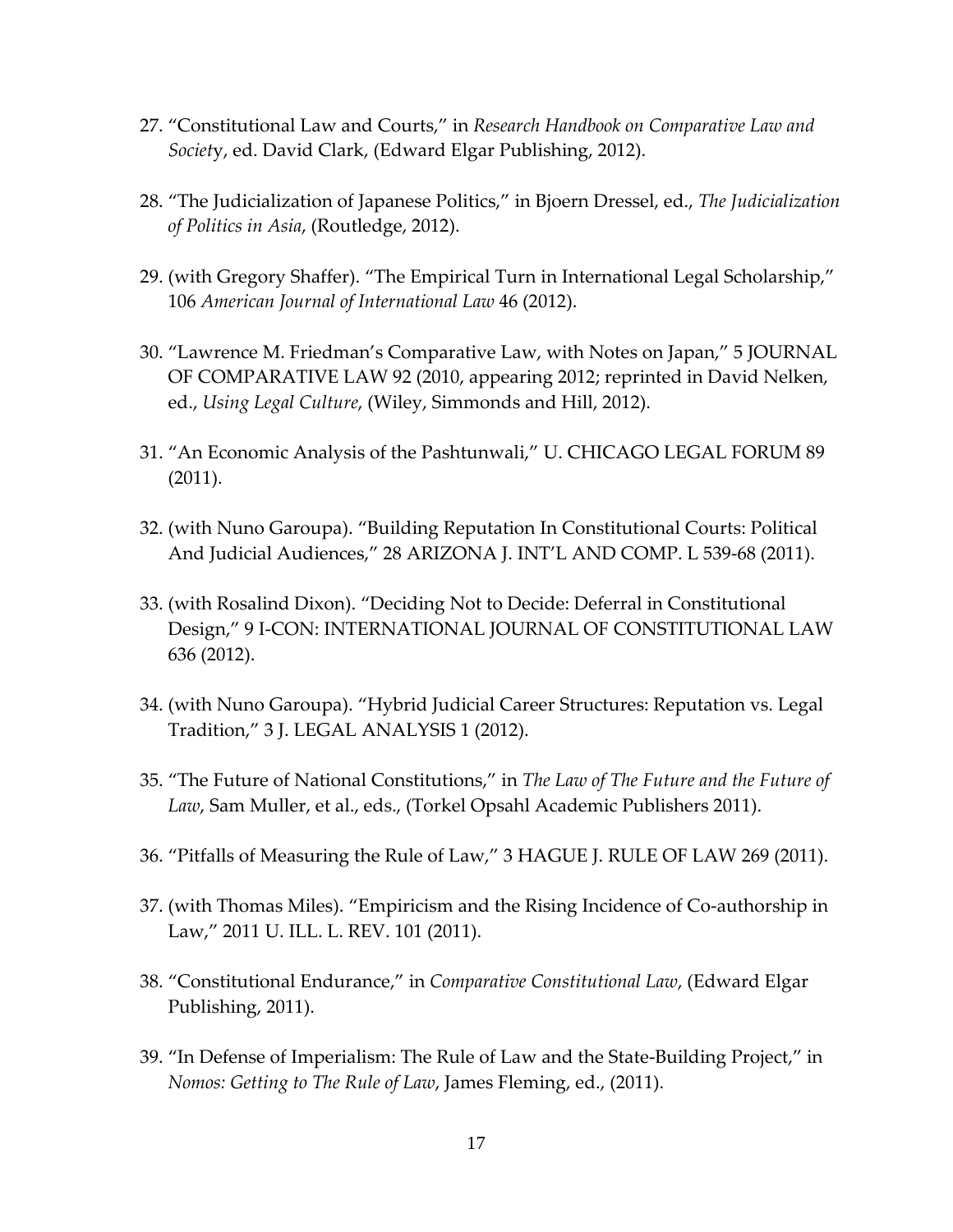- 40. (with Jose Cheibub and Zachary Elkins). "Latin American Presidentialism in Comparative and Historical Perspective," 89 TEXAS L. REV. 1707-31 (2011).
- 41. (with Nuno Garoupa). "Reputation, Information and the Organization of the Judiciary," 4:2 JOURNAL OF COMPARATIVE LAW 226-54 (2011).
- 42. (with James Melton and Zachary Elkins). "On the Evasion of Executive Term Limits," 52 WM AND MARY L. REV. 1807-72 (2011).
- 43. "Lawrence Friedman's Comparative Law in Law, Society and History: Essays on Themes" in *The Legal History and Legal Sociology of Lawrence M. Friedman*, Robert Gordon and Morton J. Horwitz, eds., (Cambridge University Press, 2011).
- 44. "Constitutional Specificity: Some Preliminary Investigations," in *Future of Comparative Study of Law*, (Tokyo: Chuo University Press, 2011).

### **Austan Goolsbee**, 2005 – 2008

*7 articles*

- 1. "The Simple Return: Reducing America's Tax Burden Through Return-Free Filing," in J. Furman &J. Bordoff, eds., *Path to Prosperity: Hamilton Project Ideas on Income Security, Education, and Taxes*, (Brookings Institution Press, 2008).
- 2. "How Do Incumbents Respond to the Threat of Entry? The Case of Major Airlines" (with Chad Syverson), *Quarterly Journal of Economics* 123(4) (2008).
- 3. "Vertical Integration and the Market for Broadcast and Cable Television Programming," *Media Ownership Research Studies*, (Federal Communications Commission, 2007).
- 4. (with Peter Klenow). "Valuing Consumer Goods by the Time Spent Using Them: An Application to the Internet," *American Economic Review (Papers and Proceedings)*, 96(2), 108-113 (2006).
- 5. (with Jonathan Guryan). "The Impact of Internet Subsidies for Public Schools," *Review of Economics and Statistics*, Vol 88, No 2: 336-347 (2006).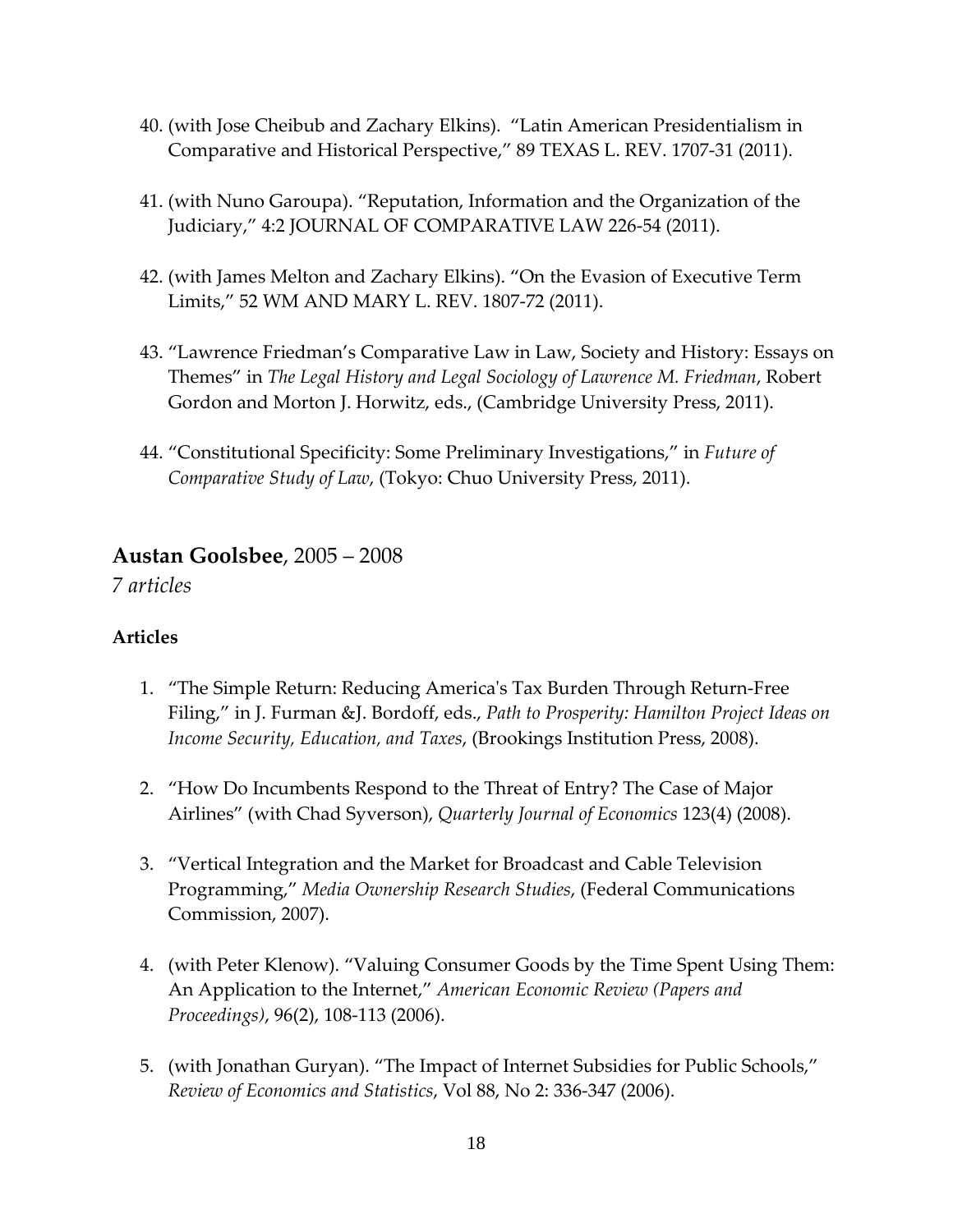- 6. "World Wide Wonder? Measuring the (non-) Impact of Internet Subsidies in Public Schools," *Education Next*, Winter, 6(1) (2006).
- 7. "The Value of Broadband and the Deadweight Loss of Taxing New Technologies," *Contributions to Economic Analysis & Policy* (B.E. Press Journals, 5(1), 2006).

# **John Hagan**

*4 books, 54 articles*

#### **Books**

- 1. (with Sanja Kutjak Ivkovic). *Reclaiming Justice: The International Criminal Tribunal for the Former Yugoslavia and Local Courts,* (Oxford University Press ,2011).
- 2. *Who Are The Criminals? The Politics of Crime Policy from the Age of Roosevelt to the Age of Reagan*, (Princeton University Press, 2010).
- 3. (with Wenona Rymond-Richmond). *Darfur and the Crime of Genocide.* (Cambridge University Press, 2009).
- 4. (with Ruth Peterson and Lauren Krivo). *The Many Colors of Crime,* (New York City: New York University Press, 2006).

- 1. (with Holly Foster). "Supportive Ties in the Lives of Incarcerated Women: Gender, Race/Ethnicity, and Children's Human Rights." 17 *Iowa Journal of Gender, Race, and Justice* 257 (2014).
- 2. (with Jamie Morse). "State Rape" *Oxford Handbook on Gender and Crime*, (Oxford University, 2014).
- 3. (with RonitDinovitzer). "Hierarchical Structure and Gender Dissimilarity in American Legal Labor Markets" *Social Forces* 92:929-955 (2013).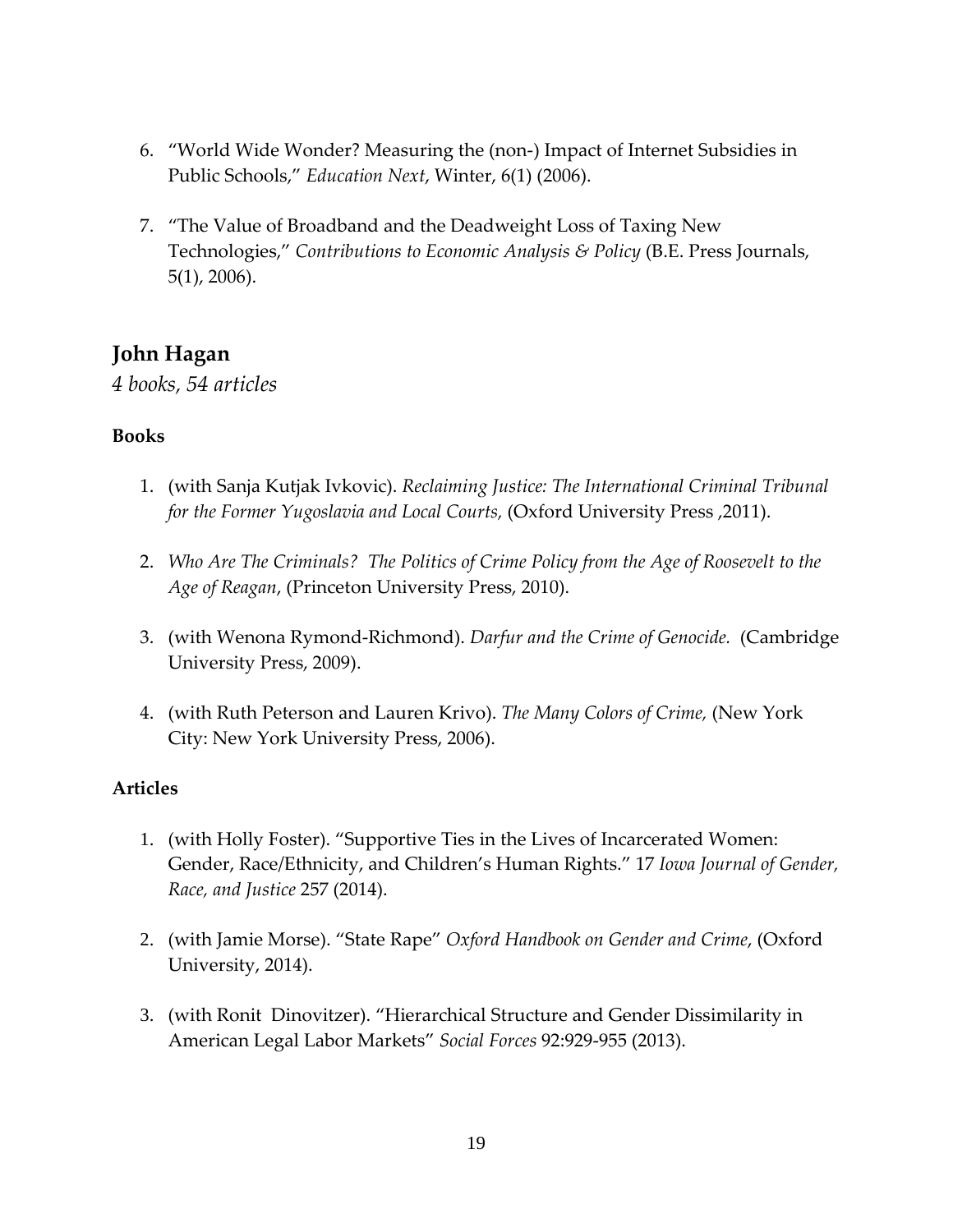- 4. (with Joshua Kaiser and Anna Hanson). "Assessing the Synergy Thesis in Iraq" *International Security* 37:173-198 (2013).
- 5. (with Holly Foster). "Maternal and Paternal Imprisonment in the Stress Process" *Social Science Research* 42: 650-669 (2013).
- 6. (with Frederick Tyler and Bill McCarthy). "Perceived Danger and Offending: Exploring the Links between Violent Victimization and Street Crime" *Violence and Victims* 28(1):16-35 (2013).
- 7. (with Wenona Rymond-Richmond). "How Robert Sampson's Great American City Challenges Age of Reagan Criminology and Where a Critical Urban Sociology of Crime Might Lead," 12 *City and Community* 21 (2013).
- 8. "It's Political: Reframing Sociological Criminology" 42 *Contemporary Sociology* 687 (2013).
- 9. (with Joshua Kaiser, Daniel Rothenberg, Anna Hanson and Patricia Parker). "Atrocity Crimes and the Costs of Economic Conflict Crimes in the Battle for Baghdad and Iraq" 9 *European Journal of Criminology* 481 (2012).
- 10. (with Holly Foster). "Children of the American Prison Generation: Student and School Spillover Effect of Incarcerating Mothers," *Law & Society Review* 46 (1): 37- 69 (2012).
- 11. (with Holly Foster). "Intergenerational Educational Effects of Mass Imprisonment in America," *Sociology of Education* 85(3):259-286 (2012).
- 12. (with Gabrielle Ferrales and Guillermo Jasso). "Collaboration and Resistance in the Punishment of Torture in Iraq," *Wisconsin Journal of International Law 28*:1-38 (2012).
- 13. (with Fiona Kay). "The Emotional Toll and Exhilaration of Human Rights Activism: Gender and Legal Work at the Hague International Criminal Tribunal," *Queens Law Journal* 37:257 (2011).
- 14. (with Joshua Kaiser). "The Displaced and Dispossessed of Darfur: Explaining the Continuing Sources of Genocide in Darfur," *British Journal of Sociology* 62:1-25 (2011).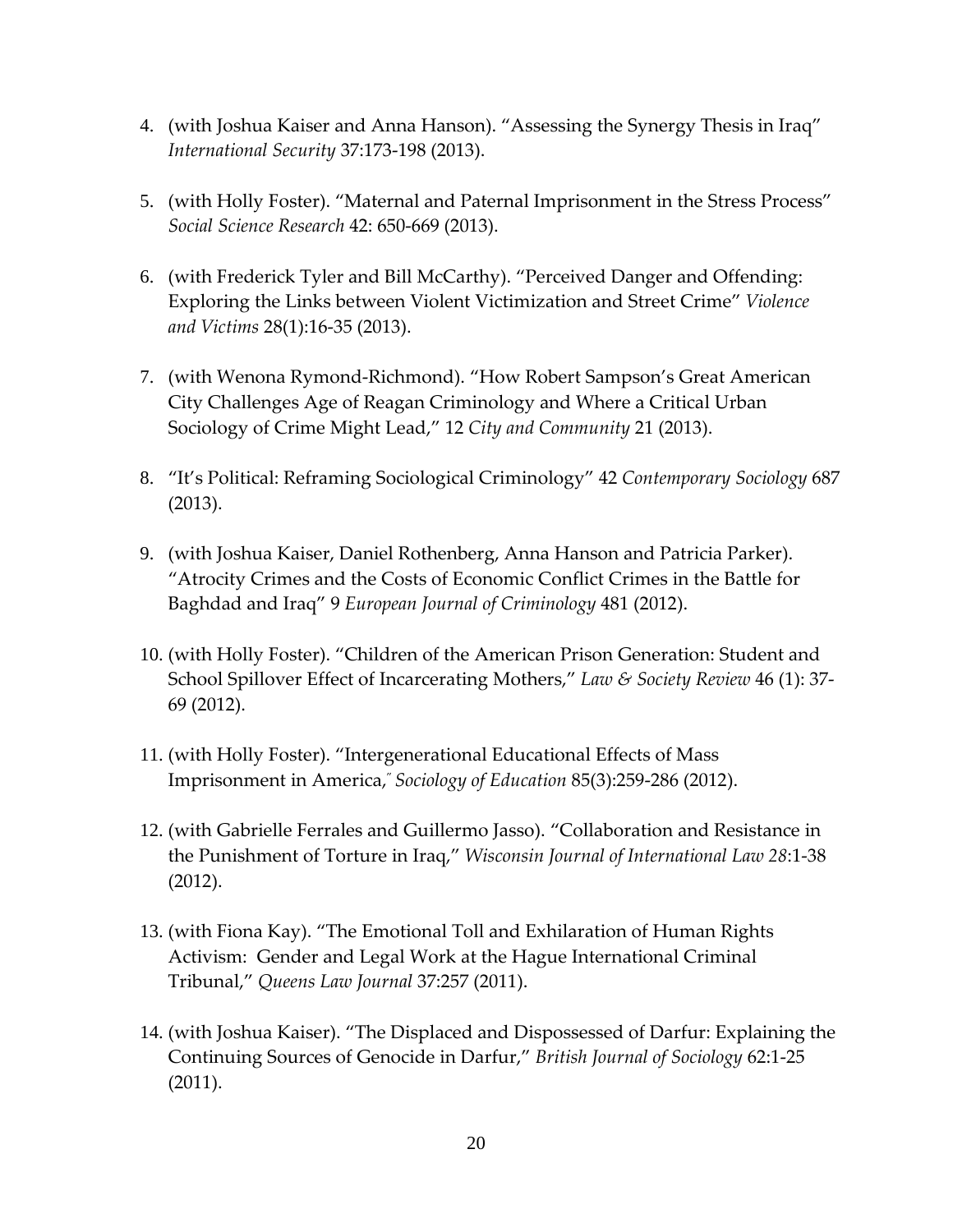- 15. (with Joshua Kaiser). "Forms of Genocidal Destruction," *British Journal of Sociology* 62(1):62-68 (2011).
- 16. (with Fiona Kay). "The Masculine Mystique: Living Large from Law School to Later Life" *Canadian Journal of Law & Society*, 25:195-226 (2010).
- 17. "Voices of the Darfur Genocide" *Contexts*, 10:22-28 (2011).
- 18. (with Monique Payne-Pikus and Robert Nelson). "Experiencing Discrimination: Race and Retention in Large American Law Firms" *Law & Society Review*  44(3/4):553-584 (2010).
- 19. (with Richard Brooks and Todd Haugh). "Reasonable Grounds Evidence Involving Sexual Violence in Darfur" *Law & Social Inquiry* 881-917 (2010).
- 20. (with Holly Foster, Dan Nagin, Adrian Gold, Jane Costello). "Specifying Criminogenic Strains: Stress Dynamics and Conduct Disorder Trajectories" *Deviant Behavior* 31:69-110 (2010).
- 21. (with Sanja Krutnick). "Structural Pre-Conditionality, Smoking Gun Evidence, and Collective Command Responsibility for War Crimes in the former Yugoslavia" *UCLA Journal of International Law & Foreign Affairs* 14: 149-168 (2009).
- 22. (with Ronit Dinovitzer and Ron Levi). "Youthful Illegalities in a Global Edge City," *Social Forces* 88:337-372 (2009).
- 23. "Prosecuting Ethnic Cleansing and Mass Atrocity in the former Yugoslavia and Darfur," *Scandinavian Journal of Criminology and Crime Prevention* 10:26-47 (2009).
- 24. "Criminology Confronts Genocide: Who's Side Are You On?" *Theoretical Criminology* 13:503-11 (2009).
- 25. (with Heather Schoenfeld and Ron Levi). "Extreme Crises and the Institutionalization of International Criminal Law," *Critique Internationale* 33:37- 54 (2009).
- 26. (with Wenona Rymond-Richmond and Alberto Palloni). "The Racial Targeting of Rape in Darfur," *American Journal of Public Health*, 6:875-902 (2009).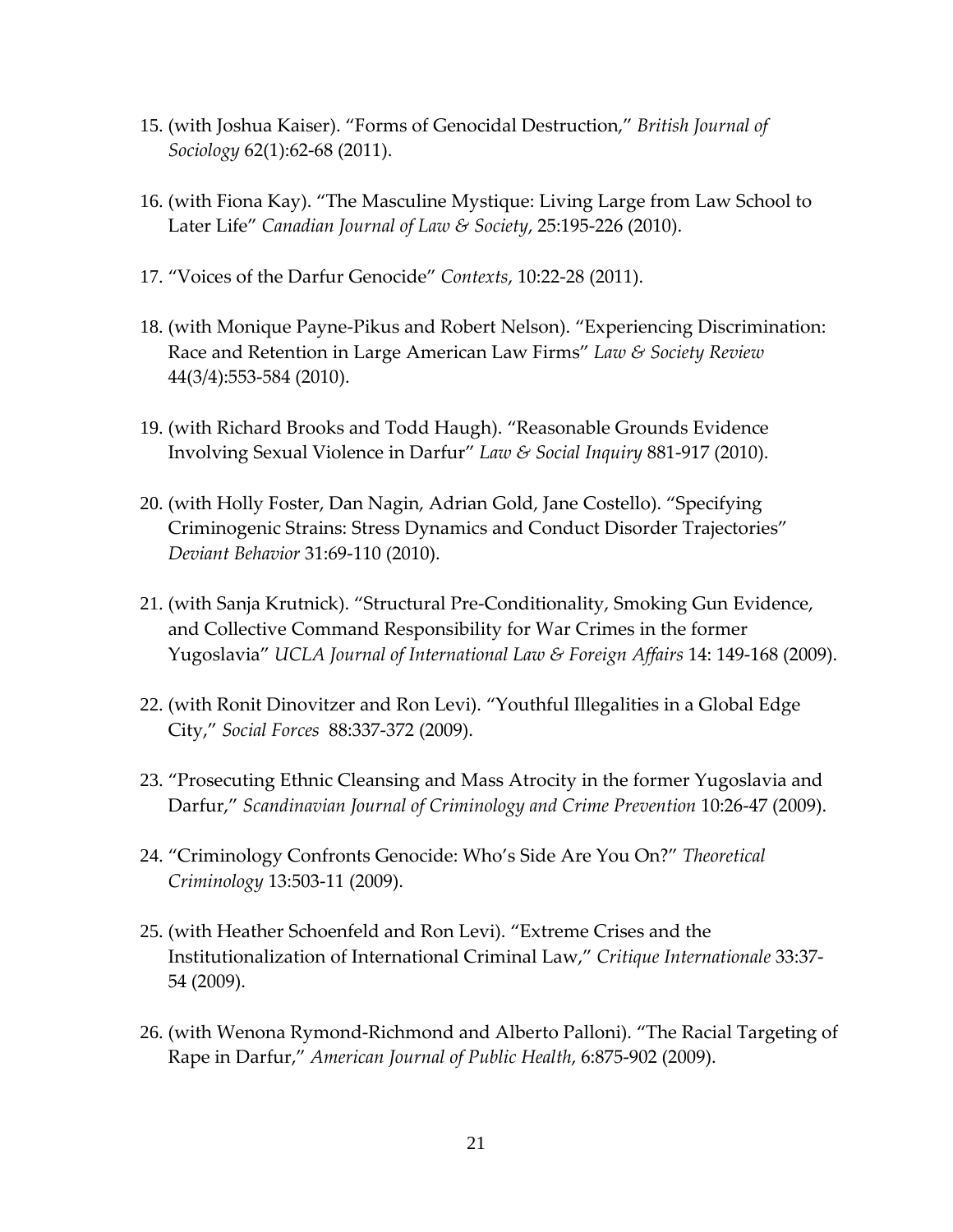- 27. (with Fiona Kay and Patricia Parker). "Principals in Practice: The Importance of Mentorship in the Early Stages of Career Advancement," *Law & Policy* 31:69-110 (2009).
- 28. (with Holly Foster). "The Mass Incarceration of American Parents: Issues of Race/Ethnicity, Collateral Consequences, and Prisoner Re-entry," *Annals of the American Academy of Political and Social Science* 623:195-213 (2009).
- 29. "The Disturbing Case of the British Advertising Standards Authority, the New York Times, and the State Department's Low Estimate of the Death Toll in Darfur (with Wenona Rymond-Richmond), *Ohio State Journal of Criminal Law*  5:585 (2008).
- 30. "The Collective Dynamics of Racial Dehumanization and Genocidal Victimization in Darfur," (with Wenona Rymond-Richmond) *American Sociological Review* 6:875-902 (2008).
- 31. "Growing Up Fast: Stress Exposure and Subjective Weathering in Emerging Adulthood," *Journal of Health and Social Behavior* 49:162-177 (2008).
- 32. "How Law Rules: Torture, Terror, and the Normative Judgments of Iraqi Judges," (with Gabrielle Ferrales and Guillermina Jasso) *Law & Society Review* 42(3): 605-44 (2008).
- 33. "The Symbolic Violence of the Crime-Immigration Nexus: Mobility Mythologies in the Americas," (with Ron Levi and Ronit Dinovitzer) *Crime Prevention and Policy* 7:95-111 (2008).
- 34. (with Wenona Rymond-Richmond). "The Mean Streets of the Global Village: Crimes of Exclusion in the United States and Darfur," *Scandinavian Journal of Criminology and Crime Prevention* 8:54-80 (2007).
- 35. (with Wenona Rymond-Richmond). "The Disturbing Case of the British Standards Advertising Association, the New York Times, and the State Department's Low Estimate of the Death Toll in Darfur," *Ohio State Journal of Criminal Law* 5:585-610 (2007).
- 36. (with Holly Foster). "Incarceration and Social Exclusion," *Social Problems* 4:399- 433 (2007).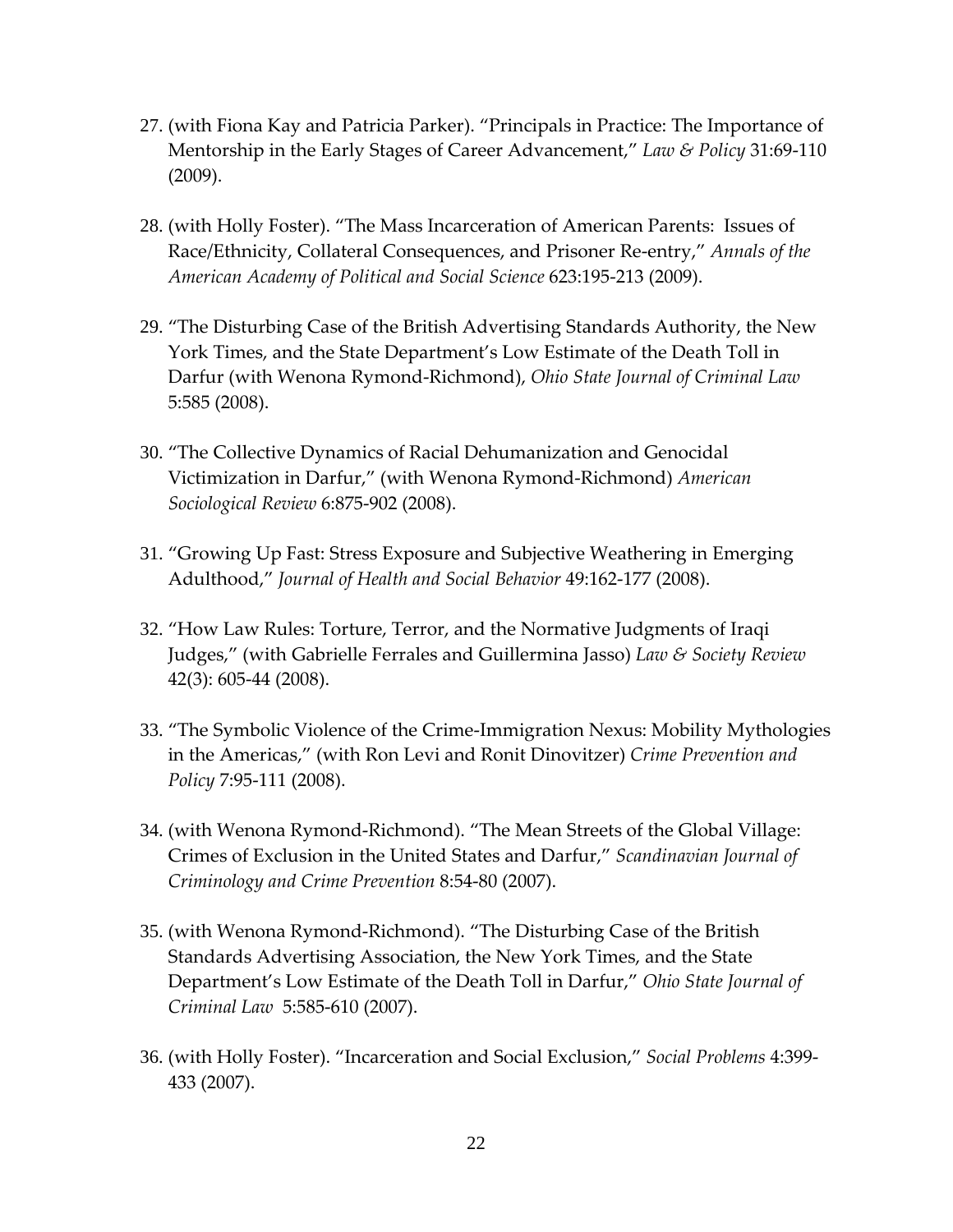- 37. (with Fiona Kay)."Even Lawyers Get the Blues: Gender, Depression, and Job Satisfaction in Legal Practice," *Law & Society Review* 41:51-78 (2007).
- 38. (with Ron Levi). "Justiciability as Field Effect: When Sociology Meets Human Rights," *Sociological Forum* 22:372-380 (2007).
- 39. (with Ronit Dinovitzer). "Lawyers on the Move: Thee Consequences of Mobility for Lawyers," *International Journal of the Legal Profession* 13:119-135 (2007).
- 40. (with Heather Schoenfeld and Ron Levi). "Extreme Crises and the Institutionalization of International Criminal Law," *Critique Internationale* 36:37- 54 (2007).
- 41. (with Fiona Kay). "Principals in Practice: The Importance of Mentorship in the Early Stages of Career Development." *Law & Policy* 31:69-110 (2007).
- 42. (with Alberto Palloni). "Death in Darfur," *Science* 313:1578-1579 (2006).
- 43. (with Sanja Kutnjak). "The Politics of Punishment and the Siege of Sarajevo: Toward a Conflict Theory of Perceived International (In)Justice" *Law & Society Review*, 40:369-410 (2006).
- 44. (with Suzanne Hansford-Bowles). "From Resistance to Activism: The Emergence and Persistence of Activism Among American Vietnam War Resisters in Canada," *Social Movement Studies* 4:231-260 (2006).
- 45. (with Sanja Kutnjak). "War Crimes, Democracy, and the Rule of Law in Belgrade, the Former Yugoslavia, and Beyond," *Annals of the American Academy of Political and Social Science* 605: 130-151 (2006).
- 46. (with Ron Levi and Gabrielle Ferrales). "Swaying the Hand of Justice: Regime Change at the International Criminal Tribunal for the Former Yugoslavia," *Law & Social Inquiry*, 31: 585-617 (2006).
- 47. (with Heather Schoenfeld and Alberto Palloni). "The Science of Human Rights, War Crimes and Humanitarian Emergencies," *Annual Review of Sociology* 32:329- 350 (2006).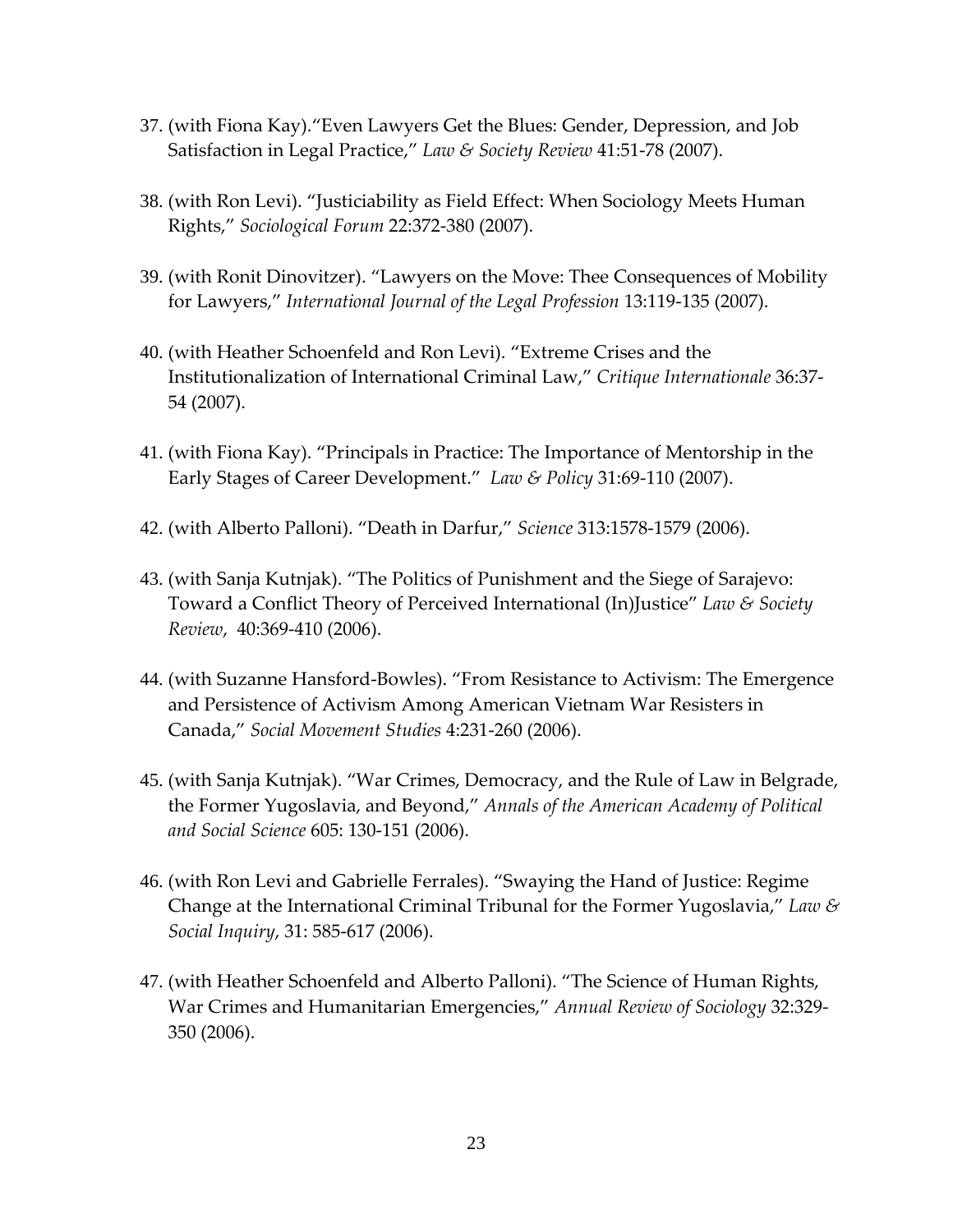- 48. (with Andrew Hadjar, Dirk Baier, Klaus Boehnke). "Juvenile Delinquency and Gender Revisited: The Family and Power-Control Theory Reconceived." *European Journal of Criminology* 4:33-58 (2006).
- 49. (with Holly Foster). "Profiles in Punishment and Privilege," *Crime, Law and Social Change* 46:65-85 (2006).
- 50. (with Carla Shedd and Monique Payne). "Race, Ethnicity and Youth Perceptions of Criminal Injustice," *American Sociological Review* 70:381-407 (2005).
- 51. (with Wenona Rymond-Richmond and Patricia Parker). "The Criminology of Genocide: The Death and Rape of Darfur," *Criminology*, 43:525-561 (2005).
- 52. (with Ron Levi.) "Crimes of War and the Force of Law," *Social Forces*, 83:1499- 1534 (2005).
- 53. (with Carla Shedd). "A Socio-Legal Conflict Theory of Perceptions of Criminal Injustice," *University of Chicago Legal Forum*, 2005:261-288 (2005).
- 54. (with Bill McCarthy). "Danger and the Decision to Offend." *Social Forces* 83:1065- 1096 (2005).

# **Terence Halliday**

*3 books, 3 reports, 34 articles*

#### **Books**

- 1. Terence C. Halliday, Lucien Karpik, Malcolm M. Feeley (eds). *Fates of Political Liberalism in the British Post-Colony: The Politics of the Legal Complex,* (New York: Cambridge University Press, 2012).
- 2. Terence C. Halliday and Bruce G. Carruthers. *Bankrupt: Global Lawmaking and Systemic Financial Crisis,* **(**Stanford University Press, 2009).
- 3. Terence C. Halliday, Lucien Karpik & Malcolm M. Feeley (Eds). *Fighting for Political Freedom: Comparative Studies of the Legal Complex and Political Change.*  (Oxford: Hart Press, 2007).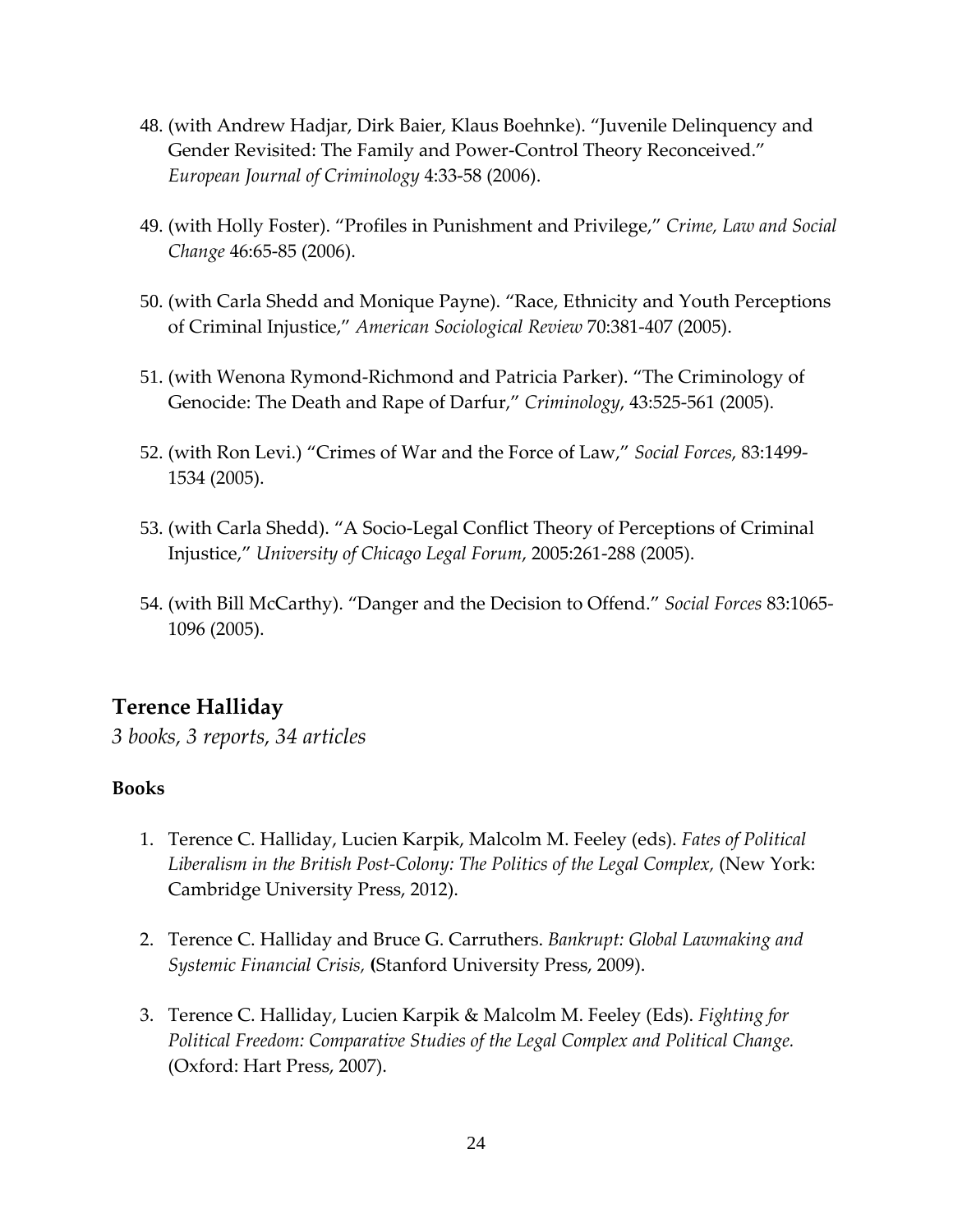#### **Reports**

- 1. Terence C. Halliday, Michael Levi, Peter Reuter. 2014. *Global Surveillance Of Dirty Money: Assessing Assessments Of Regimes To Control Money-Laundering And Combat The Financing Of Terrorism***.** Final Report To International Monetary Fund. 30 January (2014).
- 2. Terence C. Halliday, Michael Levi, Peter Reuter. 2013. *IMF Assessments of Anti-Money Laundering and Combating the Financing of Terrorism In the Context Of the Financial Action Task Force Standards, Methodology and Practices.* Technical Paper to International Monetary Fund. 12 September (2013).
- 3. Terence C. Halliday, Michael Levi, Peter Reuter. 2012. *IMF Assessments of Anti-Money Laundering and Combating of Financing of Terrorism.* Concept Paper to International Monetary Fund. 16 July (2012).

- 1. Sida Liu, Lily Liang, Terence C. Halliday. "The Trial of Li Zhuang: Chinese Lawyers' Collective Action Against Populism." *Asian Journal of Law and Society,* 1: 79-97 (2014).
- 2. Terence C. Halliday. "International Organizations as Global Law-Makers: Seven Shifts In Practice for Secured Transactions Law and Beyond." In O. Akseli (ed.) *Availability of Credit and Secured Transactions in a Time of Crisis.* (Cambridge: Cambridge University Press, 2013).
- 3. Terence C. Halliday. "Why the Legal Complex is Integral to Theories of Consequential Courts," in Kapisczewski, Diana, Gordon Silverstein and Robert A. Kagan (eds), *Consequential Courts: Judicial Roles in Global Perspective,* (New York: Cambridge University Press, 2013).
- 4. Terence C. Halliday, Josh Pacewicz and Susan-Block Lieb. "Who Governs? Delegations in Global Trade Lawmaking." *Regulation and Governance* 7: 279-298 (2013).
- 5. Terence C. Halliday. "Architects of the State: International Financial Institutions and the Reconstruction of States in East Asia." In Gregory Shaffer (ed), *Transnational Legal Ordering and State Change*. (New York: Cambridge University Press, 2013).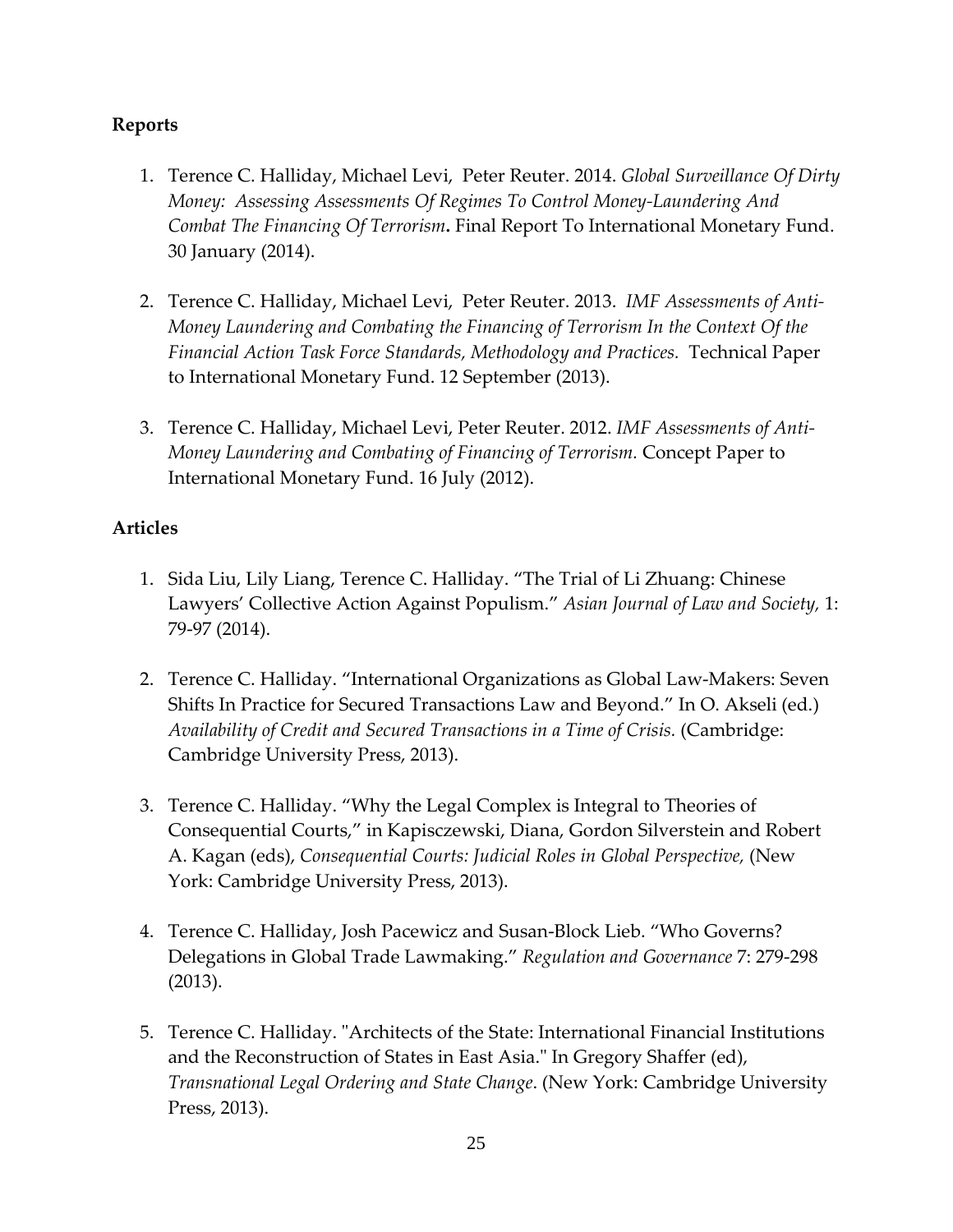- 6. Terence C. Halliday and Susan Block-Lieb. "Global Duelists: The Recursive Politics of the Text in International Trade Law." Pp. 77-97 in Amanda Perry-Kessaris, *Socio-Legal Approaches to International Economic Law: Text, Context, Subtext,* (London: Routledge, 2013).
- 7. Terence C. Halliday, Susan Block-Lieb and Bruce G. Carruthers. "Missing Debtors: National Lawmaking and Global Norm-Making of Corporate Bankruptcy Regimes." Pp. 236-279 in Ralph Brubaker, Robert Lawless, Charles Tabb (Eds). *A Debtor World***.** (New York: Oxford University Press, 2012).
- 8. Terence C. Halliday. "Legal Yardsticks: International Financial Institutions as Diagnosticians and Designers of the Law of Nations." Pp. 180-216 in Kevin Davis, Angelina Fisher, Benedict Kingsbury, and Sally Engle Merry (Eds), *Governance by Indicators: Global Power through Quantification and Rankings* (Oxford: Oxford University Press, 2012).
- 9. Terence C. Halliday. "Architects of the State: International Financial Institutions and the Reconstruction of States in East Asia." *Law & Social Inquiry* 37:265-296 (2012).
- 10. Terence C. Halliday and Lucien Karpik."Colonialism's Legacies: Variations on the Theme of Political Liberalism in the British Post-Colony." Introduction to Terence C. Halliday, Lucien Karpik, Malcolm M. Feeley (Eds). *Fates of Political Freedom: The Legal Complex in the British Post-Colony.* **(**New York: Cambridge University Press, 2012).
- 11. Lucien Karpik and Terence Halliday. "The Legal Complex." *Annual Review of Law and Social Science.* 7:217-36 (2011).
- 12. Terence C. Halliday and Robert L. Nelson. "Lawyers, Structure, and Power: A Tribute to John Heinz." *Law & Social Inquiry* Volume 36, Issue 4, 885–891 (2011).
- 13. Sida Liu and Terence C. Halliday. "Political Liberalism and Political Embeddedness: Understanding Politics in the Work of Chinese Criminal Defense Lawyers," *Law and Society Review*. Vol. 45: 1540-5893 (2011).
- 14. Terence C. Halliday. "'The Conscience of Society?' The Legal Complex, Religion, and the Fates of Political Liberalism." Scott Cummings (Ed), *The Paradox of*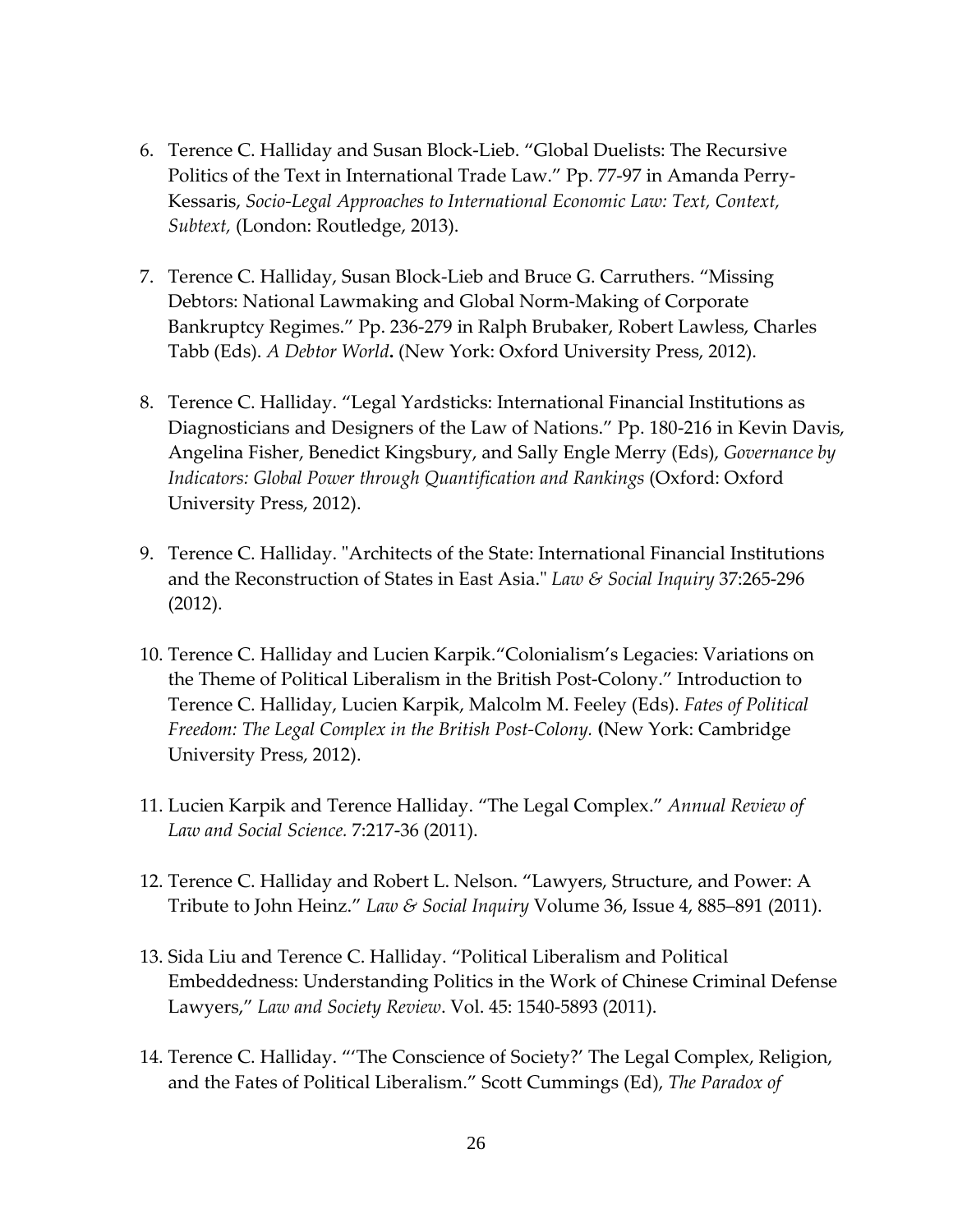*Professionalism: Lawyers and the Possibility of Justice.* (New York: Oxford University Press, 2011), 50-67.

- 15. Terence C. Halliday. "What is the Scope of the Recursivity of Law?" in *Discussion Forum On Terence C. Halliday and Bruce G. Carruthers Bankrupt: Global Lawmaking and Systemic Financial Crisis*, (Stanford: Stanford University Press, 2010).
- 16. Terence C. Halliday, Susan Block-Lieb and Bruce G. Carruthers, "Rhetorical Legitimation: Global Scripts as Strategic Devices of International Organizations," *Socio-Economic Review* 8:1-36 (2009).
- 17. Terence C. Halliday. "The Fight for Basic Legal Freedoms: Mobilization by the Legal Complex." In James J. Heckman, Robert L. Nelson and Lee Cabatingan (Eds), *Global Perspectives on the Rule of Law*. (London: Routledge, 2009).
- 18. Terence C. Halliday. "Recursivity of Global Normmaking: A Sociolegal Agenda." *Annual Review of Law and Social Science*, 5: 263-290 (2009).
- 19. Sida Liu and Terence C. Halliday. "Recursivity in Legal Change: Lawyers and Reforms of China's Criminal Procedural Law," *Law & Social Inquiry* 34: 911-950 (2009).
- 20. Soogeun Oh and Terence C. Halliday. "Rehabilitating Korea's Corporate Insolvency Regime, 1992–2007," in John Gillespie and Randall Peerenboom (eds), *Pushing Back on Globalization***. (**London: Routledge, 2009).
- 21. Terence C. Halliday. "Lawmaking and Institution Building in Asian Insolvency Reforms: Between Global Norms and National Circumstances," in OECD (ed), *Asian Insolvency Systems: Closing the Implementation Gap.* (Paris: OECD, 2007).
- 22. Bruce G. Carruthers and Terence C. Halliday. "Institutionalizing Creative Destruction: Predictable and Transparent Bankruptcy Law in the Wake of the East Asian Financial Crisis," Bruce G. Carruthers and Terence C. Halliday, in Meredith Woo-Cumings ed*. Neoliberalism and Institutional Reform in East Asia*, (Ithaca: Cornell University Press, 2007).
- 23. Terence C. Halliday, Lucien Karpik & Malcolm M. Feeley. "The Legal Complex and Struggles for Political Liberalism." In *Fighting for Political Freedom: Comparative Studies of the Legal Complex and Political Change*, edited by Terence C. Halliday, Lucien Karpik, and Malcolm M. Feeley, (Hart Publishing, 2007).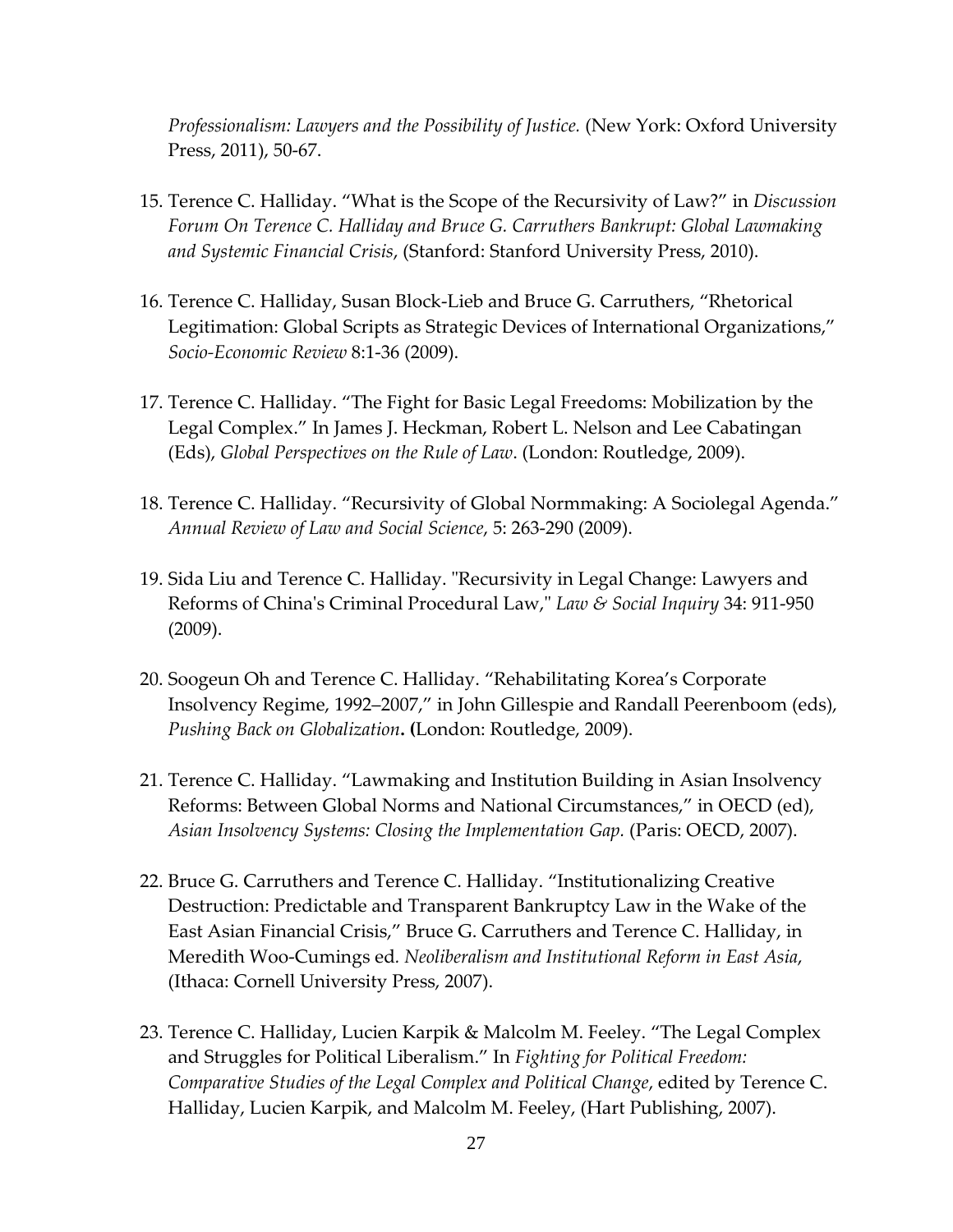- 24. Terence Halliday and Sida Liu. "Birth of a Liberal Moment? Looking through a One-Way Mirror at Lawyers' Defense of Criminal Defendants in China." In *Fighting for Political Freedom: Comparative Studies of the Legal Complex and Political Change,* edited by Terence C. Halliday, Lucien Karpik, and Malcolm M. Feeley, (Hart Publishing, 2007).
- 25. Terence C. Halliday and Bruce G. Carruthers. "The Recursivity of Law: Global Norm-Making and National Law-making in the Globalization of Corporate Insolvency Regimes." *American Journal of Sociology***.** 112: 1135–1202 (2007).
- 26. Terence C. Halliday and Bruce G. Carruthers. "Foiling the Financial Hegemons: Limits to the Globalisation of Corporate Insolvency Regimes in Indonesia, Korea and China," in Christoph Antons and Volkmar Gessner (eds), *Globalisation and Resistance: Law Reform in Asian since the Crisis.* (Oxford: Hart Publishing, 2007).
- 27. Bruce G. Carruthers and Terence C. Halliday. "Law, Economy and Globalization: Max Weber and How International Financial Institutions Understand Law," in Victor Nee and Richard Swedberg eds., *The Spirit of Global Capitalism*, (Stanford: Stanford University Press, 2007).
- 28. Terence C. Halliday. "Policy Brief: The Making of China's Corporate Bankruptcy Law," *Oxford Series in Law, Justice and Society,* **(**Oxford**,** 2007).
- 29. Susan Block Lieb and Terence C. Halliday. "Incrementalisms in Global Lawmaking," Symposium on Bankruptcy in the Global Village – The Second Decade. *Brooklyn Journal of International Law* XXXII: 851-903 (2007).
- 30. Susan Block Lieb and Terence C. Halliday. "Harmonization and Modernization in UNCITRAL's Global Legislative Guide on Insolvency Law," *Texas Journal of International Law* 42, 3, 481-514 (2007).
- 31. Terence C. Halliday. "Legitimacy, Technology and Leverage: The Building Blocks for Corporate Insolvency Regimes in the Decade Behind and the Decade Ahead." Symposium on Bankruptcy in the Global Village – The Second Decade. *Brooklyn Journal of International Law* XXXII: 1081-1902 (2007).
- 32. Bruce G. Carruthers and Terence C. Halliday. "Negotiating Globalization: Global Templates and the Construction of Insolvency Regimes in East Asia." 2006. *Law and Social Inquiry*. 31 (3): 521–584 (2006).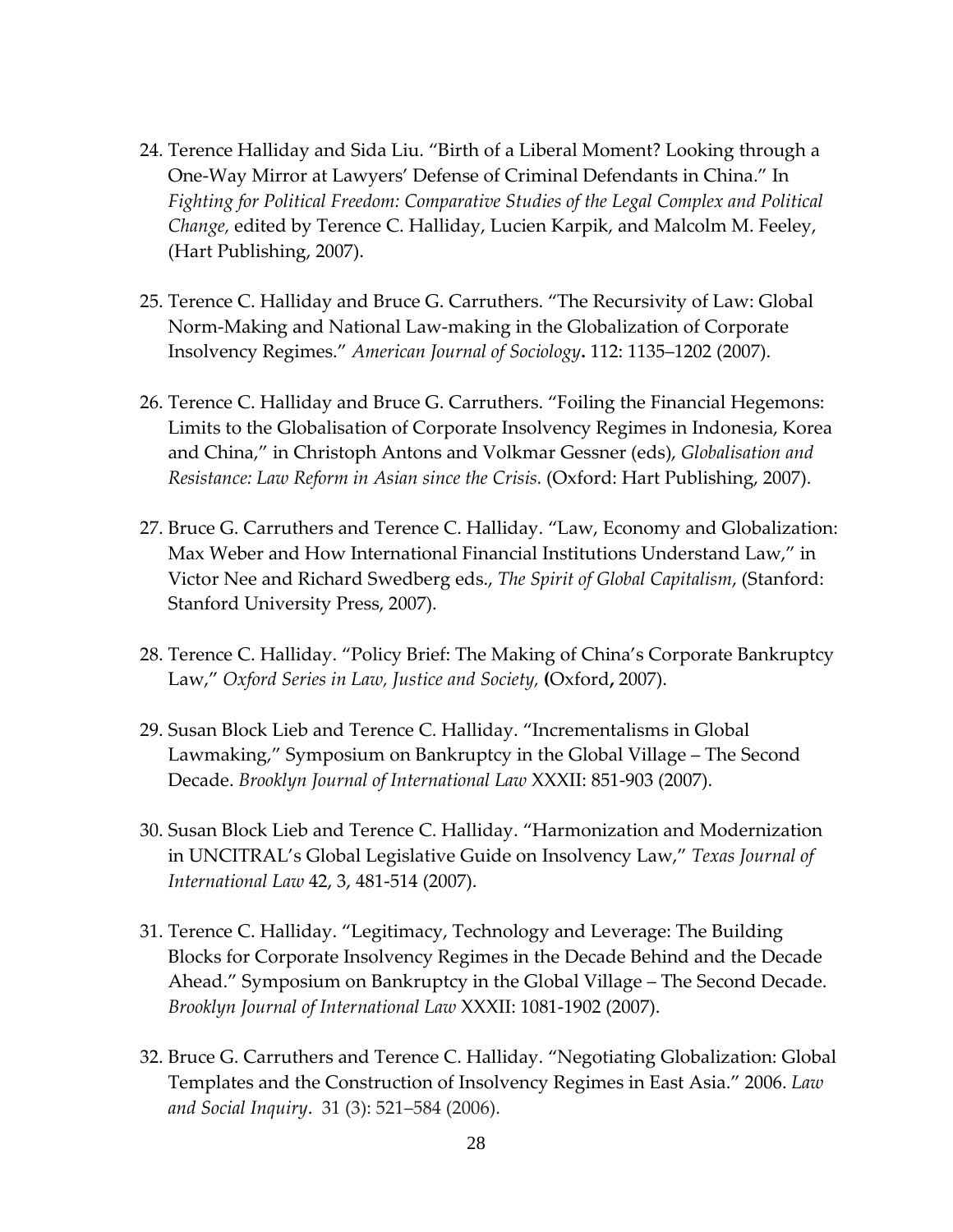- 33. Terence C. Halliday and Pavel Osinsky. "Globalization and Law." *Annual Review of Sociology*. 32: 447-470 (2006).
- 34. Terence C. Halliday and Bruce G. Carruthers. "How (Not) to Implement Effective Insolvency Risk Management Systems: Lessons from Asia – and Elsewhere." *Insolvency Systems and Risk Management in Asia.* **(**Paris: OECD, 2006).

### **James J. Heckman**

*5 books, 96 articles*

#### **Books**

- 1. *The Myth of Achievement Tests: The GED and the Role of Character in American Life*, (edited with J.E. Humphries and T. Kautz). (Chicago: University of Chicago Press, 2014).
- 2. *Giving Kids a Fair Chance*, (Cambridge, MA: MIT Press, 2012).
- 3. *Global Perspectives on the Rule of Law*, (edited with R. Nelson and L. Cabatingan). (New York: Routledge, 2010).
- 4. *Handbook of Econometrics, Vols 6A and 6B,* (edited with E. L. Leamer). (Amsterdam: North-Holland, 2007).
- 5. *Inequality in America: What role for human capital policies?* (with A.B. Krueger and edited by B.M. Friedman). (Cambridge, MA: MIT Press, 2005).

- 1. "Estimating treatment effects for discrete outcomes when responses to treatment vary: an application to Norwegian vocational rehabilitation programs," (with A. Aakvik and E. Vytlacil) *Journal of Econometrics* 125: 15–51 (2005).
- 2. "Measuring Disparate Impacts and Extending Disparate Impact Doctrine to Organ Transplantation," (with R. Bornholz) *Perspectives in Biology and Medicine*, 48(1): S95–S122, (2005).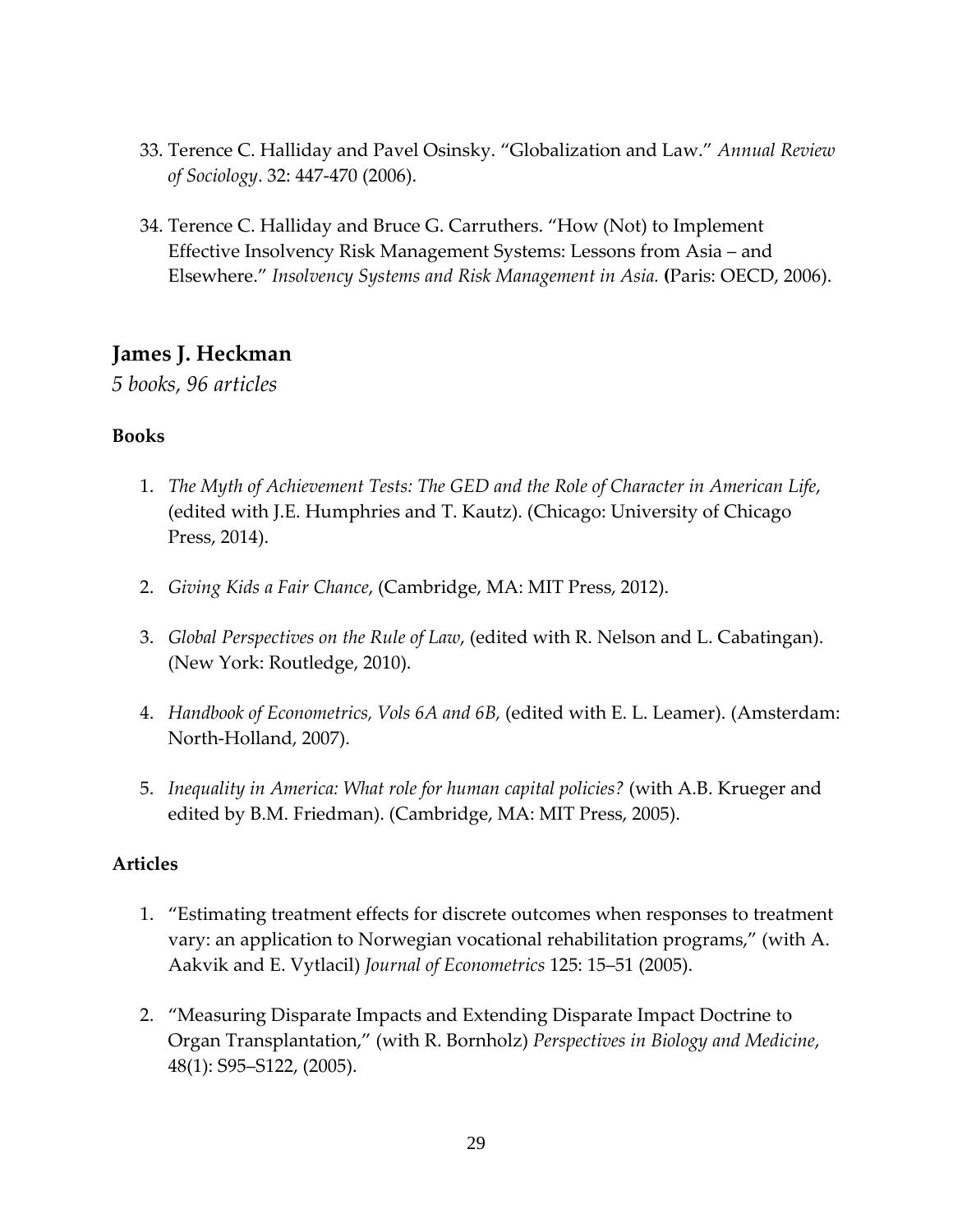- 3. "Separating Heterogeneity from Uncertainty in Measuring Income Inequality," (2004 Hicks Lecture), (with F. Cunha and S. Navarro) *Oxford Economic Papers*, 57: 191–261, (2005).
- 4. "China's Human Capital Investment," (new version), *China Economic Review*, 16: 50–70, (2005).
- 5. "Skill Policies for Scotland," (with D. Masterov), in D. Coyle,W. Alexander and B. Ashcroft, eds., *New Wealth for Old Nations: Scotland's Economic Prospects* 119–165, (Princeton and Oxford: Princeton University Press, 2005).
- 6. "Inequality in America: What role for human capital policies?" *Focus* (University of Wisconsin– Madison, Institute for Research on Poverty), 23(3): 1–10, (2005).
- 7. "Labor Market Discrimination and Racial Differences in Premarket Factors," (with P. Carneiro and D. Masterov), *Journal of Law and Economics*, 48(1): 1–39, (2005).
- 8. "Structural Equations, Treatment, Effects and Econometric Policy Evaluation," (with E. Vytlacil) *Econometrica*, 73(3): 669–738, (2005).
- 9. "Understanding the Sources of Ethnic and Racial Wage Gaps and Their Implications for Policy," (with P. Carneiro and D. Masterov), in R. Nelson and L. Nielsen, eds., *Handbook of Research on Employment Discrimination: Rights and Realities*, (Springer, 2005).
- 10. "The Scientific Model of Causality," *Sociological Methodology*, 35: 1–97, (2005).
- 11. "Counterfactual Analysis of Inequality and Social Mobility," (with F. Cunha and S. Navarro), Chapter 4, in S. Morgan, D. Grusky and G. Fields. eds., *Mobility and Inequality: Frontiers of Research from Sociology and Economics*. (Palo Alto: Stanford University Press, 2006).
- 12. "Skill Formation and the Economics of Investing in Disadvantaged Children," *Science*, 312 (5782): 1900-1902 (2006).
- 13. "Economic, Neurobiological, and Behavioral Perspectives on Building America's Future Workforce," (with E. Knudsen, J. Cameron and J. Shonkoff) *Proceedings of the National Academy of Sciences*, 103(27): 10155-10162, (2006).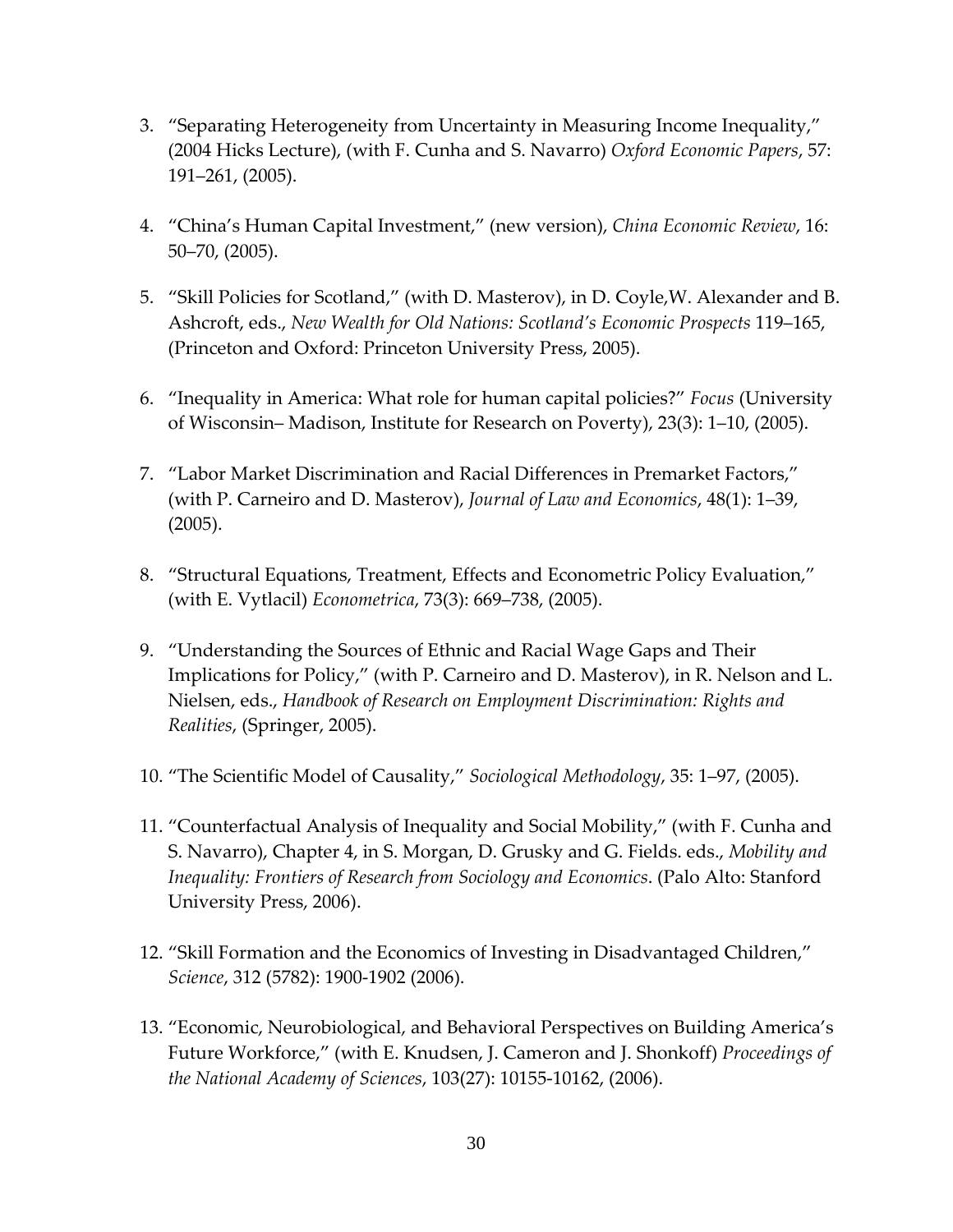- 14. "Earnings Functions, Rates of Return and Treatment Effects: The Mincer Equation and Beyond," (with L. Lochner and P. Todd) in E. Hanushek and F.Welch, eds., *Handbook of the Economics of Education*, (North Holland: Amsterdam), pp. 307–458, (2006).
- 15. "Interpreting the Evidence on Life Cycle Skill Formation," (with F. Cunha, L. Lochner and D. Masterov) in E. Hanushek and F. Welch, eds., *Handbook of the Economics of Education*, (North Holland: Amsterdam), pp. 697–812, (2006).
- 16. "Dynamic Discrete Choice and Dynamic Treatment Effects," (with S. Navarro), *Journal of Econometrics*, 136(2): 341-396, (2007).
- 17. "Bias Corrected Estimates of GED Returns," (with P. LaFontaine), *Journal of Labor Economics*, 24(3): 661-700, (2006).
- 18. "The Effects of Cognitive and Noncognitive Abilities on Labor Market Outcomes and Social Behavior," (with J. Stixrud and S. Urzua), *Journal of Labor Economics*, 24(3): 411-482, (2006).
- 19. "Understanding Instrumental Variables in Models with Essential Heterogeneity," (with S. Urzua and E. Vytlacil), *Review of Economics and Statistics*, 88(3): 389-432, (2006).
- 20. "Economic, Neurobiological and Behavioral Perspectives on Building America's Future Workforce") with E. Knudsen, J. Cameron and J. Shonkoff) *World Economics*, 7(3), (2006).
- 21. "Familias y habilidades como determinantes de logros economics y sociales (Family and Abilities as determinants of socio-economic success)" with S. Urzua, in *Familia y Felicidad: Un Circulo Virtuoso*, C. Larroulet and R. Camhi, eds. (Santiago, Chile: Libertad y Desarrollo, 2006).
- 22. "Econometric Evaluation of Social Programs, Part I: Causal Models, Structural Models and Econometric Policy Evaluation," (with E. Vytlacil) , 4779-4874, in *Handbook of Econometrics*, Volume 6B, edited by J. Heckman and E. Leamer (Amsterdam: Elsevier, 2007).
- 23. "Econometric Evaluation of Social Programs, Part II: Using the Marginal Treatment Effect to Organize Alternative Economic Estimators to Evaluate Social Programs and to Forecast Their Effects in New Environments," (with E. Vytlacil)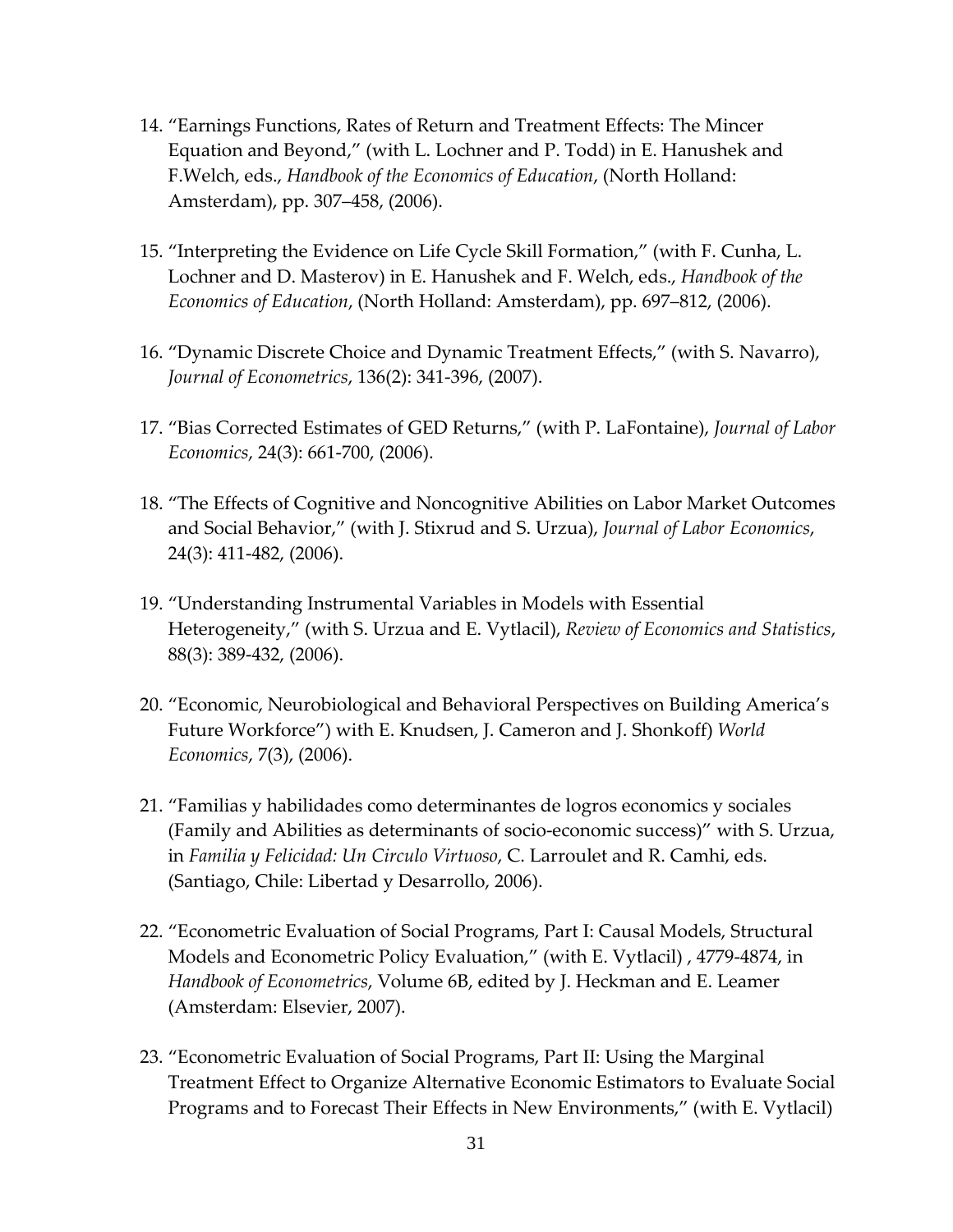4875-5144, in *Handbook of Econometrics*, Volume 6B, edited by J. Heckman and E. Leamer. (Amsterdam: Elsevier, 2007).

- 24. "Econometric Evaluation of Social Programs, Part III: Distributional Treatment Effects, Dynamic Treatment Effects, Dynamic Discrete Choice, and General Equilibrium Policy Evaluation," (with J. Abbring) 5145-5303, in *Handbook of Econometrics*, Volume 6B, edited by J. Heckman and E. Leamer. (Amsterdam: Elsevier, 2007).
- 25. "The Technology of Skill Formation," (with F. Cunha), *American Economic Review*, 97(2):31-47, (2007).
- 26. "The Economics, Technology and Neuroscience of Human Capability Formation," *Proceedings of the National Academy of Sciences*, 104(33): 13250-13255, (2007).
- 27. "The Productivity Argument for Investing in Young Children," (with D. V. Masterov), *Review of Agricultural Economics*, 29(3): 446-493, (2007).
- 28. "Identifying and Estimating the Distributions of Ex Post and Ex Ante Returns to Schooling," (with F. Cunha), *Labour Economics*, 14(6): 870-893 (2007).
- 29. "The Identification and Economic Content of Ordered Choice Models with Stochastic Thresholds," (with F. Cunha and S. Navarro), *International Economic Review* 48(4): 1273-1309, (2007).
- 30. "Use of Instrumental Variables in the Presence of Heterogeneity and Self-Selection: An Application to Treatments of Breast Cancer Patients," (with A. Basu, S. Navarro-Lozano and S. Urzua), *Health Economics*, 16(11): 1133-1157, (2007).
- 31. "Earnings Functions and Rates of Return," (with L. Lochner and P. Todd), *Journal of Human Capital*, 2(1): 1-31 (2008).
- 32. "Econometric Causality," *International Statistical Review*, 76(1): 1-27 (2008).
- 33. "An Assessment of Causal Inference in Smoking Initiation Research and a Framework for Future Research," (with F. Flyer and C. Loughlin), *Economic Inquiry*, 46(1): 37-44 (2008).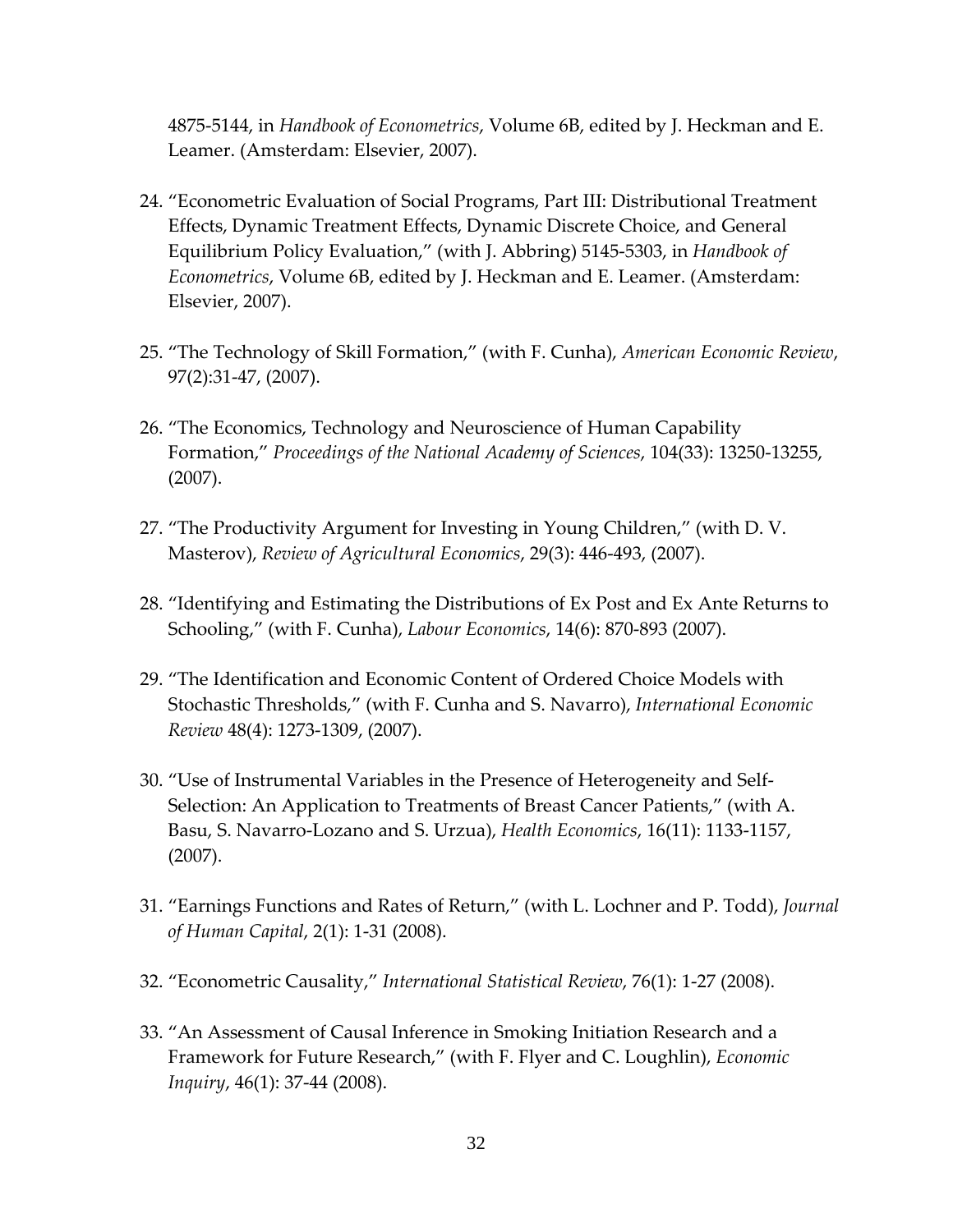- 34. "A New Framework for the Analysis of Inequality," (with F. Cunha), *Macroeconomic Dynamics*, 12 (Supplement 2), pp. 315-354, (2008).
- 35. "Formulating, Identifying and Estimating the Technology of Cognitive and Noncognitive Skill Formation," (with F. Cunha), *Journal of Human Resources*, 43(4): 738-782, (2008).
- 36. "The Economics and Psychology of Personality Traits," (with L. Borghans, A. L. Duckworth, and B. ter Weel), *Journal of Human Resources*, 43(4): 972-1059, (2008).
- 37. "Dynamic Policy Analysis," (with J. H. Abbring), *The Econometrics of Panel Data* (3rd ed.), edited by L. Matyas and P. Sevestre, Dordrecht: Springer, (2008).
- 38. "Identification of Treatment Effects Using Control Functions in Models with Continuous, Endogenous Treatment and Heterogeneous Effects," (with J.P. Florens, C. Meghir and E. Vytlacil), *Econometrica*, 76(5): 1191-1206, 2008.
- 39. "The Role of Income and Family Influence on Child Outcomes," *Annals of the New York Academy of Sciences*, 1136 (Reducing the Impact of Poverty on Health and Human Development: Scientific Approaches): 307-323, (2008).
- 40. "Schools, Skills and Synapses," *Economic Inquiry*, 46(3): 289-324, (2008).
- 41. "The Principles Underlying Evaluation Estimators with an Application to Matching," *Les Annales d'Economie et de Statistique*, 91-92, pp. 9-74, (2008).
- 42. "Instrumental Variables in Models with Multiple Outcomes: The General Unordered Case," (with S. Urzua and E. Vytlacil). *Les Annales d'Economie et de Statistique*, 91-92, pp.151-174, (2008).
- 43. "Gender Differences in Risk Aversion and Ambiguity Aversion," (with L. Borghans, B. Golsteyn, and H. Meijers). *Journal of the European Economic Association*, 7(2-3): 649-658, (2009).
- 44. "The Economics and Psychology of Inequality and Human Development," (with F. Cunha). *Journal of the European Economic Association*, 7(2-3): 320-364, (2009).
- 45. "Investing in Early Human Development: Timing and Economic Efficiency," (with O. Doyle, C. Harmon and R. Tremblay). *Economics and Human Biology*, 7(1):1-6. (2009).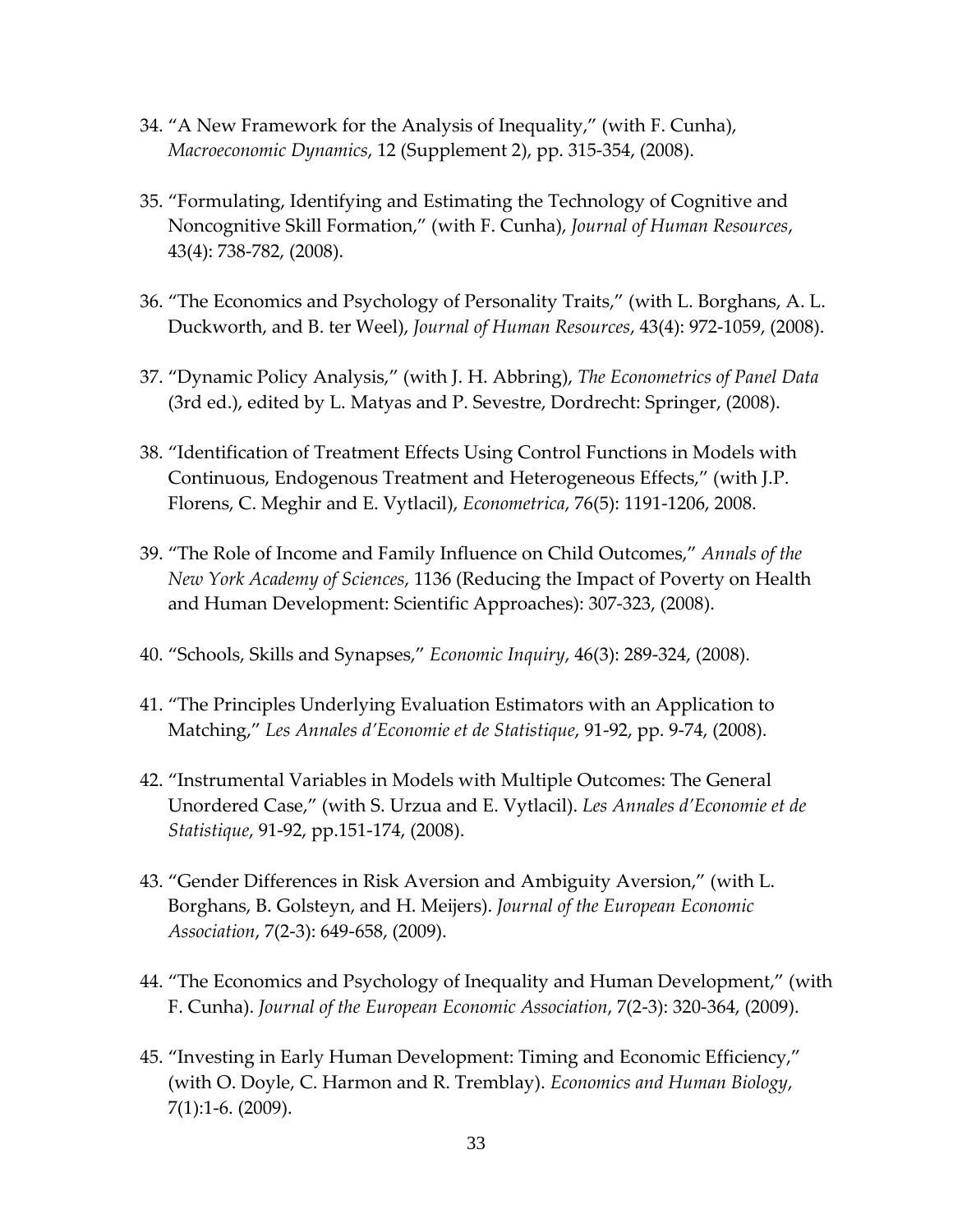- 46. "Lab Experiments are a Major Source of Knowledge in the Social Sciences," (with A. Falk), *Science*, 326(5952): 535–538, (2009).
- 47. "A Note on Adapting Propensity Score Matching and Selection Models to Choice Based Samples," (with P. Todd). *Econometric Journal*, 12 (Supplement): S230–S234, (2009).
- 48. "Evaluating Marginal Policy Changes and the Average Effect of Treatment for Individuals at the Margin," (with P. Carneiro and E. Vytlacil), *Econometrica*, 78(1): 377–394, (2010).
- 49. "The Viability of the Welfare State," in *Global Perspectives on the Rule of Law*, J. Heckman, R. Nelson and L. Cabatingan, eds. 93–117, (New York: Routledge, 2010).
- 50. "The Rate of the Return to the High Scope Perry Preschool Program," (with S. H. Moon, R. Pinto, P. A. Savelyev, A. Yavitz). *Journal of Public Economics*, 94: 114– 128, (2010).
- 51. "The American High School Graduation Rate: Trends and Levels," (with P. LaFontaine). *Review of Economics and Statistics*, 92(2): 244–262, (2010).
- 52. "Comparing IV With Structural Models: What Simple IV Can and Cannot Identify," (with S. Urzua). *Journal of Econometrics*, 156(1), 27–37, (2010).
- 53. "Estimating the Technology of Cognitive and Noncognitive Skill Formation," (with F. Cunha and S. Schennach). *Econometrica*, 78(3), 883–931, (2010).
- 54. "The Education-Health Gradient," (with G. Conti and S. Urzua). *American Economic Review: Papers & Proceedings*, 100(2), 234–238 (2010).
- 55. "Building Bridges Between Structural and Program Evaluation Approaches to Evaluating Policy." *Journal of Economic Literature*, 48(2), 356–398, (June, 2010).
- 56. "Testing the Correlated Random Coefficient Model," (with D. Schmierer and S. Urzua). *Journal of Econometrics*, (158), 177–203, (2010).
- 57. "Analyzing Social Experiments as Implemented: A Reexamination of the Evidence From the HighScope Perry Preschool Program," (with S. H. Moon, R. Pinto, P. A. Savelyev, and A. Q. Yavitz). *Quantitative Economics*, 1(1), 1–46 (2010).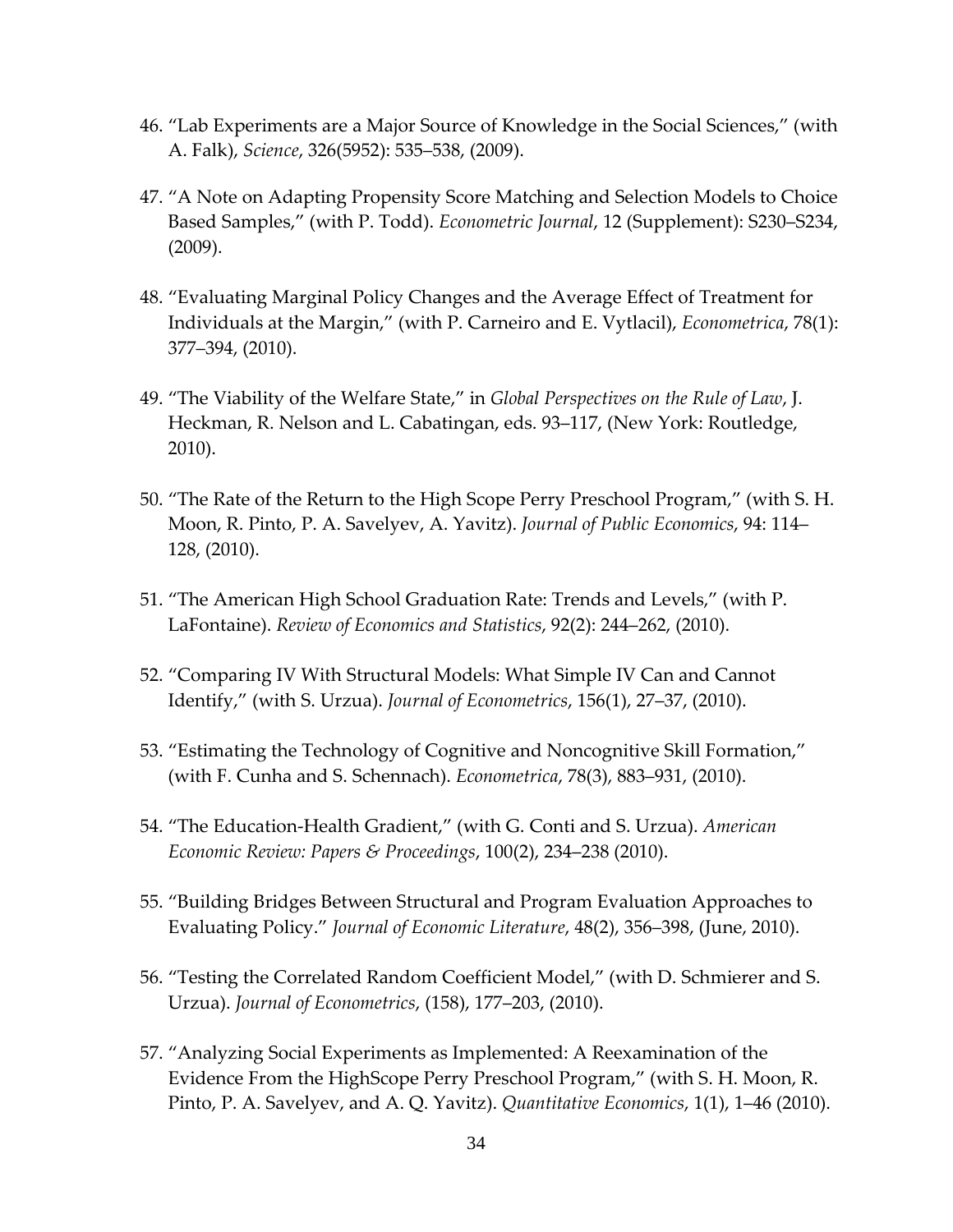- 58. "Nonparametric Identification of Nonadditive Hedonic Models," (with R.M. Matzkin and L. Nesheim). *Econometrica*, 78(5), 1569–1591. (2010).
- 59. "Understanding the Early Origins of the Education-Health Gradient: A Framework that can also be Applied to Analyze Gene-Environment Interactions," (with G. Conti). *Perspectives on Psychological Science*, 5(5): 585–605. (2010).
- 60. "Tests of Hypotheses Arising in the Correlated Random Coefficient Model," (with D. Schmierer). *Economic Modeling*, 27(6): 1355-1367. (2010).
- 61. "The GED," (with J. E. Humphries and N. S. Mader). In, E. A. Hanushek, S. Machin, and L. Wofsmann (eds.) *Handbook of the Economics Of Education*, Vol 3, Amsterdam: North-Holland, 423-484. (2011).
- 62. "Investing in Our Young People," (with F. Cunha). In Arthur Reynolds, Arthur Rolnick, Michelle Englund, and Judy A. Temple, (eds.) *Cost-Effective Programs in Children's First Decade: A Human Capital Integration* (New York: Cambridge University Press, 2010).
- 63. "A New Cost-Benefit and Rate of Return Analysis for the Perry Preschool Program: A Summary," (with S.H. Moon, R. Pinto, P. Savelyev, and A. Yavitz). In Arthur Reynolds, Arthur Rolnick, Michelle Englund, and Judy A. Temple, (eds.) *Cost-Effective Programs in Children's First Decade: A Human Capital Integration*. (New York: Cambridge University Press, 2010).
- 64. "The Economics of Inequality: The Value of Early Childhood Education," *American Educator*. Spring: 31–47, (2011).
- 65. "The American Family in Black & White: A Post-Racial Strategy for Improving Skills to Promote Equality," *Daedalus*, 140(2):70–89, (2011).
- 66. "Editorial: Personality and Economics: Overview and Proposed Framework," (with E. Ferguson and P. Corr), *Personality and Individual Differences*, 51(3):201– 209, (2011).
- 67. "Identification Problems in Personality Psychology," (with L. Borghans, B. Golsteyn, and J.E. Humphries), *Personality and Individual Differences*, 51(3):315– 320, (2011).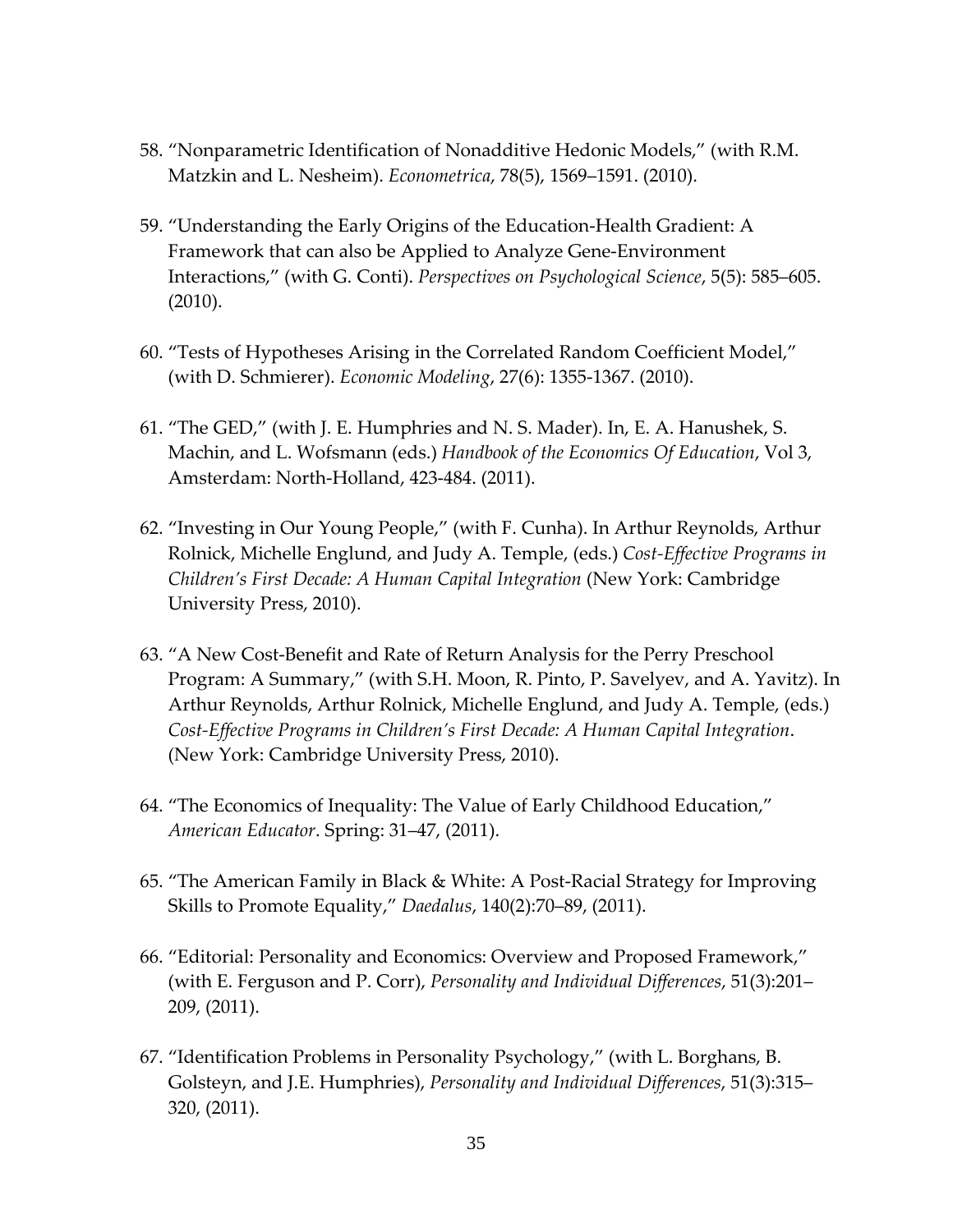- 68. "Estimating Marginal Returns to Education," (with P. Carneiro, and E. Vytlacil), *American Economic Review*, 101(6): 2754-2871, (2011).
- 69. "Personality Psychology and Economics," (with A. Duckworth, M. Almlund and T. Kautz). In E. Hanushek, S. Machin, and L. Woessman, eds., *Handbook of the Economics of Education*, Amsterdam: Elsevier, 1-181, (2011).
- 70. "Editorial: The measurement of progress—some achievements and challenges." (with P. Anand and M. Durand). *Journal of the Royal Statistical Society*, A, 174(4):851-855, (2011).
- 71. "Effective Child Development Strategies," In E. Zigler, W. Gilliam, and W. S. Barnett, eds., *The Pre-K Debates: Current Controversies and Issues*. (Baltimore MD: Paul H. Brookes Publishing Company, Inc., 2011).
- 72. "The Developmental Origins of Health." *Health Economics*, 21(1): 24-29, (2012).
- 73. "Primate Evidence on the Late Health Effects of Early-Life Adversity," (with G. Conti, C. Hansman, M. Novak, A. Ruggiero, S. Suomi). *Proceedings of the National Academy of Sciences*, 109(23): 8866-8871, (2012).
- 74. "Taking the Easy Way Out: How the GED Testing Program Induces Students to Drop Out." (with P. LaFontaine, P. Rodriguez, and J. E. Humphries), *Journal of Labor Economics*, 30(3): 495-520, (2012).
- 75. "An Effective Strategy for Promoting Social Mobility," Lead Article, Forum on Promoting Social Mobility, *Boston Review*, September/October, (2012).
- 76. "Transcriptional Modulation of the Developing Immune System by Early Life Social Adversity," (with S. Cole, G. Conti, J. Arevalo, A. Ruggiero, and S. Suomi). *Proceedings of the National Academy of Sciences*, 109(50): 20578–20583, (2012).
- 77. "The Economics of Child Well-Being," (with G. Conti). *Handbook of Child Well-Being: Theories, Methods and Policies in Global Perspective*, Ben-Arieh, Asher, Casas, Ferran, Frones, Ivar. and Korbin, Jill E. (Eds.) Dordrecht: Springer-Verlag. 363– 402, (2013).
- 78. "The Developmental Approach to Child and Adult Health," (with G. Conti). *Pediatrics*, 131(Supplement 2): S133–S141, (2013).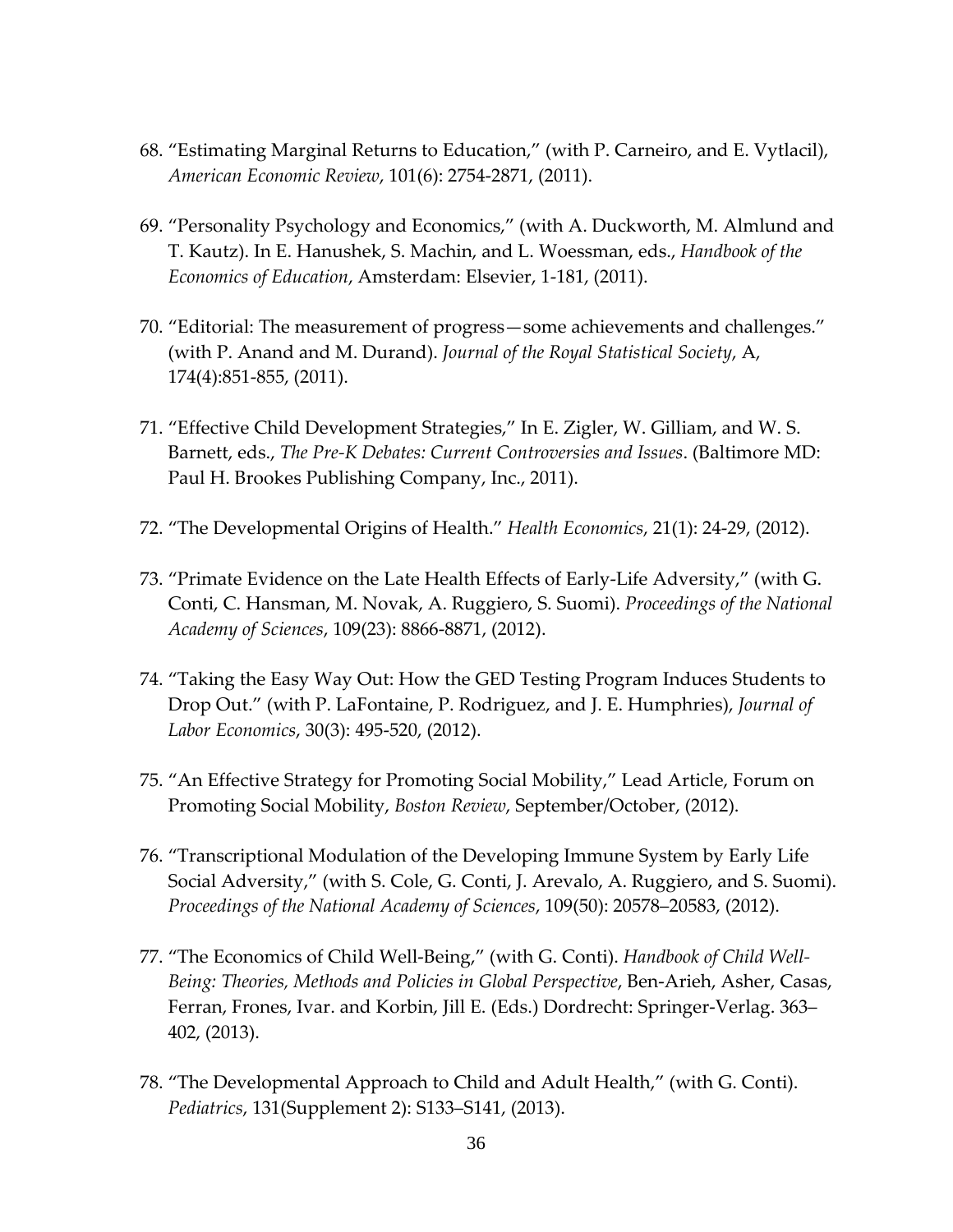- 79. "Understanding the Mechanisms through Which an Influential Early Childhood Program Boosted Adult Outcomes," (with R. Pinto and P. Savelyev). *American Economic Review*, 103(6): 2052–2086, (2013).
- 80. "Lacking Character, American Education Fails the Test," *Phi Delta Kappan*, (2014).
- 81. "Estimating the Technology of Cognitive and Noncognitive Skill Formation: The Linear Case," (with F. Cunha). In *Handbook of Developmental Systems Theory and Methodology*, P. C. M. Molenaar, R. M. Lerner and K. M. Newell, eds. London, UK: The Guilford Press, 221-269, (2013).
- 82. "Older Siblings' Contributions to Young Child's Cognitive Skills," (with X. Dai). *Economic Modelling*, 35(September): 235-248, (2013).
- 83. All chapters below (84 90) in *The Myth of Achievement Tests: The GED and the Role of Character in American Life*, edited by J. Heckman, J.E. Humphries and T. Kautz (Chicago, IL: University of Chicago Press, 2014).
- 84. "Introduction," (with J. E. Humphries and T. Kautz), xi-xiii.

85. "Achievement Tests and the Role of Character in American Life," (with T. Kautz), 3-56.

86. "Who Are The GEDs?," (with J.E. Humphries and T. Kautz), 139-170.

87. "The Economic and Social Benefits of GED Certification," (with J.E. Humphries and T. Kautz), 171-267.

88. "The GED Testing Program Induces Students to Drop Out," (with J.E. Humphries, P. La Fontaine, and P. Rodriguez), 293-317.

89. "Fostering and Measuring Skills: Interventions that Improve Character and Cognition," (with T. Kautz), 341-430.

90. "What Should be Done?," (with J.E. Humphries and T. Kautz), 431-436.

91. "Early Childhood Investments Substantially Boost Adult Health," (with F. Campbell, G. Conti, S. Moon, E. Pungello, R. Pinto, and Y. Pan). *Science*, 343(6178): 1478–1485 (2014).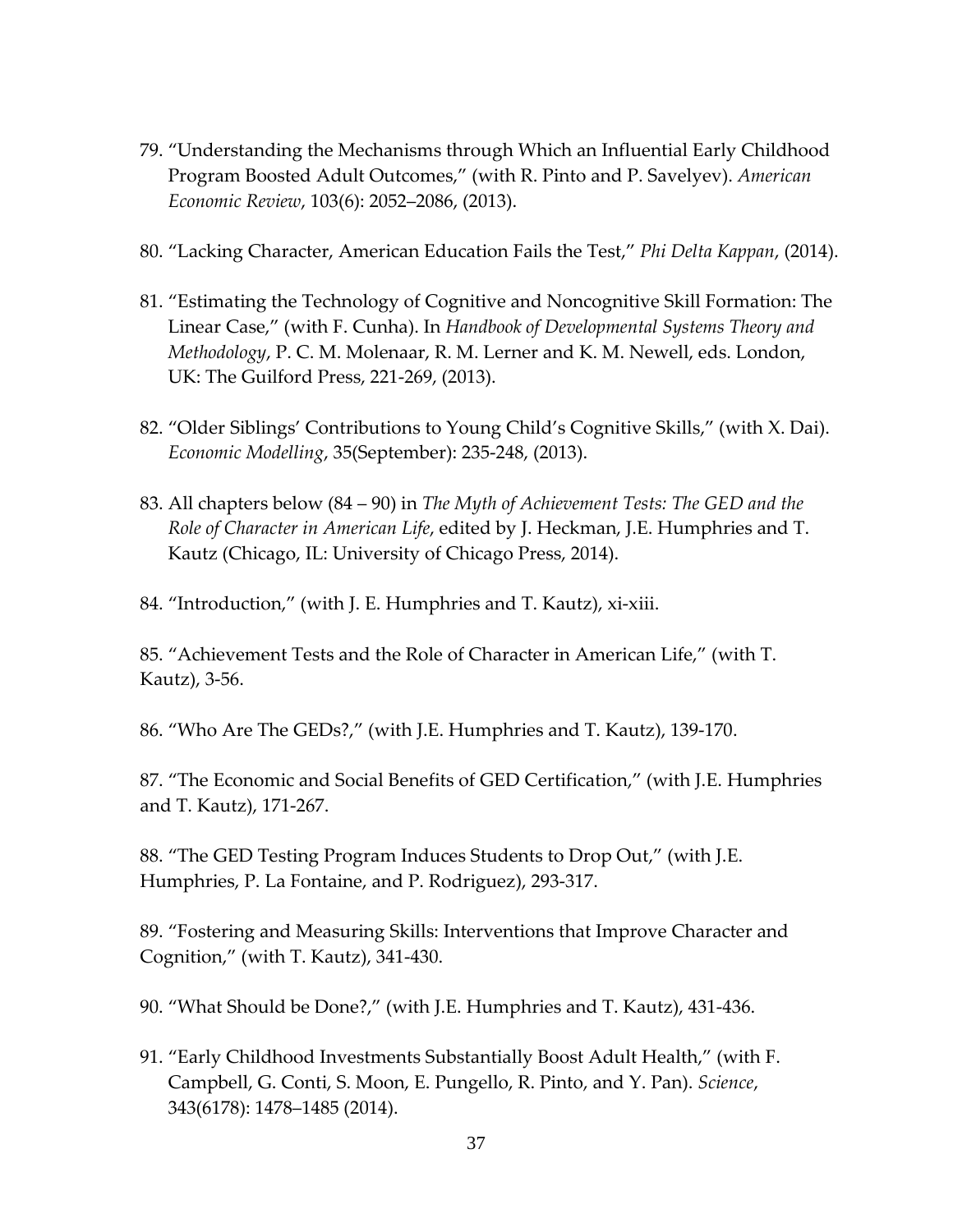- 92. "Understanding Conscientiousness Across the Lifecourse: An Economic Perspective," (with G. Conti). *Developmental Psychology*, 50(5): 1451-1459 (2014).
- 93. "Labor Market Returns to an Early Childhood Stimulation Intervention in Jamaica," (with P. Gertler, R. Pinto, A. Zanolini, C. Vermeerch, S. Walker, S. Chang, S. Grantham-McGregor). *Science*, 344(6187): 998-1001, (2014).
- 94. "The Economics of Human Development and Social Mobility," (with S. Mosso). *Annual Reviews of Economics*, 6: 689-733, (2014).
- 95. "Human Capital, Economic Growth, and Inequality in China," (with J. Yi). In *The Oxford Companion to the Economics of China on Human Capital*, Shenggen Fan, Ravi Kanbur, Shang-Jin Wei and Xiaobo Zhang, editors. (Oxford, UK: Oxford University Press, 2014).
- 96. "Bayesian Exploratory Factor Analysis," (with G. Conti, S. Fruhwirth-Schnatter, and R. Piatek). *Journal of Econometrics*, 183(1): 31–57, (2014).

# **Carol Heimer**

*18 articles*

- 1. C.A. Heimer. "'Wicked' Ethics: Compliance Work and the Practice of Ethics in HIV Research." *Social Science and Medicine,* 98:371-378, (2013).
- 2. C.A. Heimer. "Resilience in the Middle: Contributions of Regulated Organizations to Regulatory Success." *Annals of the American Academy of Political and Social Science,* 649:139-156, (2013).
- 3. C.A. Heimer. 2013. "Failed Governance: A Comment on Baker and Griffith's *Ensuring Corporate Misconduct*." *Law and Social Inquiry* 38:480-492, (2013).
- 4. C.A. Heimer. "Resilience in the Middle: Contributions of Regulated Organizations to Regulatory Success." 649 *Annals of the American Academy of Political and Social Science* 139, (2013).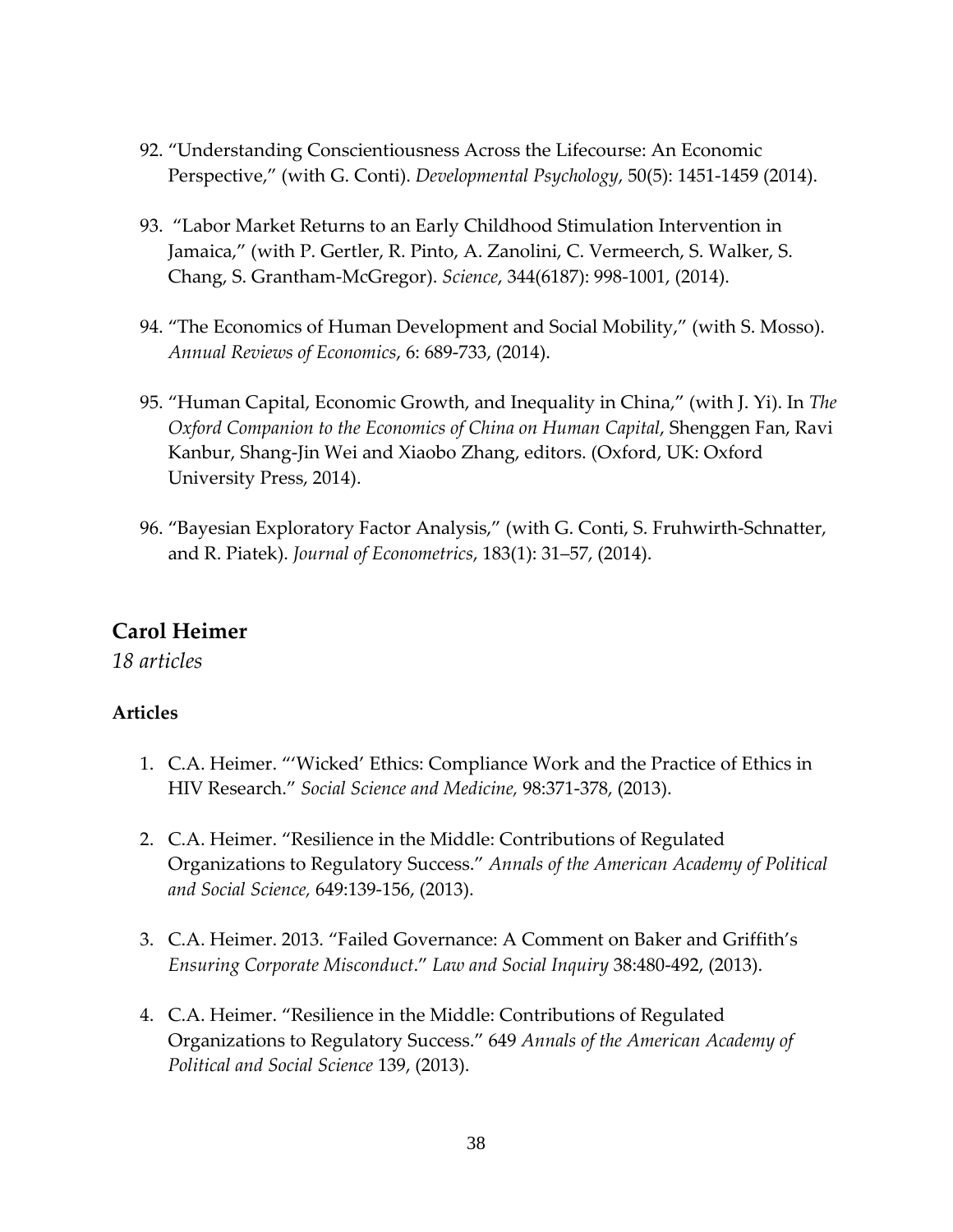- 5. C.A. Heimer. "Failed Governance: A Comment on Baker and Griffith's *Ensuring Corporate Misconduct*." 38 *Law and Social Inquiry* 480, (2013).
- 6. C.A. Heimer & J. Lynn Gazley. "Performing Regulation: Transcending Regulatory Ritualism in HIV Clinics." *Law and Society Review* 46 (4): 853-887, (2012).
- 7. C.A. Heimer. "Inert Facts and the Illusion of Knowledge: Strategic Uses of Ignorance in HIV Clinics." *Economy and Society* 41 (1):17-41, (2012).
- 8. C.A. Heimer. "Disarticulated Responsiveness: The Theory and Practice of Responsive Regulation in Multi-Layered Systems." *University of British Columbia Law Review* 44 (3):663-693, (2011).
- 9. J. Petty & C.A. Heimer. "Extending the Rails: How Research Reshapes Clinics." *Social Studies of Science* 41 (3):337-360, (2011).
- 10. C.A. Heimer. "The Unstable Alliance of Law and Morality." Pp. 179-202 in *Handbook of the Sociology of Morality*, ed. by Steven Hitlin and Stephen Vaisey. Springer, (2010).
- 11. C.A. Heimer & J. Petty. "Bureaucratic Ethics: IRBs and the Legal Regulation of Human Subjects Research." *Annual Review of Law and Social Science* 6:601-626, (2010).
- 12. C.A. Heimer & A.L. Stinchcombe. "Biographies, Legal Cases and Political Transitions." Pp. 283-315 in Suzanne Karstedt, ed., *Legal Institutions and Collective Memories*. (Oxford, UK: Hart Publishing, 2009).
- 13. C.A. Heimer. "Thinking About How to Avoid Thought: Deep Norms, Shallow Rules, and the Structure of Attention." *Regulation and Governance* 2(1):30-47, (2008).
- 14. C.A. Heimer. "Old Inequalities, New Disease: HIV/AIDS in Sub-Saharan Africa." *Annual Review of Sociology* 33:551-77, (2007).
- 15. C.H. Bledsoe, B. Sherin, A.G. Galinsky, N.M. Headley, C.A. Heimer, E. Kjeldgaard, J. Lindgren, J.D. Miller, M.E. Roloff, & D.H. Uttal. "Regulating Creativity: Research and Survival in the IRB Iron Cage." *Northwestern University Law Review* 101 (2):593-641, (2007).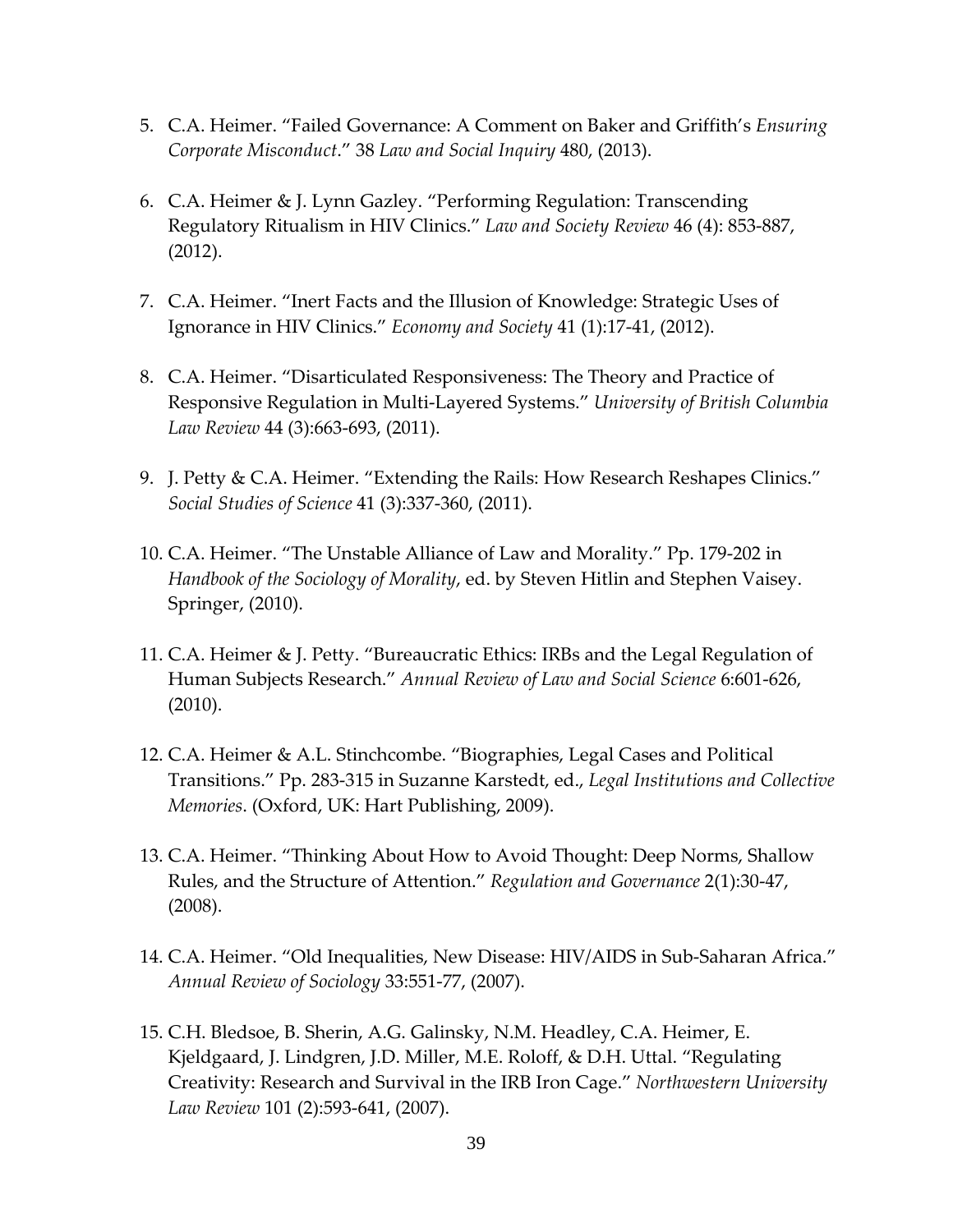- 16. C.A. Heimer. "Conceiving Children: How Documents Support Case versus Biographical Analyses." Pp. 95- 126 in Annelise Riles, *Documents: Artifacts of Modern Knowledge*. (Ann Arbor, MI: University of Michigan Press, 2006).
- 17. C.A. Heimer. "Responsibility in Health Care: Spanning the Boundary Between Law and Medicine." *Wake Forest Law Review* 41 (2): 465-507, Special issue on "Rethinking Health Law," (2006).
- 18. C.A. Heimer, J.C. Petty, & R.J. Culyba. "Risk and Rules: The 'Legalization' of Medicine." Pp. 92-131 in Bridget Hutter and Michael Power, eds., *Organizational Encounters with Risk* (Cambridge, UK: Cambridge University Press, 2005).

### **John P. Heinz**, 2005 – 2009

*1 book, 7 articles, 1 report*

#### **Book**

1. *Urban Lawyers: The New Social Structure of the Bar* (with R. Nelson, R. Sandefur, & E. Laumann), (University of Chicago Press, 2005).

- 1. "When Law Firms Fail," 43 *Suffolk University Law Review* 1, (2009).
- 2. "John Heinz and Edward Laumann and *Chicago Lawyers*," Interview in S. Halliday & P. Schmidt, eds., *Conducting Law and Society Research,* (Cambridge University Press, 2009).
- 3. "The Scale of Justice: Observations on the Transformation of Urban Law Practice" (with R. Nelson & E. Laumann), reprinted in J. Heinz, ed., *Analyzing Law's Reach: Empirical Research on Law and Society*, (American Bar Association, 2008).
- 4. "The Scale of Justice: Observations on the Transformation of Urban Law Practice" (with R. Nelson & E. Laumann), reprinted in J. Heinz, ed., *Analyzing Law's Reach: Empirical Research on Law and Society*, (American Bar Association, 2008).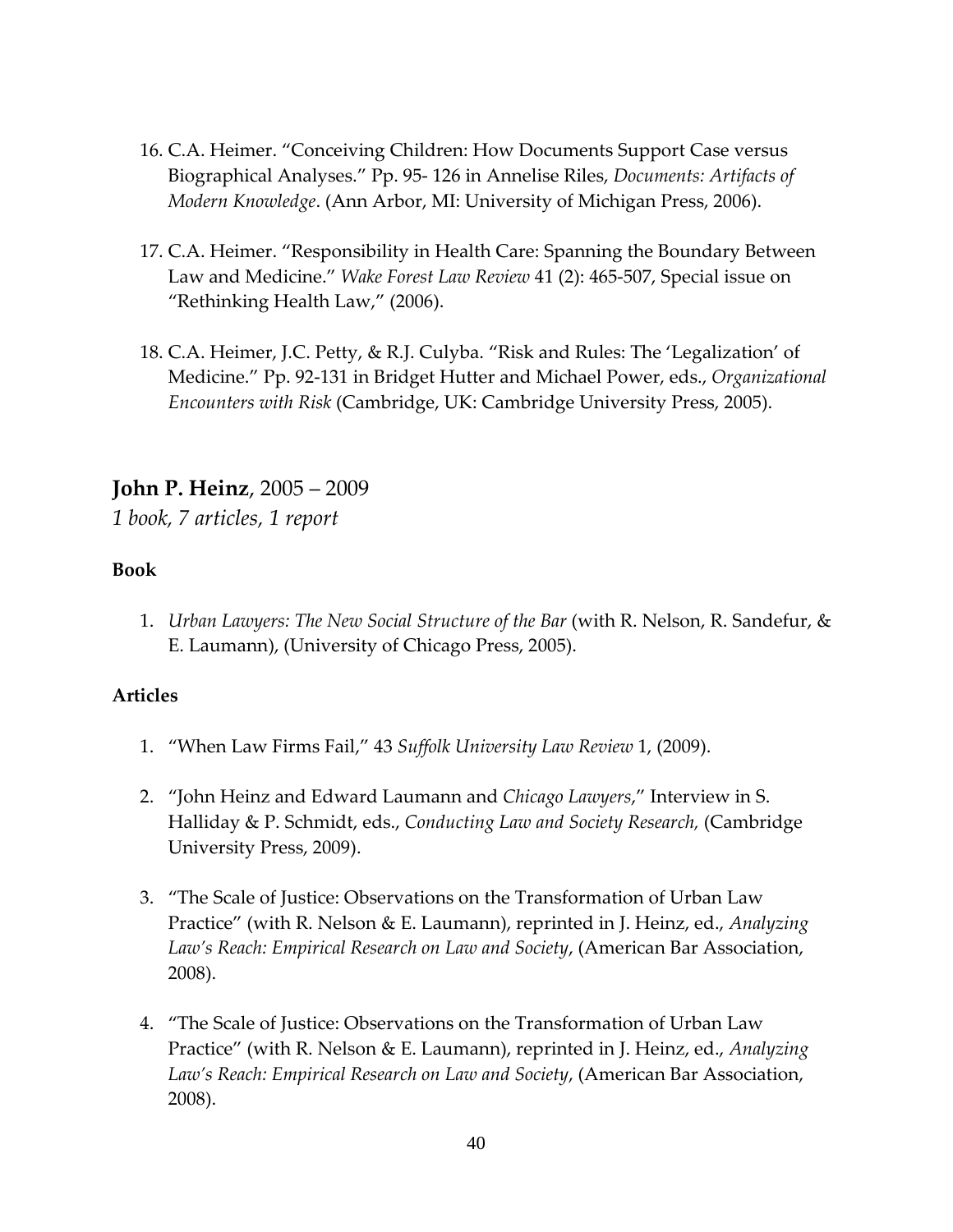- 5. "Honor Among Lawyers," in C. Seron, ed., *The Law and Society Canon*, (Ashgate, 2006).
- 6. "Lawyers of the Right: Networks and Organization" (with A. Paik & A. Southworth), 32 *Law & Social Inquiry* 883, (2007).
- 7. "Specialization and Prestige in the Legal Profession: The Structure of Deference" (reprinted from Chicago Lawyers), in C. Seron, ed., *The Law and Society Canon,* (Ashgate, 2006).

#### **Report**

1. John Heinz, "A Report on Chicago's Felony Courts" (with M. Rich), (Chicago Appleseed Fund, 2007).

# **Bonnie Honig**

*3 books, 18 articles*

#### **Books**

- 1. *Antigone, Interrupted*, (Cambridge University Press, 2013).
- 2. *Emergency Politics: Paradox, Law, Democracy,* (Princeton University Press, 2009).
- 3. *Oxford Handbook of Political Theory*, co-edited with a co-authored introduction (with John Dryzek and Anne Phillips), (Oxford University Press, 2006).

- 1. "Agonistic Antigone," reply to 4 essays (Vasuki Nesiah, Emily Wilson, Stefani Engelstein, Olga Taxidou) on *Antigone, Interrupted*, in *Philosophy Today,* ed. Keri Walsh, (2014).
- 2. Contribution to "Epistolary Political Theory in the Digital Age: Letters from the Salaita Affair," in *theory&event*, Vol 17, No 4 (2014).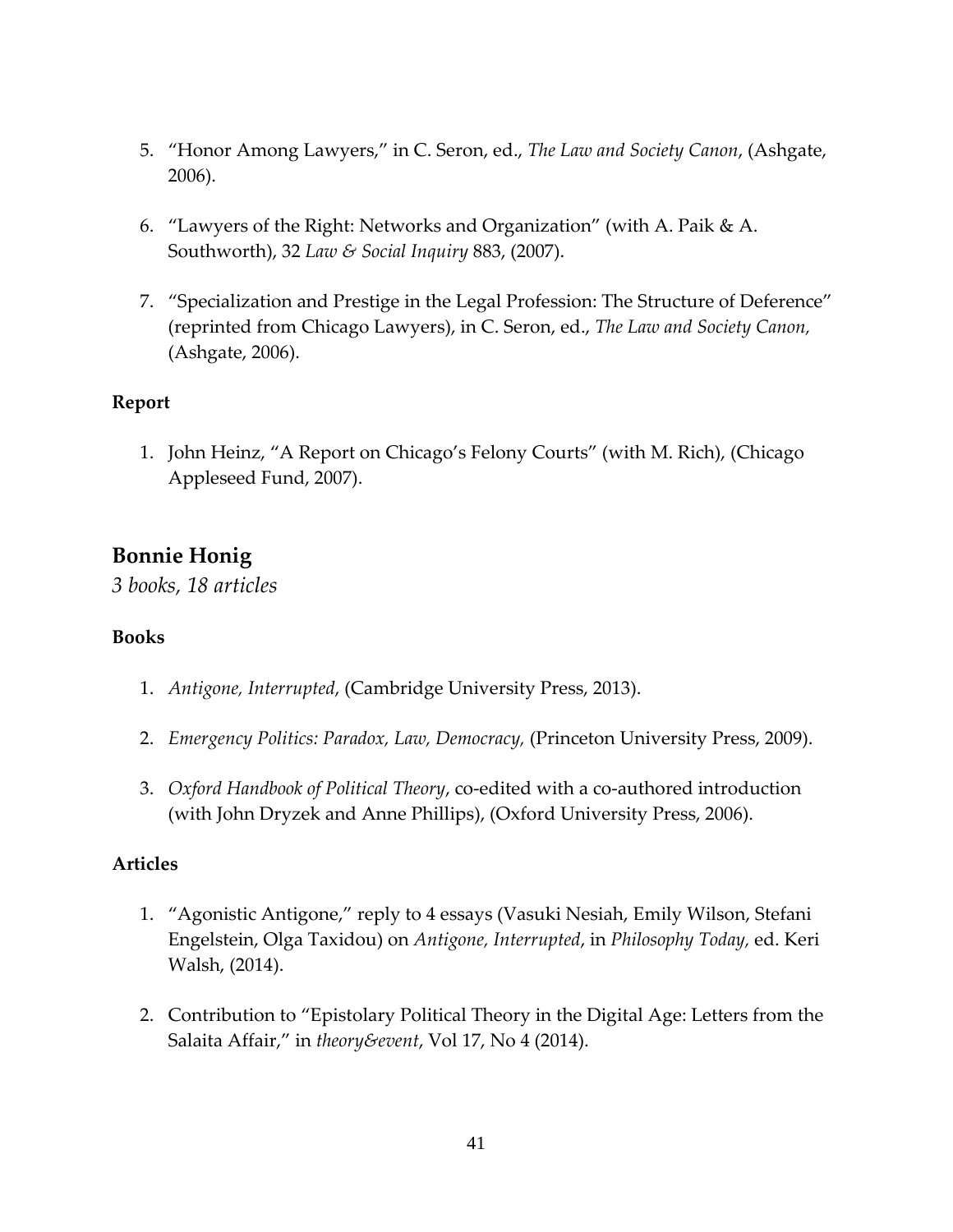- 3. "Antigone, After the Fall," Reply to Dubois, Goldhill and Connolly in IJCT, ed. Miriam Leonard and James Porter (2014).
- 4. "What is Agonism For? Reply to Finlayson, Woodford, and Stears," *Contemporary Political Theory*, (2014).
- 5. "Three Models of Emergency Politics," *boundary 2*, (2014).
- 6. "By the Numbers" in Walzer, Ed., *The Jewish Political Tradition, Vol 3.*, (Yale University Press, 2014).
- 7. "Corpses For Kilowatts?" in *Second Nature*, ed. Archer, Ephraim, and Maxwell, (Fordham University Press, 2013).
- 8. "Ismene's Forced Choice: Sacrifice and Sorority in Sophocles' *Antigone,*" *Arethusa,* (2011).
- 9. "The New Realism: From Modus Vivendi to Justice," (with M. Stears), Jonathan Floyd and Marc Stears (eds.), *History versus Political Philosophy* (Cambridge University Press, 2011.)
- 10. "Antigone's Two Laws: Greek Tragedy and the Politics of Humanism," *New Literary History*, 1-35. (2010).
- 11. "Agonality: Conceptions of Agonism in Arendt and Arendt scholarship," (with John Wolfe Ackerman), *Hannah Arendt-Handbuch: Leben – Werk – Wirkung*. Herausgegeben with Wolfgang Heuer, Bernd Heiter and Stefanie Rosenmüller (Verlag J.B. Metzler, Stuttgart/Weimar), (2010).
- 12. "Antigone's Laments, Creon's Grief: Mourning, Membership and the Politics of Exception," *Political Theory*, vol 37, no. 1, (2009).
- 13. "Miracle and Metaphor: The State of Exception in Rosenzweig and Schmitt," *diacritics*, special issue: *Taking Exception to the State of Exception*, guest eds. Tracy McNulty and Jason Frank, (2008).
- 14. "The Other is Dead: Mourning, Justice and the Politics of Burial," *Triquarterly Review*, Special Issue on The Other, guest ed. Henry Bienen, (2008).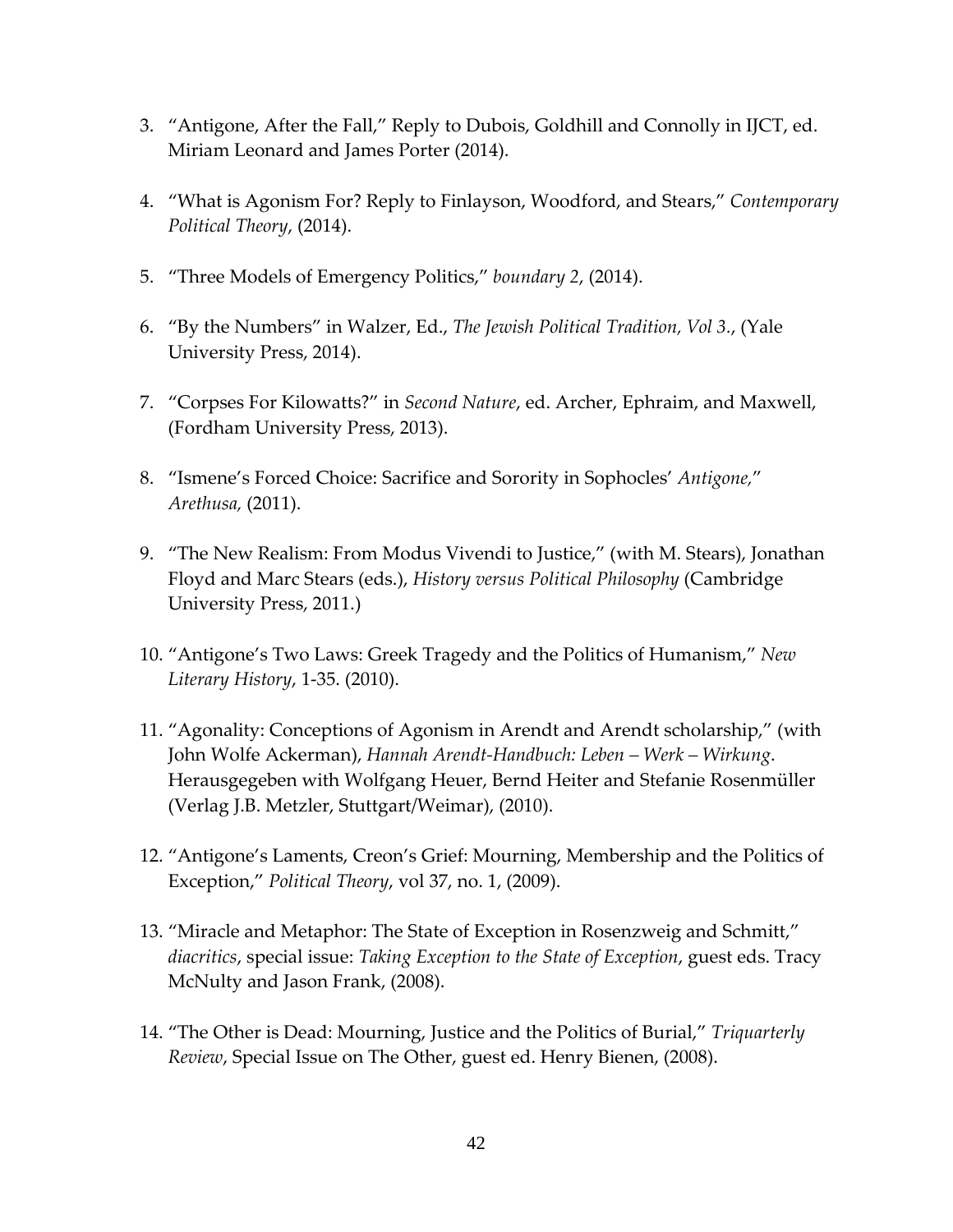- 15. "Between Decision and Deliberation: Political Paradox in Democratic Theory," *American Political Science Review*, 1-20, (March 2007).
- 16. "An Agonist's Reply," *Rechtsphilosophie*, (2008).
- 17. "The Time of Rights: Emergent Thoughts in an Emergency Setting," in *The Politics of Pluralism: Essays for William Connolly*, ed. Michael Shapiro, and David Campbell (Duke University Press, 2008).
- 18. "Another Cosmopolitanism? Law and Politics in the New Europe," response to Seyla Benhabib, *Another Cosmopolitanism*, *The Tanner Lectures*, ed. Robert Post, (Oxford University Press, 2006).

# **Ryon Lancaster**, 2005 – 2010

*4 articles*

- 1. "Individualized Justice: Litigating Claims of Employment Discrimination in the Contemporary United States," (with R. Nelson & L.B. Nielsen), 7 *Journal of Empirical Legal Studies* 175 (2010).
- 2. "Your Client Relationships and Reputation: Weighing the Worth of Social Ties: Embeddedness and the Price of Legal Services in the Large Law Firm" (with B. Uzzi & S. Dunlap), in L. Empson & S. Popham, eds., *Managing the Modern Law Firm: New Challenges, New Perspectives, (*Oxford University Press, 2007).
- 3. "How Much is a Relationship Worth? Embeddedness and the Pricing of Lead Services in the Large Law Firm Market" (with B. Uzzi  $& S$ . Dunlap), in L. Empson, ed., *Managing the Modern Law Firm, (*Oxford University Press, 2007).
- 4. "Do Rankings Matter: The Effects of *U.S. News & World Report* Rankings on the Admission Process of Law Schools," (with M. Sauder), 40 *Law & Society Review* 105 (2006).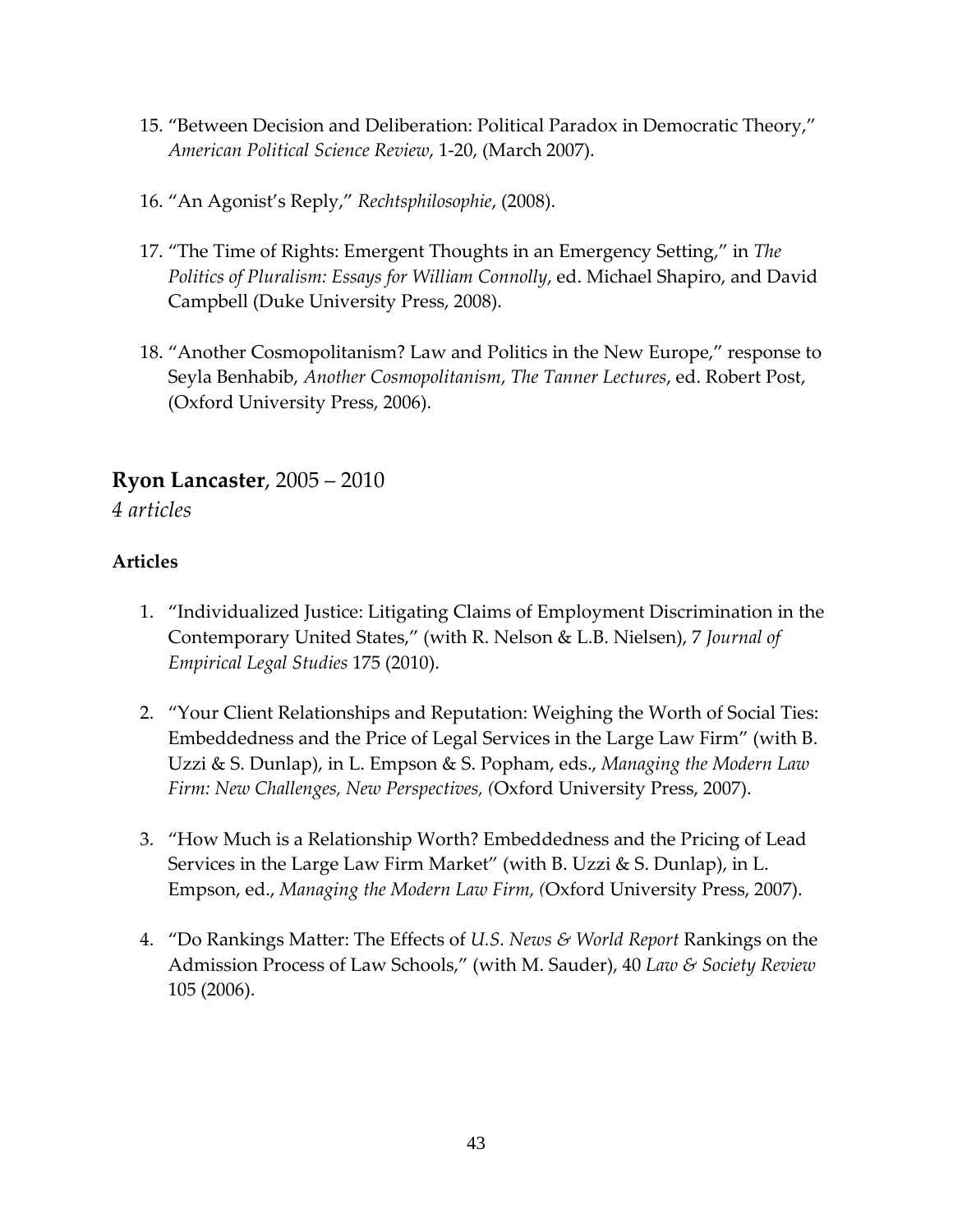# **Steven Levitt**

*2 books, 23 articles*

#### **Books**

- 1. *Freakonomics : A Rogue Economist Explores the Hidden Side of Everything,* with Stephen J. Dubner (New York: William Morrow, 2005).
- 2. *Superfreakonomics: Global Cooling, Patriotic Prostitutes, and Why Suicide Bombers Should Buy Life Insurance*, (with Stephen J. Dubner), (New York: William Morrow, 2009).

- 1. "The Role of Skill versus Luck in Poker Evidence from the World Series of Poker," with Thomas J. Miles, *Journal of Sports Economics*, 15(1): 31-44, (2014).
- 2. "What Can Be Done to Improve Struggling High Schools?," Julie Berry Cullen, Steven D. Levitt, Erin Robertson and Sally Sadoff, *Journal of Economic Perspectives*, 27(2): 133-52, (2013).
- 3. "Toward an Understanding of Learning by Doing: Evidence from an Automobile Assembly Plant," Steven D. Levitt, John A. List and Chad Syverson, *Journal of Political Economy*, 121(4): 643-81, (2013).
- 4. "Measuring Crack Cocaine and Its Impact," Roland G. Fryer, Paul S. Heaton, Steven D. Levitt and Kevin M. Murphy, *Economic Inquiry*, 51(3): 1651-1681, (2013).
- 5. "Testing for Racial Differences in the Mental Ability of Young Children," Roland G. Fryer, Jr. and Steven D. Levitt, *American Economic Review*, 103(2):981-1005, (2013).
- 6. "Identifying Terrorists Using Banking Data," *B.E. Journal of Economic Analysis and Policy*, 13(3), (2012).
- 7. "Hatred and Profits: Under the Hood of the Ku Klux Klan," Roland G. Fryer, Jr. and Steven D. Levitt, *Quarterly Journal of Economics*, 127(4): 1883-925, (2012).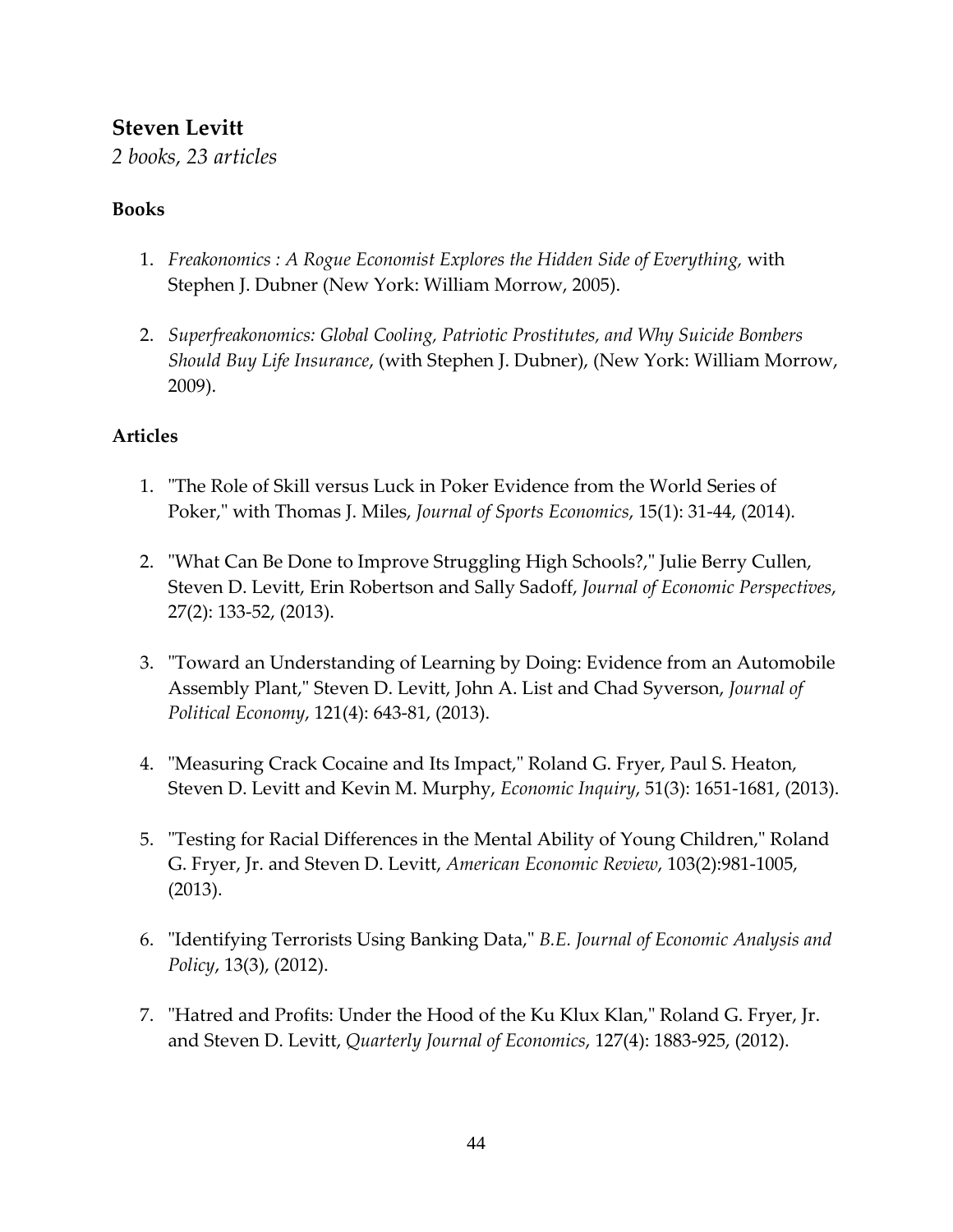- 8. "Is Texas Hold 'Em a Game of Chance? A Legal and Economic Analysis," (with Thomas J. Miles and Andrew M. Rosenfield), *Georgetown Law Journal*, 101: 581- 636, (2012).
- 9. "Was There Really a Hawthorne Effect at the Hawthorne Plant? An Analysis of the Original Illumination Experiments," Steven D. Levitt and John A. List, *American Economic Journal: Applied Economics*, 3(1): 224-38, (2011).
- 10. "Predicting and Preventing Shootings among at-Risk Youth," Dana Chandler, Steven D. Levitt and John A. List, *American Economic Review*, 101(3): 288-92, (2011).
- 11. "Checkmate: Exploring Backward Induction among Chess Players," Steven D. Levitt, John A. List and Sally E. Sadoff, *American Economic Review*, 101(2):975-90, (2011).
- 12. "The Plight of Mixed-Race Adolescents," Roland G. Fryer, Lisa Kahn, Steven D. Levitt and Jörg L. Spenkuch, *Review of Economics and Statistics*, 94(3): 621-34 , (2012).
- 13. "Evaluating the Effectiveness of Child Safety Seats and Seat Belts in Protecting Children from Injury," Joseph J. Doyle, Jr. and Steven D. Levitt, *Economic Inquiry*, 48(3): 521-36, (2010).
- 14. "An Empirical Analysis of the Gender Gap in Mathematics," Roland G. Fryer, Jr. and Steven D. Levitt, *American Economic Journal: Applied Economics*, 2(2): 210-40, (2010).
- 15. "What Happens in the Field Stays in the Field: Exploring Whether Professionals Play Minimax in Laboratory Experiments," Steven D. Levitt, John A. List and David H. Reiley, *Econometrica*, 78(4): 1413-1434, (2010).
- 16. "Can Field Experiments Return Agricultural Economics to the Glory Days?," David H. Herberich, Steven D. Levitt and John A. List, *American Journal of Agricultural Economics*, 91(5): 1259-65, (2009).
- 17. "The Impact of Legalized Abortion on Teen Childbearing," John J. Donohue, III, Jeffrey Grogger and Steven D. Levitt, *American Law and Economics Review*, 11(1): 24-46, (2009).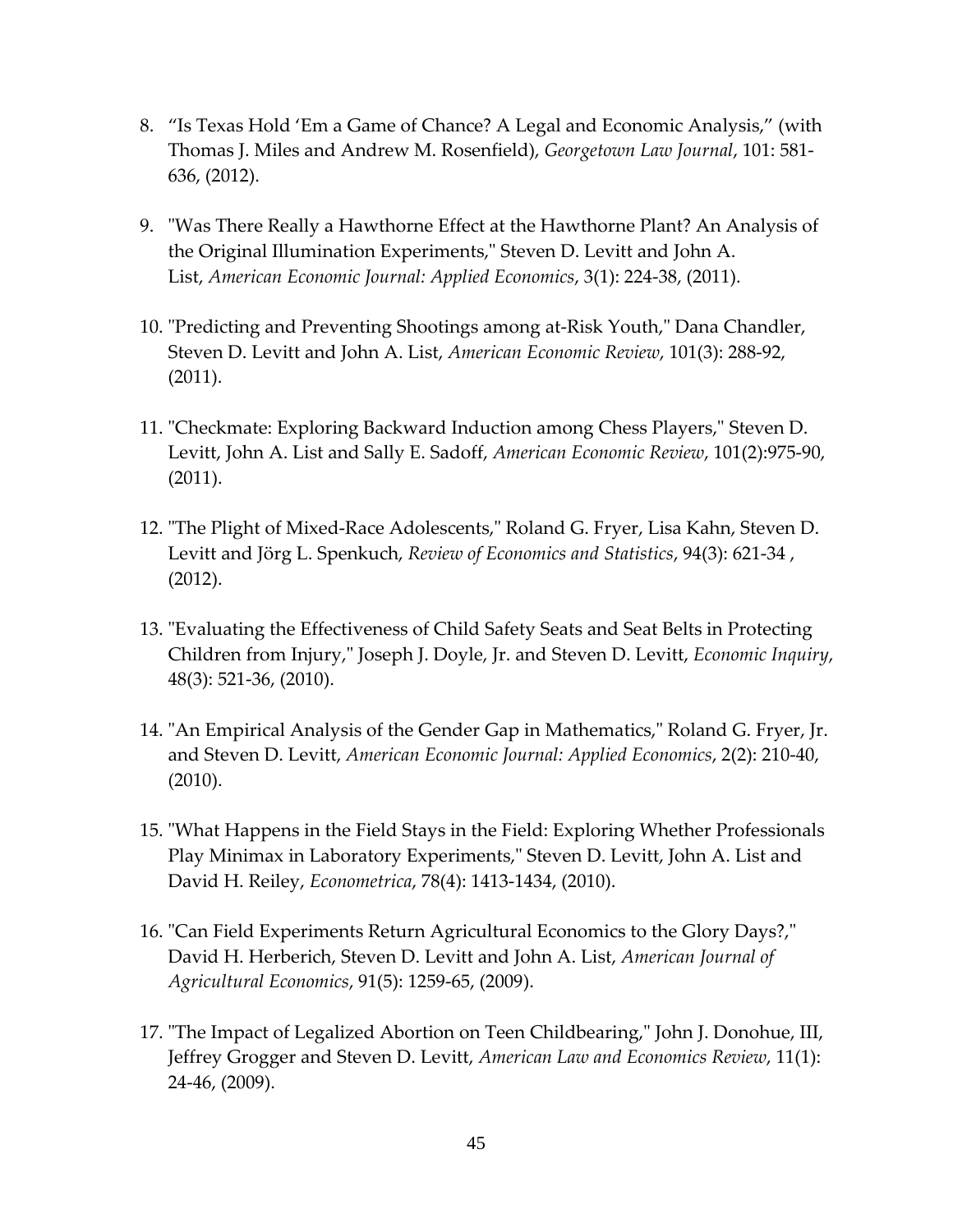- 18. "Field Experiments in Economics: The Past, the Present, and the Future," Steven D. Levitt and John A. List, *European Economic Review*, 53(1):1-18, (2009).
- 19. "Homo Economicus Evolves," Steven D. Levitt and John A. List, *Science*, 319 (5865): 909-10, (2008).
- 20. "Exploring the Impact of Financial Incentives on Stereotype Threat: Evidence from a Pilot Study," Roland G. Fryer, Steven D. Levitt and John A. List, *American Economic Review*, 98(2): 370-75, (2008).
- 21. "Market Distortions When Agents Are Better Informed: The Value of Information in Real Estate Transactions," Steven D. Levitt and Chad Syverson, *Review of Economics and Statistics* 90(4): 599-611, (2008).
- 22. "Antitrust Implications of Outcomes When Home Sellers Use Flat-Fee Real Estate Agents," Steven D. Levitt and Chad Syverson, *Brookings-Wharton Papers on Urban Affairs, 2008*, 47-93 (2008).
- 23. "What Do Laboratory Experiments Measuring Social Preferences Reveal About the Real World?," Steven D. Levitt and John A. List, *Journal of Economic Perspectives* 21(2): 153, (2007).

### **Sida Liu**, 2012 – 2014

#### *5 articles*

- 1. Sida Liu, Lily Liang, and Ethan Michelson, "Migration and Social Structure: The Spatial Mobility of Chinese Lawyers," *Law & Policy* 36(2): 165-194, (2014).
- 2. Sida Liu, Lily Liang, and Terence C. Halliday, "The Trial of Li Zhuang: Chinese Lawyers' Collective Action against Populism," *Asian Journal of Law and Society,*  1(1): 79-97, (2014).
- 3. Sida Liu, "The Legal Profession as a Social Process: A Theory on Lawyers and Globalization," *Law & Social Inquiry* 38(3): 670-693, (2013).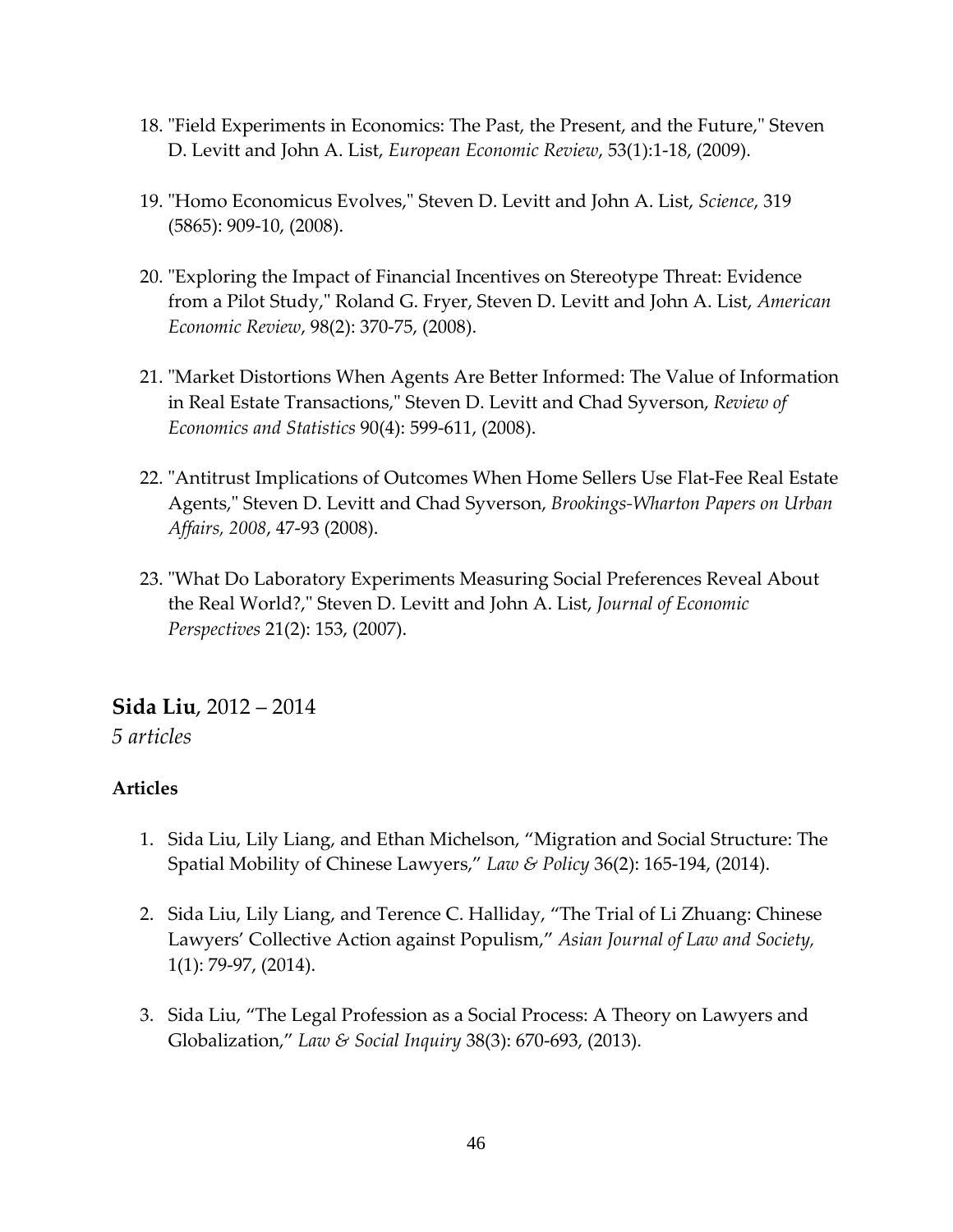- 4. Sida Liu, "Palace Wars over Professional Regulation: In-House Counsel in Chinese State-Owned Enterprises," *Wisconsin Law Review* No 2: 549-571, (2012).
- 5. Xueyao Li and Sida Liu, "The Learning Process of Globalization: How Chinese Law Firms Survived the Financial Crisis," *Fordham Law Review* 80: 2847-2866, (2012).

# **Joanne Martin**, 2005 – 2008

*6 articles*

- 1. Martin, Joanne, "Teaching the Basic Property Course in U.S. Law Schools," (with R. Bernhardt), 21 *Probate & Property* 36, (2007).
- 2. Martin, Joanne, "Plaintiffs' Practice in the Age of Tort Reform: Survival of the Fittest—It's Even More True Now," (with S. Daniels), 51 *New York Law School Law Review, 285* (2007).
- 3. Martin, Joanne, "Alive and Well (Maybe) in Texas: Plaintiffs' Practice in the Age of Tort Reform," (with S. Daniels), *New York Law School Law Review* 51: 286-320, (2007).
- 4. Martin, Joanne, "Pro Bono, Not Just a Professional Responsibility" (with S. Daniels), in L. Fox, ed., *Raise the Bar: Real World Solutions for a Troubled Profession*, (American Bar Association, 2007).
- 5. Martin, Joanne, "Plaintiffs' Lawyers, Specialization and Medical Malpractice," (with S. Daniels), 59 *Vanderbilt Law Review* 1051, (2006).
- 6. Martin, Joanne, "The Texas Two Step: Evidence on the Link Between Damage Caps and Access," (with S. Daniels), 55 *DePaul Law Review* 635, (2006).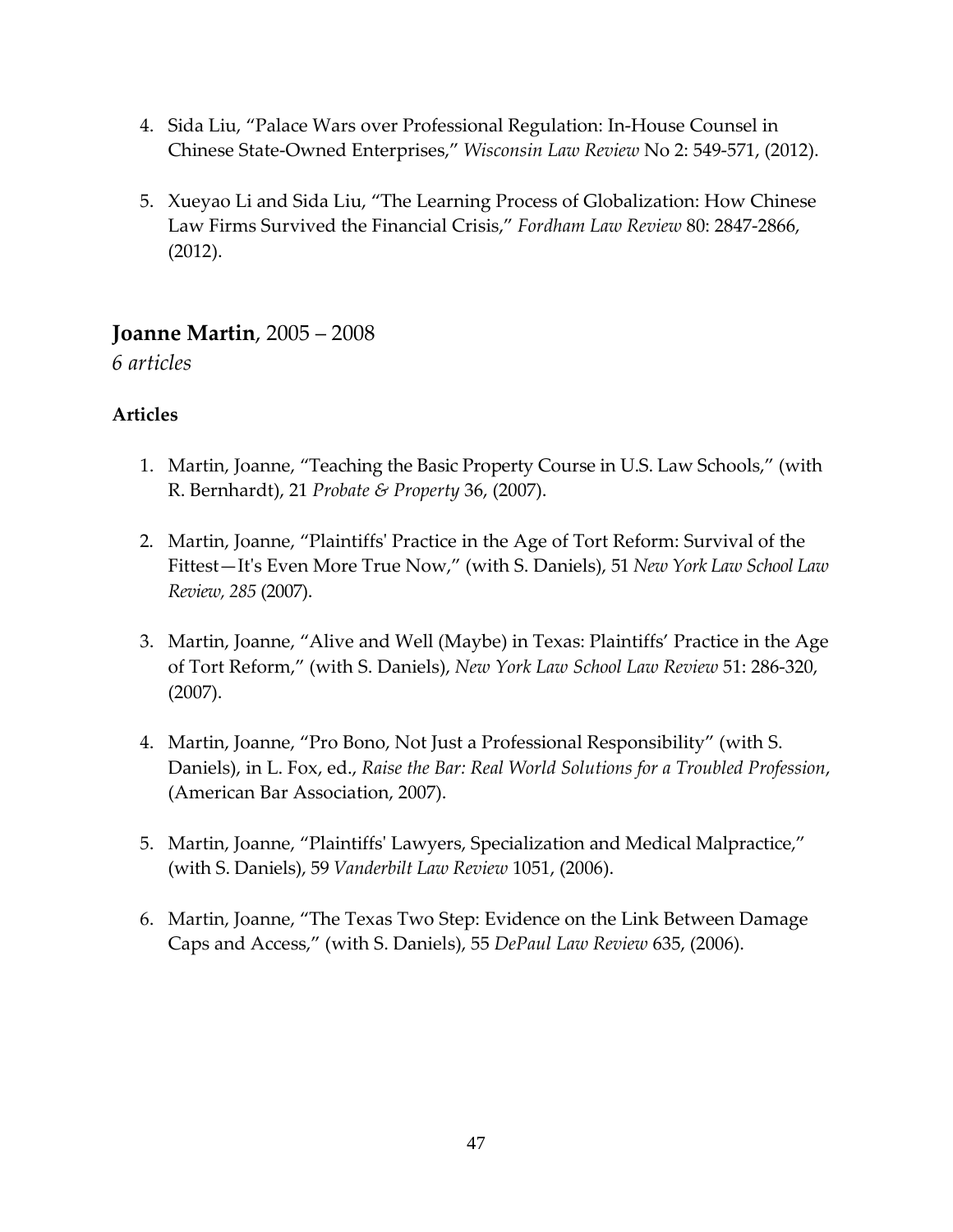**Tracey Meares**, 2005 – 2006 *4 articles*

#### **Articles**

- 1. "Third Party Policing: A Critic," in *Prospects and Problems in an Era of Police Innovation: Contrasting Perspectives*, David Weisburd and Anthony Braga, eds., (Cambridge University Press, 2006).
- 2. "Seeing Crime and Punishment Through a Sociological Lens: Contributions, Practices, and the Future 2005 *University of Chicago Legal Forum* 285 (with Calvin Morrill, John Hagan and Bernard Harcourt), (2005).
- 3. "Warren Court Retrospective: Everything Old Is New Again: Fundamental Fairness and the Legitimacy of Criminal Justice" 3 *Ohio State Journal of Criminal Law* 117 (2005).
- 4. "Gangs & Gang-related Crime" 4 *Criminology & Public Policy* 575 (2005).

# **Elizabeth Mertz**

*3 books, 16 articles*

#### **Books**

- 1. Mertz, ed., *The Role of Social Science in Law,* (Aldershot, UK: Ashgate, 2008).
- 2. Macaulay, Friedman and Mertz, eds., *Law in Action: A Socio-Legal Reader*, (Mineola, NY: Foundation Press, 2007).
- 3. *The Language of Law School: Learning to "Think Like a Lawyer*", (Oxford: Oxford University Press, 2007).

#### **Articles**

1. Mertz and J. Rajah, "Law and Language," *Annual Review of Law and Social Science* 10: 169-183, (2014).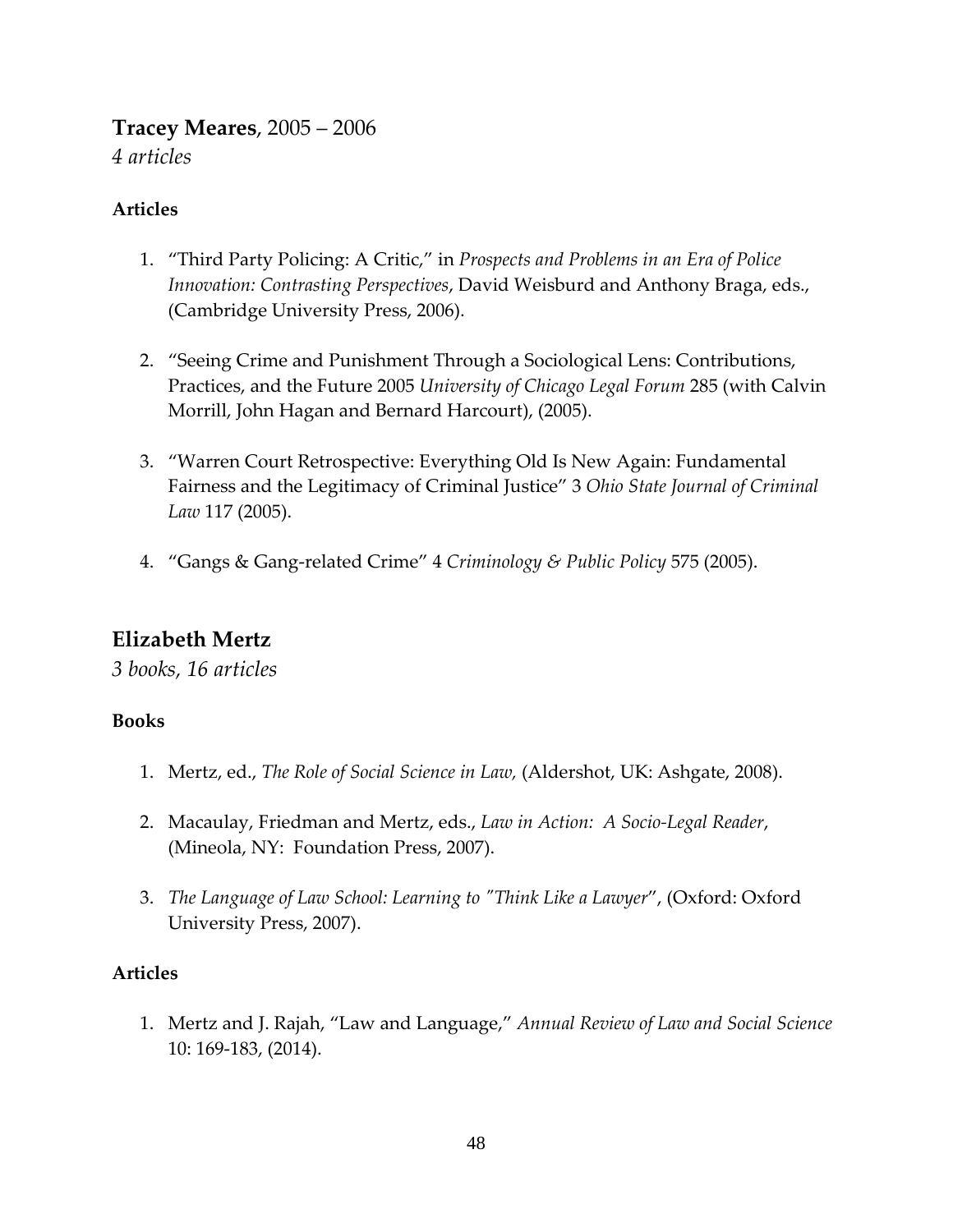- 2. Macaulay and Mertz, "New Legal Realism and the Empirical Turn in Law," Introduction to *Law and Social Theory*, R. Banakar & M. Travers (eds), 195-210, (Oxford: Hart Publishing, 2013).
- 3. Mertz, "Semiotics," Entry for *Theory in Social and Cultural Anthropology*, R. Jon McGee and Richard L. Warms (eds), 763-768. (London: Sage, 2013).
- 4. Mertz & Goodale, "Comparative Anthropology of Law," *Comparative Law and Society*, D. S. Clark (ed), pp. 77-91. (Cheltenham: Edward Elgar Publishing, 2012).
- 5. Barnes and Mertz, "Is It Fair? Law Professors' Perceptions of Tenure," *Journal of Legal Education,* 61: 511-537, (2012).
- 6. Mertz, "Social Science and the First Apprenticeship: Moving the Intellectual Mission of Law Schools Forward," *Journal of the Legal Writing Institute* 17: 427-441, (2011).
- 7. Mertz, "Undervaluing Indeterminacy: Legal Translations of Social Science," *DePaul Law Review* 60: 397-412, (2011).
- 8. Mertz, Barnes, Tung, Njogu, Heiler, & Martin, "After Tenure: Post-Tenure Law Professors in the United States," (Chicago: American Bar Foundation, 2011).
- 9. Suchman & Mertz, "Toward a New Legal Empiricism: Empirical Legal Studies and New Legal Realism," *Annual Review of Law and Social Science*, Vol 6: 555-579, (2010).
- 10. Mertz, "Introduction: Toward a Systematic Translation of Law and Social Science," In *The Role of Social Science in Law*, E. Mertz (ed), xiii-xxx. (Aldershot: Ashgate, 2008).
- 11. Mertz, "Inside the Law School Classroom: Toward a New Legal Realist Pedagogy," *Vanderbilt Law Review* 60: 483-513, (2007).
- 12. Mertz, "Translating Science into Family Law," *DePaul Law Review* 56: 799-821, (2007).
- 13. Mertz, "Semiotic Anthropology," *Annual Review of Anthropology* 36: 337-353, (2007).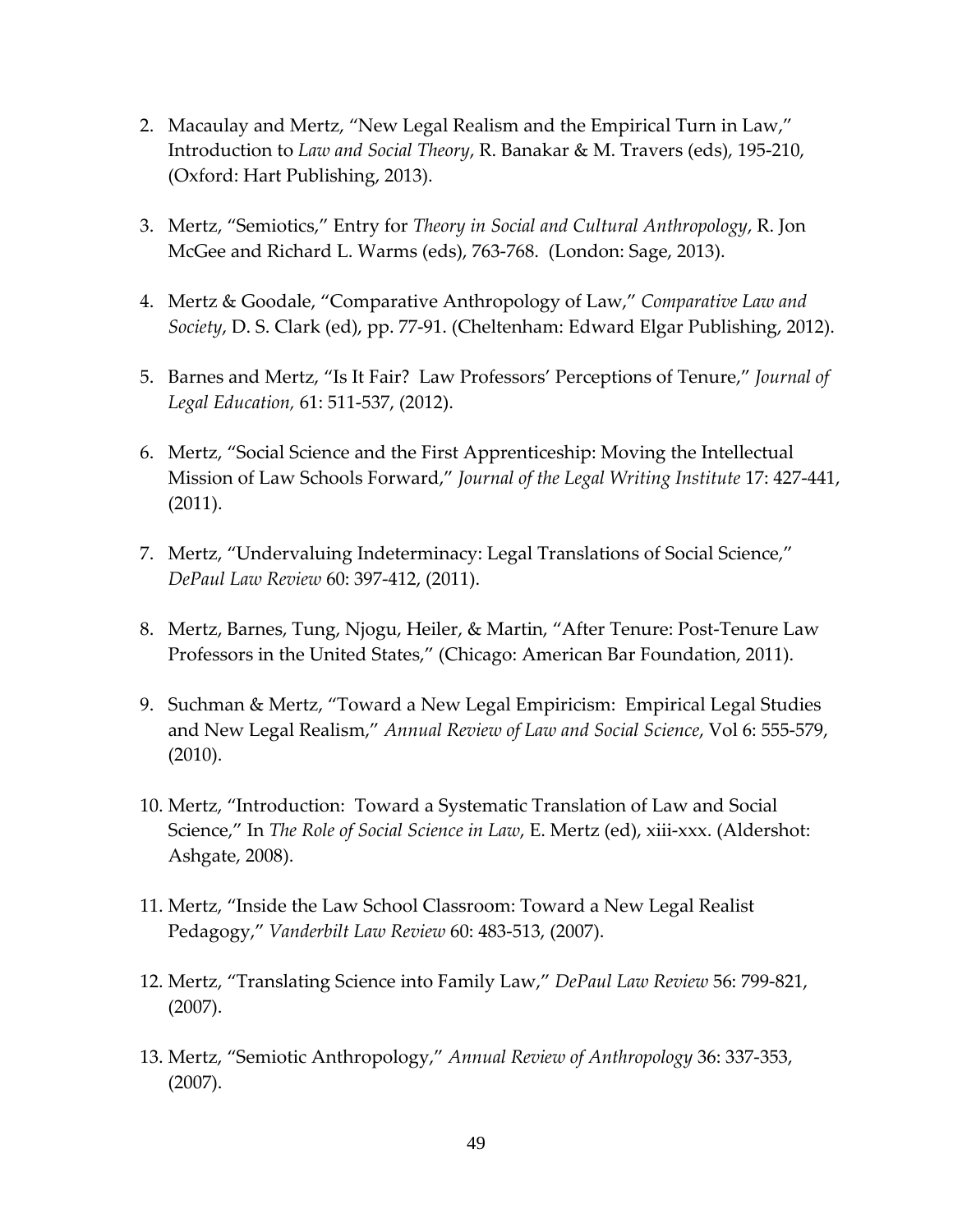- 14. Goodale & Mertz, "Anthropology of Law," In *Encyclopedia of Law and Society: American and Global Perspectives*, David Clark (ed.), (London: Sage, 2007).
- 15. Handler, Lobel, Mertz, Rubin & Simon, "Roundtable New Legal Realism, Micro-Analysis of Institutions, and the New Governance: Exploring Convergences and Differences," *Wisconsin Law Review* 2005(2): 479-518, (2005).
- 16. Erlanger, Garth, Larson, Mertz, Nourse, Wilkins, "Introduction: New Legal Realist Methods," *Wisconsin Law Review* 2005(2): 335-363, (2005).

# **Janice Nadler**

*19 articles*

- 1. "The Path of Motivated Blame and the Complexities of Intent," 25 PSYCHOLOGICAL INQUIRY 222 (2014).
- 2. "Law, Moral Attitudes, and Behavioral Change," (with Kenworthey Bilz), in Eyal Zamir & Doron Teichman (eds.) OXFORD HANDBOOK OF BEHAVIORAL ECONOMICS AND THE LAW (Oxford University Press, 2014).
- 3. "Consent, Dignity, and the Failure of Scattershot Policing," in J. Parry & S. Richardson (eds.) THE CONSTITUTION AND THE FUTURE OF CRIMINAL JUSTICE IN AMERICA, (Cambridge University Press, 2013).
- 4. "Blaming as a Social Process: The Influence of Character and Moral Emotion on Blame," 75 LAW & CONTEMPORARY PROBLEMS 1 (2012).
- 5. "Moral Character, Motive, and the Psychology of Blame," (with Mary-Hunter Morris McDonnell), 97 CORNELL LAW REVIEW 255 (2012).
- 6. "The Language of Consent in Police Encounters," (with J.D. Trout), in OXFORD HANDBOOK OF LANGUAGE AND LAW*,* L. Solan, P. Tiersma, eds., 326-339, (Oxford University Press, 2012).
- 7. "Law, Psychology & Morality," (with Kenworthey Bilz), in D. Bartels, C. W. Bauman, L. Skitka, & D. Medin (eds.) MORAL JUDGMENT AND DECISION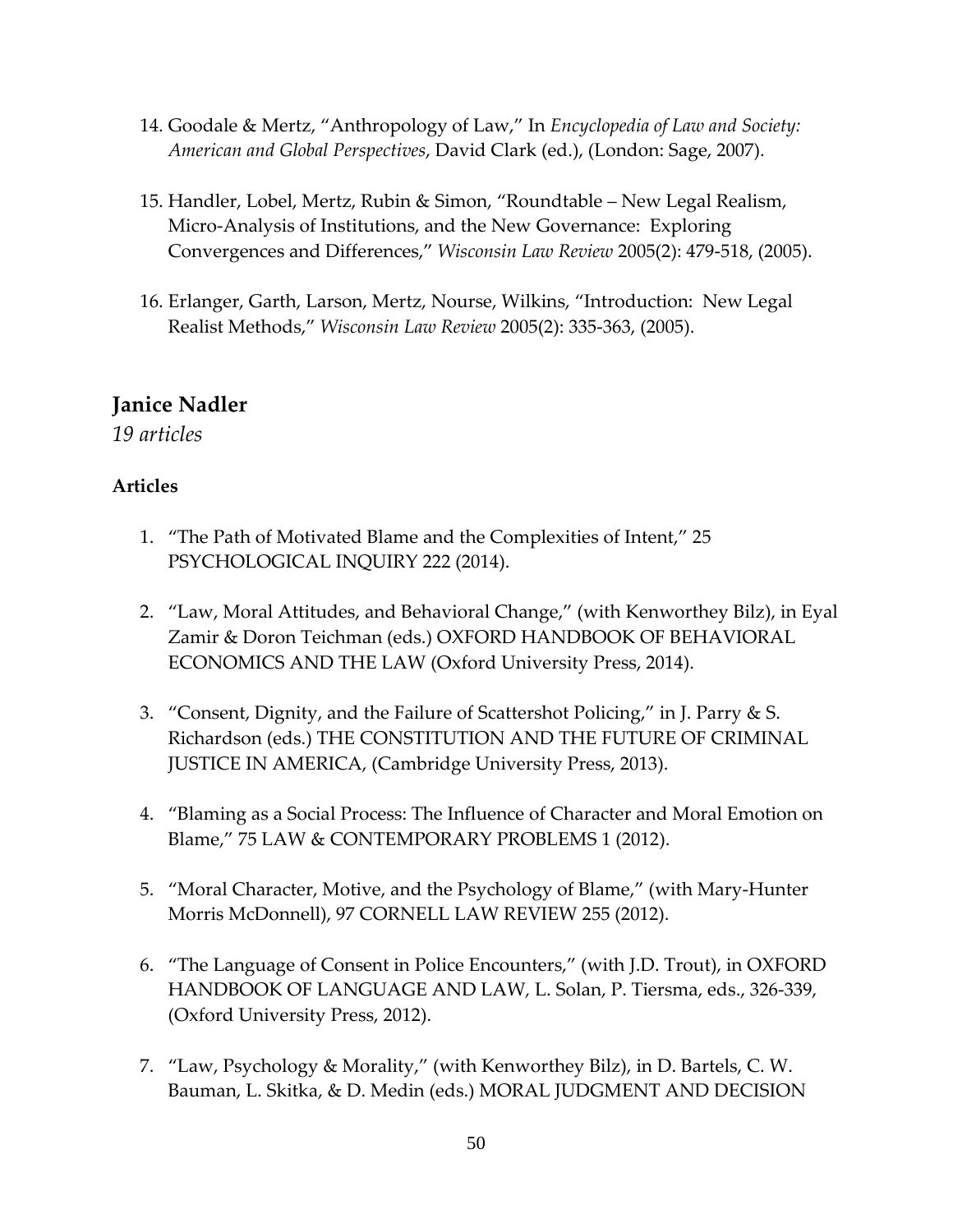MAKING: THE PSYCHOLOGY OF LEARNING AND MOTIVATION, VOL. 50, 101-131, (Academic Press, 2009).

- 8. "Eminent Domain and the Psychology of Property Rights: Proposed Use, Subjective Attachment, and Taker Identity," (with Shari Seidman Diamond) 5 JOURNAL OF EMPIRICAL LEGAL STUDIES 713- 749 (2008).
- 9. "Coordinating in the Shadow of the Law: Two Contextualized Tests of the Focal Point Theory of Legal Compliance," (with Richard McAdams) 42 LAW & SOCIETY REVIEW 865-898 (2008).
- 10. "Moral Spillovers: The Effect of Moral Mandate Violations on Deviant Behavior," (with Elizabeth Mullen), 44 JOURNAL OF EXPERIMENTAL SOCIAL PSYCHOLOGY 1239-1245 (2008).
- 11. "Government Takings of Private Property," (with Shari Seidman Diamond and Matthew M. Patton), in PUBLIC OPINION AND CONSTITUTIONAL CONTROVERSY, N. Persily, J. Citrin & P. Egan (eds.), 287-310 (Oxford University Press, 2008).
- 12. "Constructing Focal Points Through Legal Expression: An Experimental Test," (with Richard H. McAdams), in C. Horne & M. Lovaglia (eds.) EXPERIMENTS IN CRIMINOLOGY AND LAW: A RESEARCH REVOLUTION (Rowman & Littlefield, 2007).
- 13. "Build Rapport and a Better Deal," 10 NEGOTIATION (HARVARD LAW SCHOOL PROGRAM ON NEGOTIATION) 9-11 (2007).
- 14. "The Law and Norms of File Sharing," (with Yuval Feldman), 43 SAN DIEGO LAW REVIEW 577-618 (2006).
- 15. "Appropriately Upset? Emotion Norms and Perceptions of Crime Victims," (with Mary Rose and Jim Clark), 30 LAW & HUMAN BEHAVIOR 203-219 (2006).
- 16. "Judgmental Biases in Conflict Resolution and How to Overcome Them," (with Leigh Thompson and Robert Lount), in M. Deutsch, P. Coleman & E. Marcus (Eds.), HANDBOOK OF CONFLICT RESOLUTION: THEORY AND PRACTICE, 2ND ED. 243-267 (2006).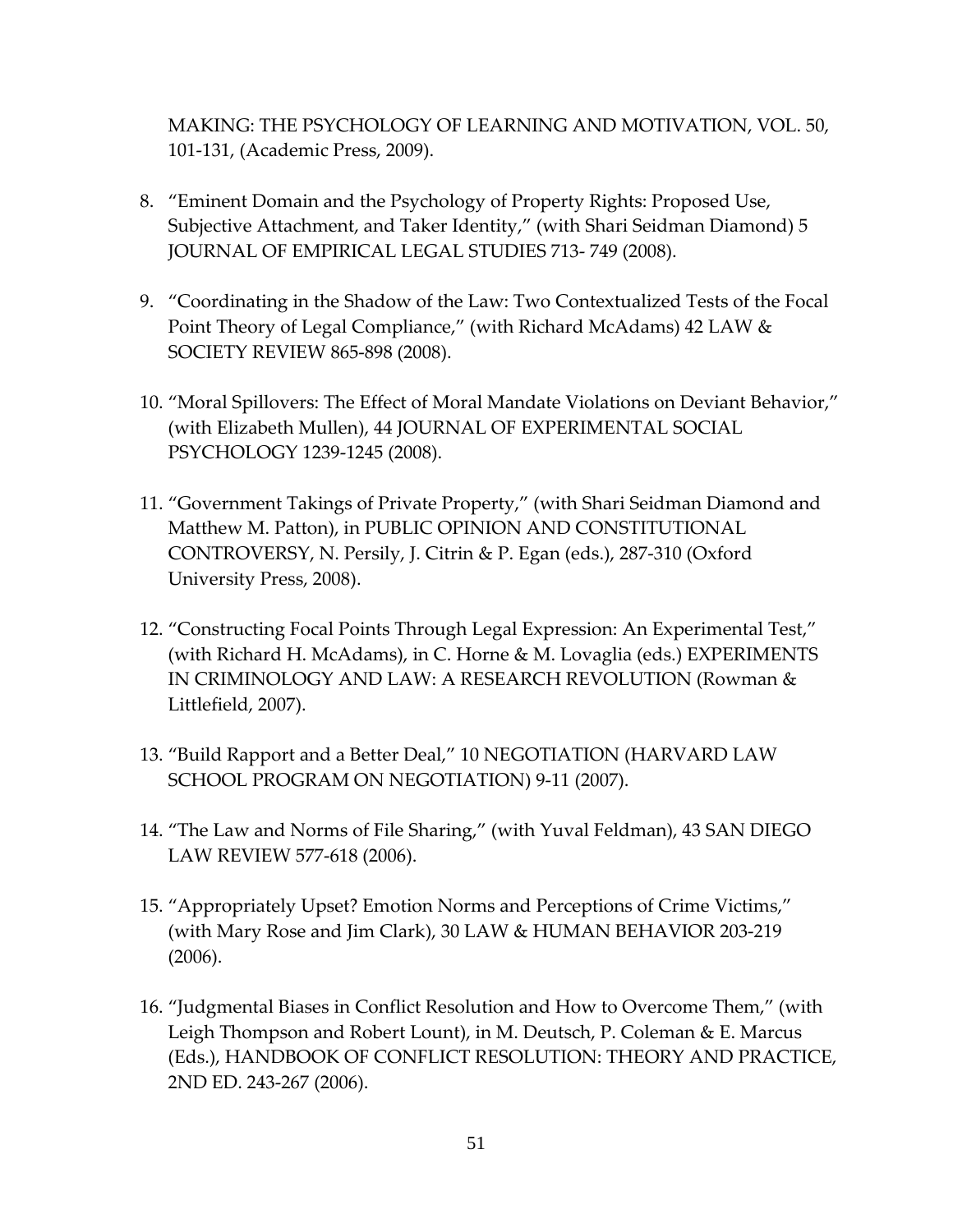- 17. "Negotiation, Information Technology, and the Problem of the Faceless Other," (with Donna Shestowsky), in L. Thompson (Ed.) NEGOTIATION THEORY AND RESEARCH 145-172 (2006).
- 18. "Flouting the Law," 83 TEXAS LAW REVIEW 1399-1441 (2005).
- 19. "Testing the Focal Point Theory of Legal Compliance: The Effect of Third-Party Expression in an Experimental Hawk/Dove Game," (with Richard McAdams), 2 JOURNAL OF EMPIRICAL LEGAL STUDIES 87-123 (2005).

# **Robert Nelson**

*3 books, 2 reports, 13 articles*

#### **Books**

- 1. *Global Perspectives on the Rule of Law*, edited by James J. Heckman, Robert L. Nelson, and Lee Cabatingan, (Routledge-Cavendish, 2010).
- 2. *Urban Lawyers: The New Social Structure of the Bar*, John P. Heinz, Robert L. Nelson, Rebecca L. Sandefur, and Edward O. Laumann, (University of Chicago Press, 2005).
- 3. *Handbook of Employment Discrimination Research: Rights and Realities*, Laura Beth Nielsen and Robert L. Nelson, editors, (Springer, 2005).

#### **Reports**

- 1. "After the JD III: Third Results from a National Study of Legal Careers," (with Ronit Dinovitzer, Gabriele Plickert, Rebecca Sandefur, and Joyce Sterling). (American Bar Foundation and The NALP Foundation for Law Career Research and Education, 2014).
- 2. "After the JD II: Second Results from a National Study of Legal Careers," (with Ronit Dinovitzer, Gabriele Plickert, Rebecca Sandefur, and Joyce Sterling). (American Bar Foundation and The NALP Foundation for Law Career Research and Education, 2009).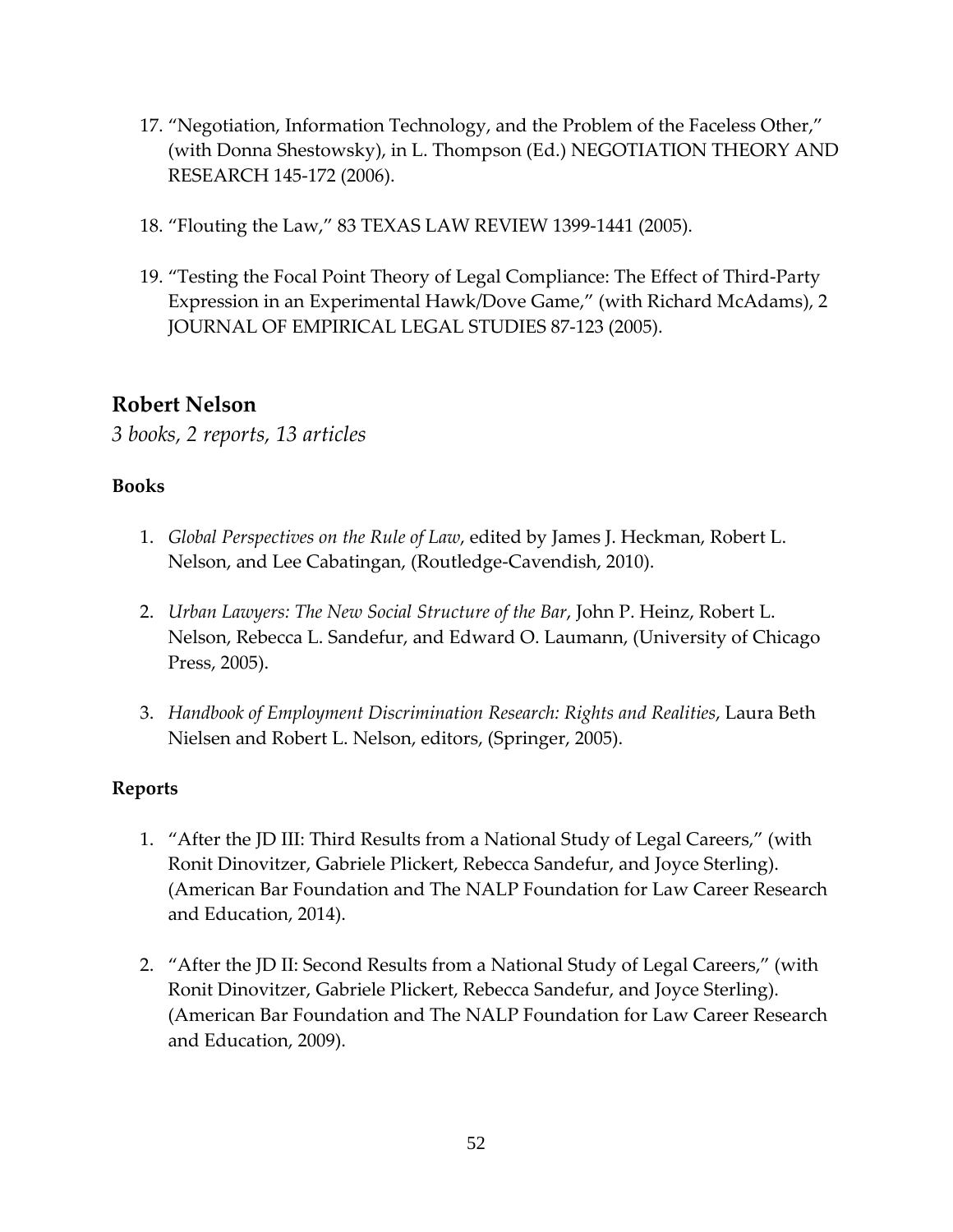- 1. Amy Myrick, Robert L. Nelson, and Laura Beth Nielsen, "Race and Representation: Racial Disparities in Legal Representation for Employment Civil Rights Plaintiffs," 15 *New York University Journal of Legislation and Social Policy* 705-759, (2012).
- 2. Editor (with J.C. Botero & C. Pratt), "Special Issue on Measuring the Rule of Law," 3 *Hague Journal of the Rule of Law* (2011).
- 3. "Indices and Indicators of Justice, Governance, and the Rule of Law: An Overview," (with J.C. Botero & C. Pratt), 3 *Hague Journal of the Rule of Law* 153 (2011)
- 4. Monique R. Payne-Pikus, John Hagan, and Robert L. Nelson, "Experiencing Discrimination: Race and Retention in America's Largest Law Firms," 44 *Law & Society Review* 553 (2010).
- 5. Laura Beth Nielsen, Robert L. Nelson, and Ryon Lancaster, "Individual Justice or Collective Legal Mobilization? Employment Discrimination Litigation in the Post-Civil Rights United States," 7 *Journal of Empirical Legal Studies* 175 (2010).
- 6. Robert L. Nelson and Lee Cabatingan, "Global Perspectives on the Rule of Law: A Preface and an Introduction," in *Global Perspectives on the Rule of Law*, edited by James J. Heckman, Robert L. Nelson, and Lee Cabatingan, (Routledge-Cavendish, 2010).
- 7. "Are We There Yet? Empirical Research and the Predicted Demise of Large Law Firms: An Introductory Essay," 23 *The Georgetown Journal of Legal Ethics* 1249-57 (Fall 2009).
- 8. "Divergent Paths: Conflicting Conceptions of Employment Discrimination in Law and the Social Sciences," (with E. Berrey and L.B. Nielsen), 4 *Annual Review of Law and Social Science* 103-122 (2008).
- 9. "The AJD Project: The First National Longitudinal Study of Lawyer Careers," 36 *Southwestern University Law Review* 355 (2007).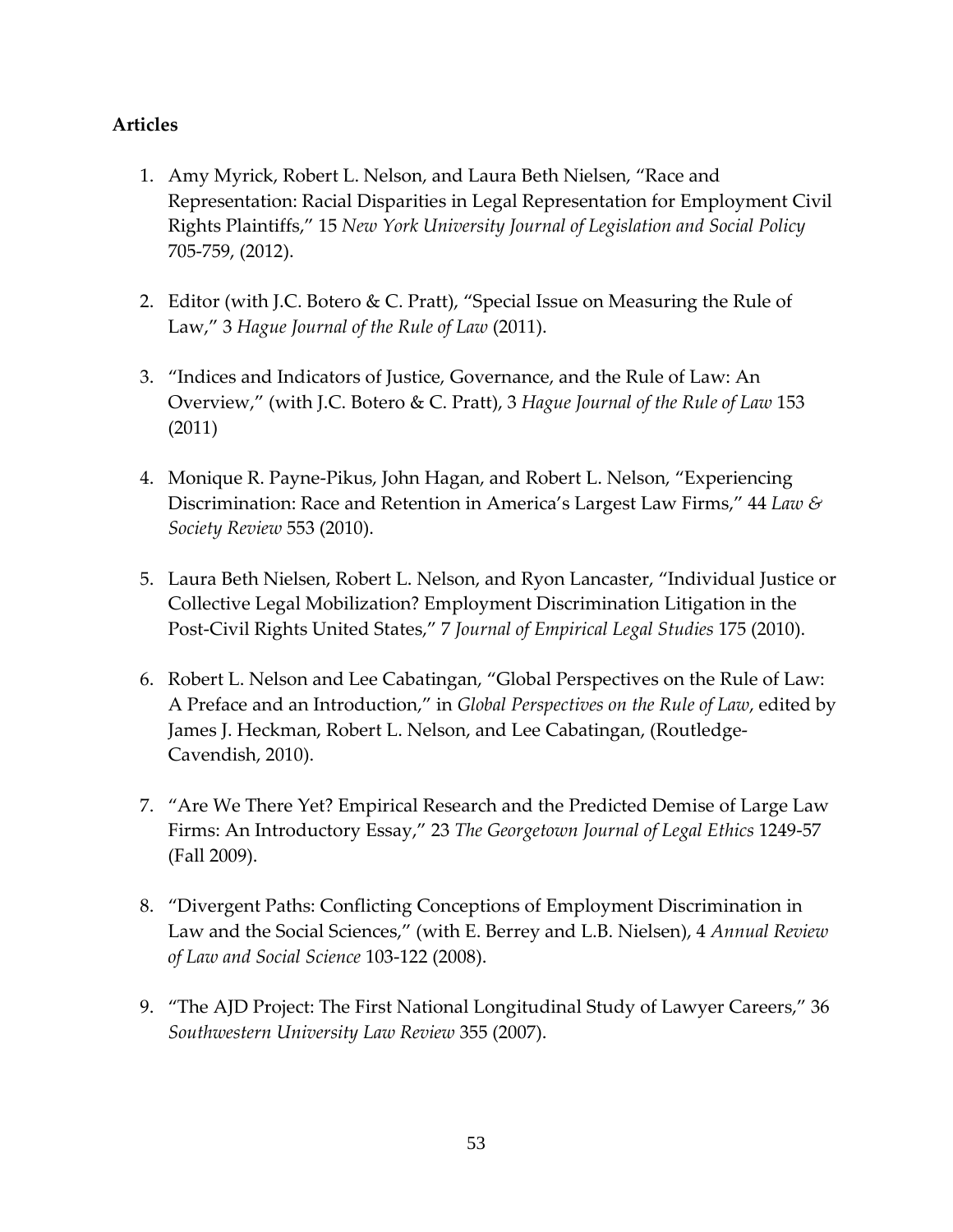- 10. Robert L. Nelson, Ronit Dinovitzer, Bryant G. Garth, Joyce S. Sterling, Gita Z. Wilder, and Terry Adams. "Observations from the After the JD Survey of the Bar Class of 2000," 24 *Quinnipiac Law Review* 539 (2006).
- 11. Laura Beth Nielsen and Robert L. Nelson, "Realizing Rights: An Empirical Analysis of Employment Discrimination Litigation as a Claiming System," 2005 *Wisconsin Law Review* 663 (2005).
- 12. Laura Beth Nielsen and Robert L. Nelson, "Scaling the Pyramid: A Sociolegal Model of Employment Discrimination Litigation," Chapter in Laura Beth Nielsen and Robert L. Nelson, ed., *Handbook of Employment Discrimination Research: Rights and Realities*. (Springer, 2005).
- 13. Robert L. Nelson and Rebecca L. Sandefur with John P. Heinz and Edward O. Laumann, "From Professional Dominance to Organizational Dominance: Professionalism, Inequality, and Social Change Among Chicago Lawyers, 1975- 1995," chapter in William L.F. Felstiner, ed., *Reorganization and Resistance: Legal Professions Confront a Changing World* (Hart Publishing, 2005).

# **Laura Beth Nielsen**

*3 books, 23 articles*

#### **Books**

- 1. Laura Beth Nielsen ed., *Theoretical and Empirical Perspectives on Rights*, (Ashgate, 2007).
- 2. Ben Fleury-Steiner and Laura Beth Nielsen eds., *New Civil Rights Research: A Constitutive Approach*, (Dartmouth/Ashgate Press, 2006).
- 3. Laura Beth Nielsen and Robert L. Nelson, eds., *Handbook of Employment Discrimination Research: Rights and Reali*ties, (Springer, 2005).

#### **Articles**

1. Laura Beth Nielsen, O direito pensante, o direito pensante em movimento, "Thinking Law, Thinking Law in Motion," 1 *Revista de Estudos Empíricos em Direito* 12 (Reed, 2014).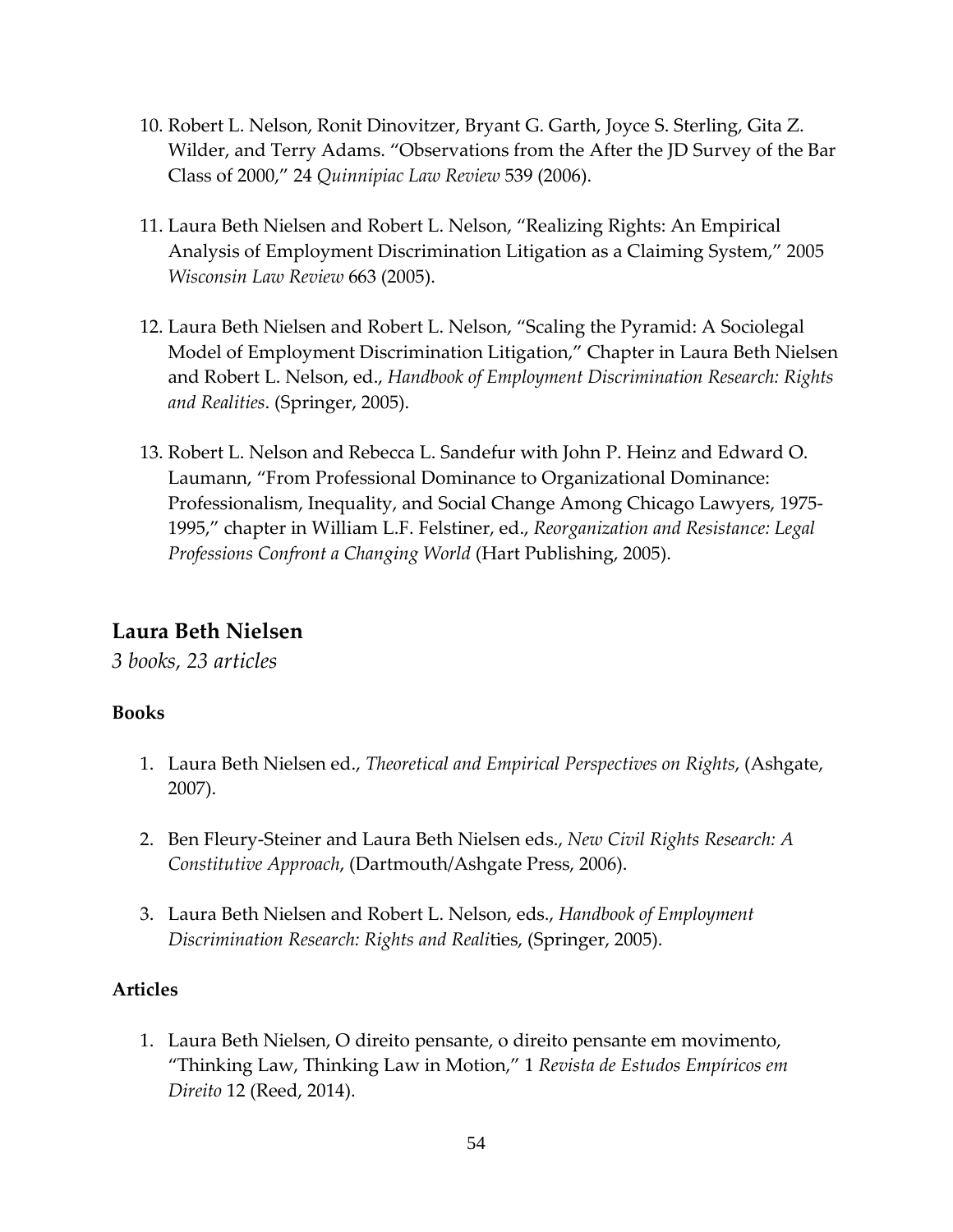- 2. Catherine R. Albiston and Laura Beth Nielsen, "Funding the Cause: How Public Interest Law Organizations Fund their Activities and Why it Matters for Social Change," 39 *Law and Social Inquiry* 1, 62-95, 2013.
- 3. Laura Beth Nielsen, Nehal A. Patel, and Jacob Rosner, "'Ahead of the Lawmen:' Law and Morality in Animated Disney Films 1960-1998," *Law, Culture, and Humanities*, (2013).
- 4. Amy Myrick, Robert L. Nelson and Laura Beth Nielsen, "Race and Representation: Racial Disparities in Legal Representation for Employment Civil Rights Plaintiffs," 15 *New York University Journal of Legislation and Social Policy* 705-759 (2012).
- 5. Laura Beth Nielsen, "Power in Public: Reactions, Responses, and Resistance to Offensive Public Speech," in *Speech and Harm: Controversies Over Free Speech*, McGowan and Maitra eds., (Oxford University Press, 2012).
- 6. Ellen C. Berrey, Steven Hoffman, and Laura Beth Nielsen, "Situated Justice: Plaintiffs' and Defendants' Perceptions of Fairness in Employment Civil Rights Cases," 46 *Law and Society Review* 1 – 36, (2012).
- 7. Laura Beth Nielsen and Jill D. Weinberg, "Examining Empathy: Judge and Plaintiff Minority Status and the Viability of Discrimination Claims at Summary Judgment," 85 *University of Southern California Law Review* 313, (2012).
- 8. Laura Beth Nielsen, Amy Myrick, and Jill D. Weinberg, "Siding with Science: In Defense of ASA's Dukes vs. Wal-Mart Amicus Brief," 40 *Sociological Methods & Research* 4, 646-667, (2011).
- 9. Marina Zaloznaya and Laura Beth Nielsen, "Mechanisms and Consequences of Professional Marginality: The Case of Poverty Lawyers Revisited," 36 *Law and Social Inquiry* 4, 919- 944, (2011).
- 10. Laura Beth Nielsen, Robert L. Nelson, and Ryon Lancaster, "Individual Justice or Collective Legal Mobilization? Employment Discrimination Litigation in the Post-Civil Rights United States," 7 *Journal of Empirical Legal Studies* 175 – 201, (2010).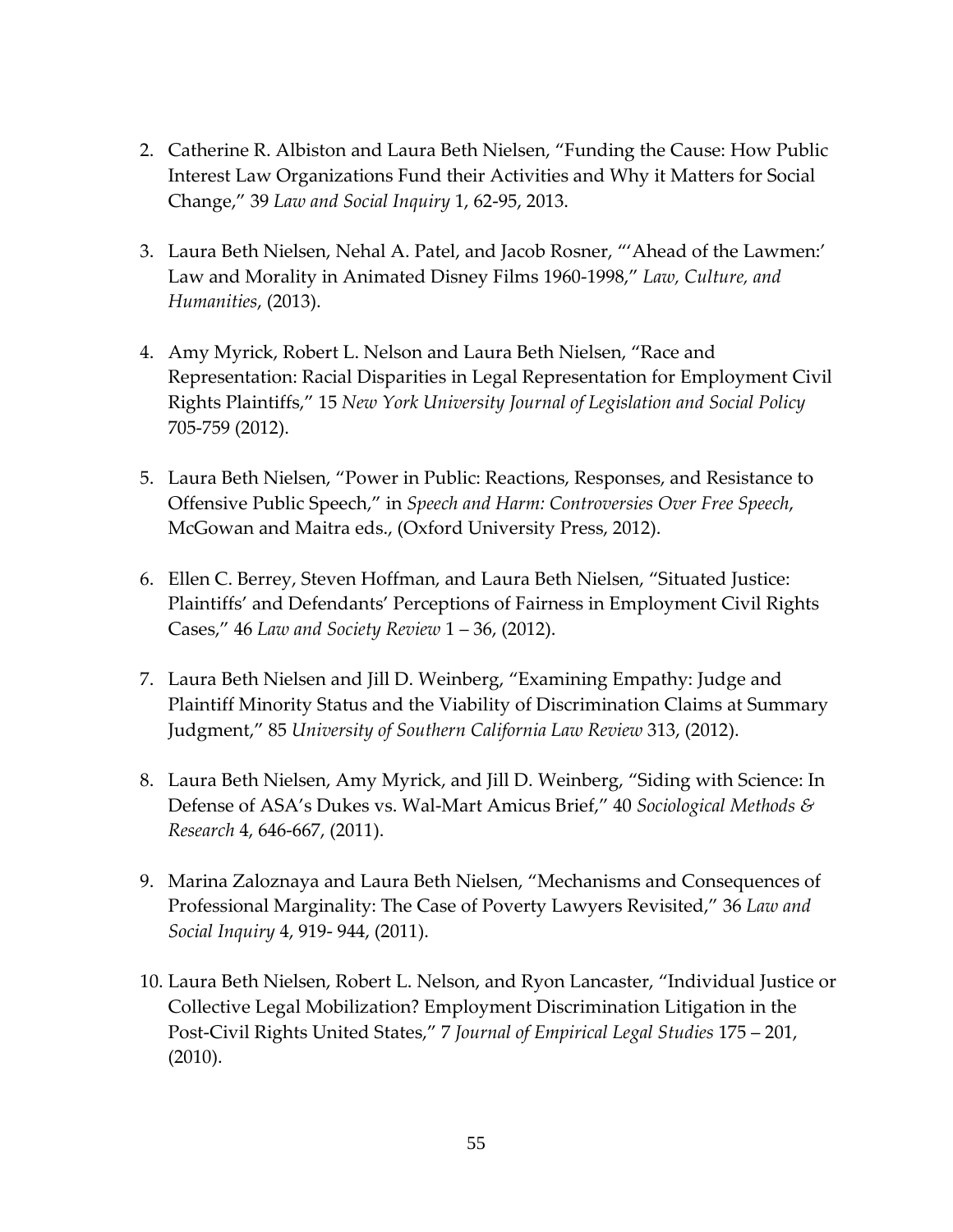- 11. Laura Beth Nielsen, "Mixed Methods in Empirical Legal Studies Research," in Kritzer ed., *Oxford Handbook of Empirical Legal Studies* (Oxford University Press, 2010).
- 12. Laura Beth Nielsen, "Social Movements, Social Processes: A Response to Gerald Rosenberg," 42 *John Marshall Law Review*, 671 – 683, (2009).
- 13. Robert L. Nelson, Ellen C. Berrey, and Laura Beth Nielsen, "Diverging Paths: Changing Conceptions of Employment Discrimination in Law and the Social Sciences," Hagan, Scheppele, and Tyler, eds., 4 *Annual Review of Law and Social Science* 103, (2008).
- 14. Arthur L. Stinchcombe and Laura Beth Nielsen, "Consent to Sex: The Liberal Paradigm Reformulated," *Journal of Political Philosophy*, (2008).
- 15. Laura Beth Nielsen, "Public Opinion and Legal Consciousness" in *Encyclopedia of Law and Society: American and Global Perspectives*, (Sage Publications, 2007).
- 16. Catherine R. Albiston and Laura Beth Nielsen, "The Procedural Attack on Civil Rights: The Empirical Reality of Buckhannon for Public Interest Litigation," 54 *UCLA Law Review*, 1087 – 1134, (2007).
- 17. Ellen Berrey and Laura Beth Nielsen, "Rights of Inclusion: Integrating Identity at the Bottom of the Dispute Pyramid," 32 *Law & Social Inquiry* 233 – 260, (2007).
- 18. Laura Beth Nielsen, "Understanding Rights," in Laura Beth Nielsen ed., *Theoretical and Empirical Perspectives on Rights*, (Ashgate, 2006).
- 19. Laura Beth Nielsen, "The Power of Place in the Construction of Rights," in Ben Fleury-Steiner and Laura Beth Nielsen eds., *New Civil Rights Research: A Constitutive Approach*, (Dartmouth/Ashgate Press, 2006).
- 20. Ben Fleury-Steiner and Laura Beth Nielsen, "Introduction," in Ben Fleury-Steiner and Laura Beth Nielsen eds., *New Civil Rights Research: A Constitutive Approach*, (Dartmouth/Ashgate Press, 2006).
- 21. Laura Beth Nielsen and Catherine R. Albiston, "The Organizational Environment of Public Interest Law 1975 – 2000," 84 *University of North Carolina Law Review* 1592 – 1621, (2006).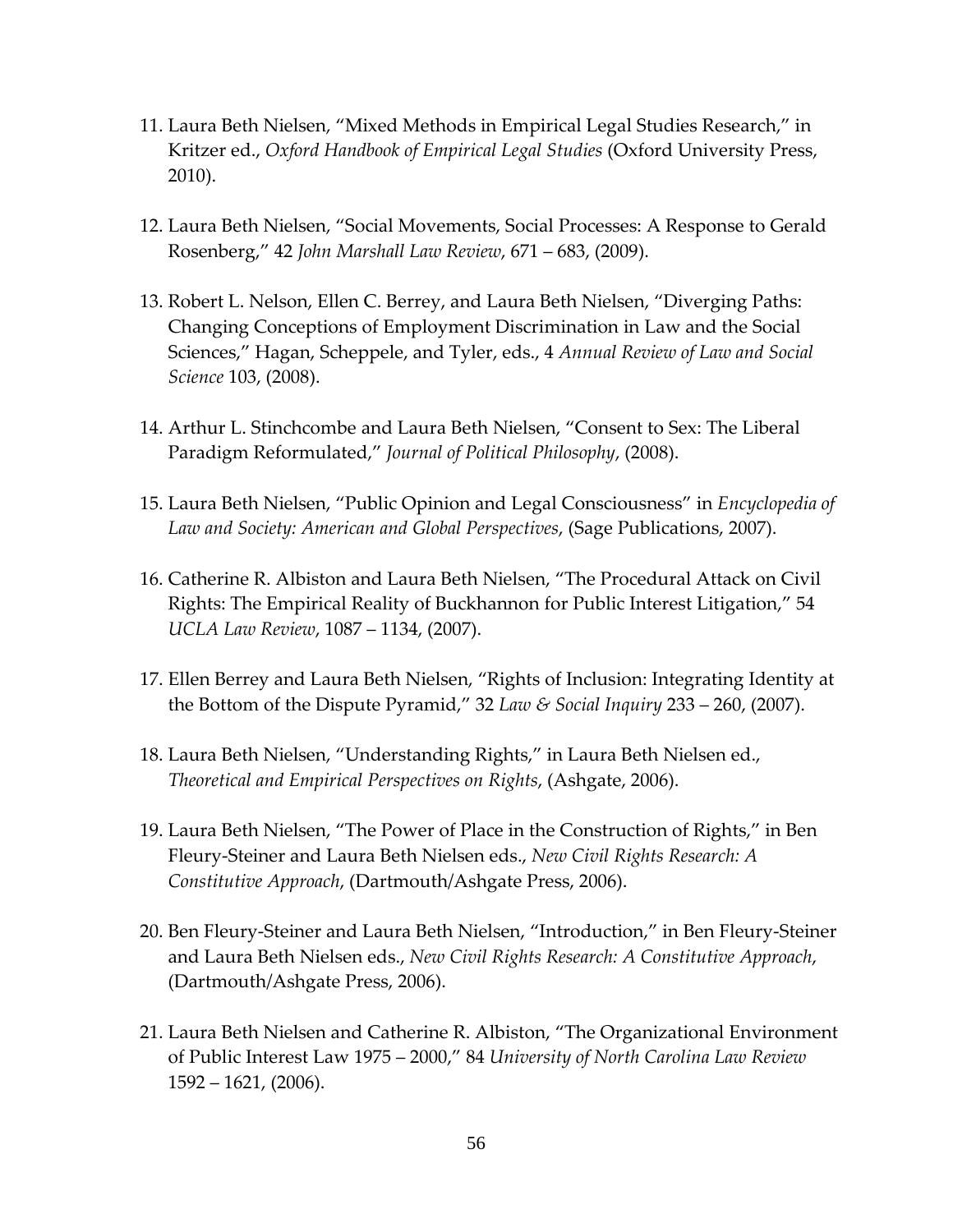- 22. Laura Beth Nielsen and Robert L. Nelson, "Scaling the Pyramid: A Sociolegal Model of Employment Discrimination Litigation," in Laura Beth Nielsen and Robert L. Nelson, eds., *Handbook of Employment Discrimination Research: Rights and Realities*, (Springer, 2005).
- 23. Laura Beth Nielsen and Robert L. Nelson, "Rights Realized? An Empirical Analysis of Employment Discrimination Litigation as a Claiming System," *Wisconsin Law Review* 663-711, (2005).

### **William Novak**, 2005 – 2008

*6 articles*

- 1. Novak, William J. "The Formative Era of the American State," in M. Grossberg and C. Tomlins, eds., *Cambridge History of Law in America* (Cambridge University Press, 2008).
- 2. Novak, William J. "Public-Private Governance: An Historical Introduction," in M. Minow & J. Freeman, eds., *Government by Contract: Outsourcing and American Democracy*. (Harvard University Press, 2009).
- 3. Novak, William J. "The Myth of the 'Weak' American State" 113 *American Historical Review* 752 (2008).
- 4. Novak, William J. "A State of Legislatures," 40 *Polity* 340 (2008).
- 5. Novak, William J. "Police Power and the Transformation of the American State," in M. Dubber and M. Valverde, eds., *Police and the Liberal State* (Stanford University Press, 2008).
- 6. Novak, William J. "The Not-So-Strange Birth of the Modern American State," 24 *Law and History Review* 193 (2006).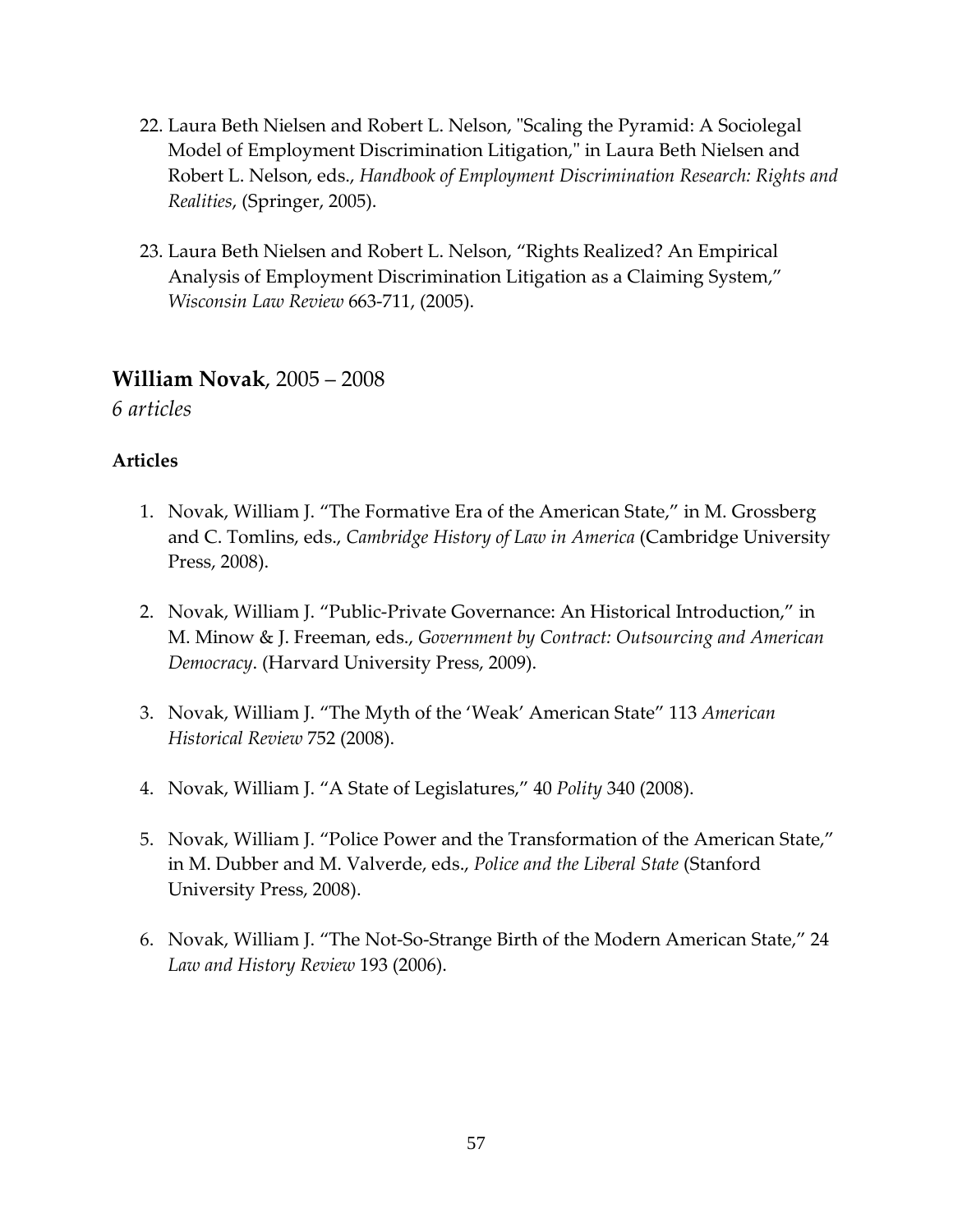# **Dylan Penningroth**

*5 articles*

### **Articles**

- 1. "Writing Slavery's History," *Organization of American Historians Magazine of History,* 23, no. 2, 13-20, (2009).
- 2. "African American Divorce in Virginia and Washington DC, 1865-1930," *Journal of Family History,* vol. 33, no. 1, 21-35, (2008).
- 3. "The Claims of Slaves and Ex-Slaves to Family and Property: A Transatlantic Comparison," *American Historical Review* 112, no. 4, 1039-69, (2007).
- 4. "My People, My People: The Dynamics of Community in Southern Slavery," 166- 76, in *New Studies in the History of American Slavery,* ed. Edward E. Baptist and Stephanie M.H. Camp, (University of Georgia Press, 2006).
- 5. "Slavery, Freedom, and Social Claims to Property Among African-Americans in Liberty County, Georgia, 1850-1880," *Journal of American History* 84 (Sept. 1997), 405-35. Reprinted in *The Old South: New Studies of Society and Culture,* ed. J. William Harris, 113-41, (New York, 2008).

# **Gabriele Plickert**, 2010 – 2014

*3 articles*

- 1. "Effects of Global Development on Gender and the Legal Practice," Introduction to Special Issue, 20 *Indiana Journal of Global Legal Studies* 1061, (2013).
- 2. "Arbeitszeit und Karriere: Auswirkungen des Geschlechts auf den Berufsalltag junger Anwältinnen und Anwälte (Hours of Work and Careers: The Effects of Gender on Professional Careers of Young Lawyers)," (with H. Merkens), 33 *Zeitschrift für Rechtssoziologie (The German Journal of Law and Society* 77, (2013).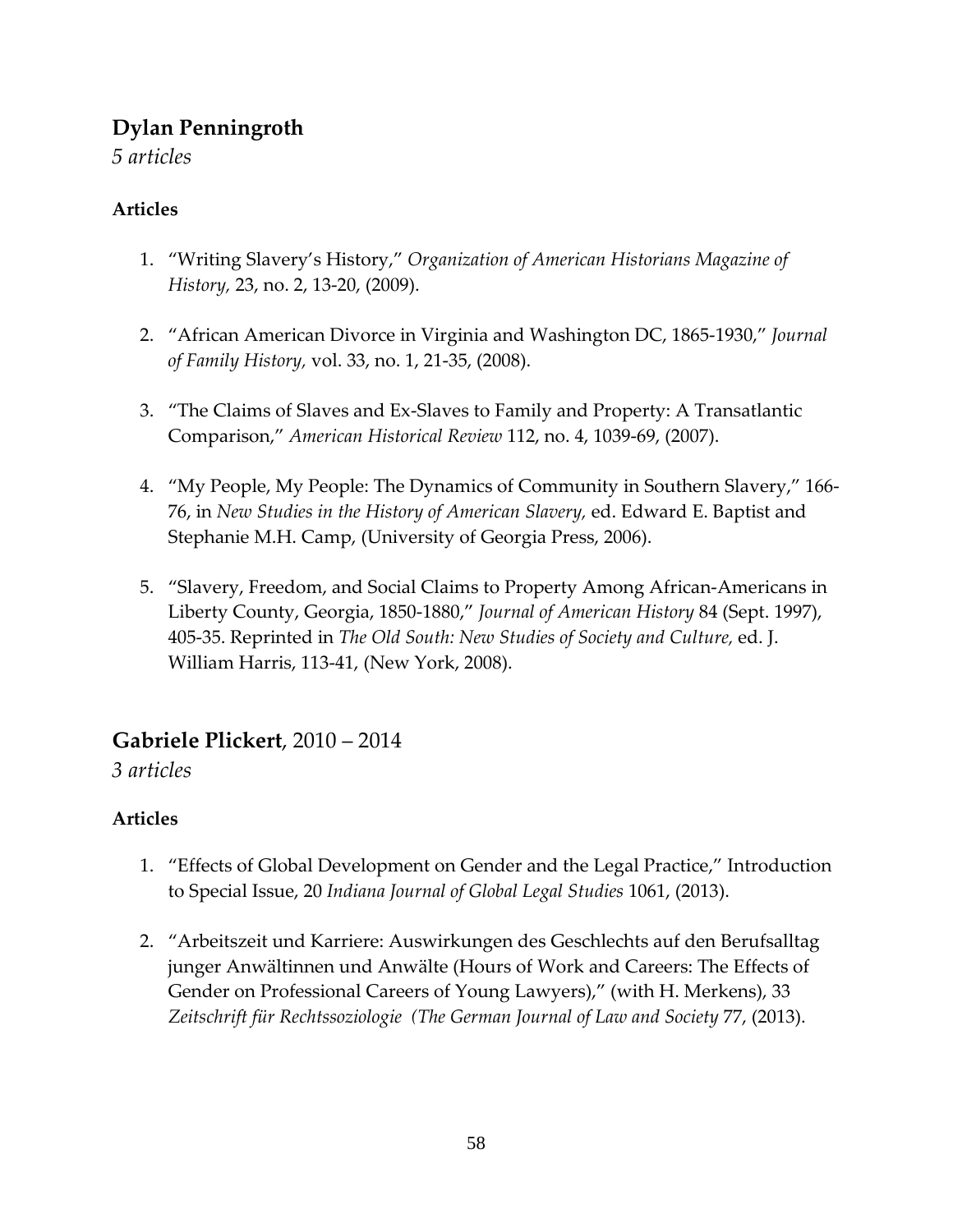3. "Professional Work and the Timing of Family Formation among Young Lawyers in U.S. and German Cities," (with J. Hagan), 18 *International Journal of the Legal Profession* 237, (2011).

# **Jothie Rajah**, 2007 – 2014

*1 book, 7 articles*

#### **Book**

1. *Authoritarian Rule of Law: Legislation, Discourse and Legitimacy in Singapore,*  (Cambridge University Press: New York, 2012).

- 1. "Flogging Gum: Cultural Imaginaries and Postcoloniality in Singapore's Rule of Law," 18 *Law/Text/Culture* 135 (2014).
- 2. "Language-and-Law Scholarship: An Interdisciplinary Conversation and a Post-9-11 Example," (with E. Mertz), 10 *Annual Review of Law and Social Sciences* 169 (2014).
- 3. "Sinister Translations: Law's Authority in a Post-9/11 World," 21 *Indiana Journal of Global Legal Studies* 107 (2014).
- 4. "Of Masks and Absences: Cause Lawyering in Singapore" (with A. Thiruvengadam), 31 *Wisconsin International Law Journal* (2013).
- 5. "Lawyers, Politics, and Publics: State Management of Lawyers and Legitimacy in Singapore," in T. Halliday, L. Karpik & M. Feeley, eds., *Fates of Political*  Liberalism: The Legal Complex in the British Post-Colony, (Cambridge University Press, 2012).
- 6. "The Gulf between Promise and Claim: Understanding International Law's Failure to Decolonise," 3 *Transnational Legal Theory* 285 (2012).
- 7. "Punishing Bodies, Securing the Nation: How Rule of Law Can Legitimate the Urbane Authoritarian State," 36 *Law & Social Inquiry* 945 (2011).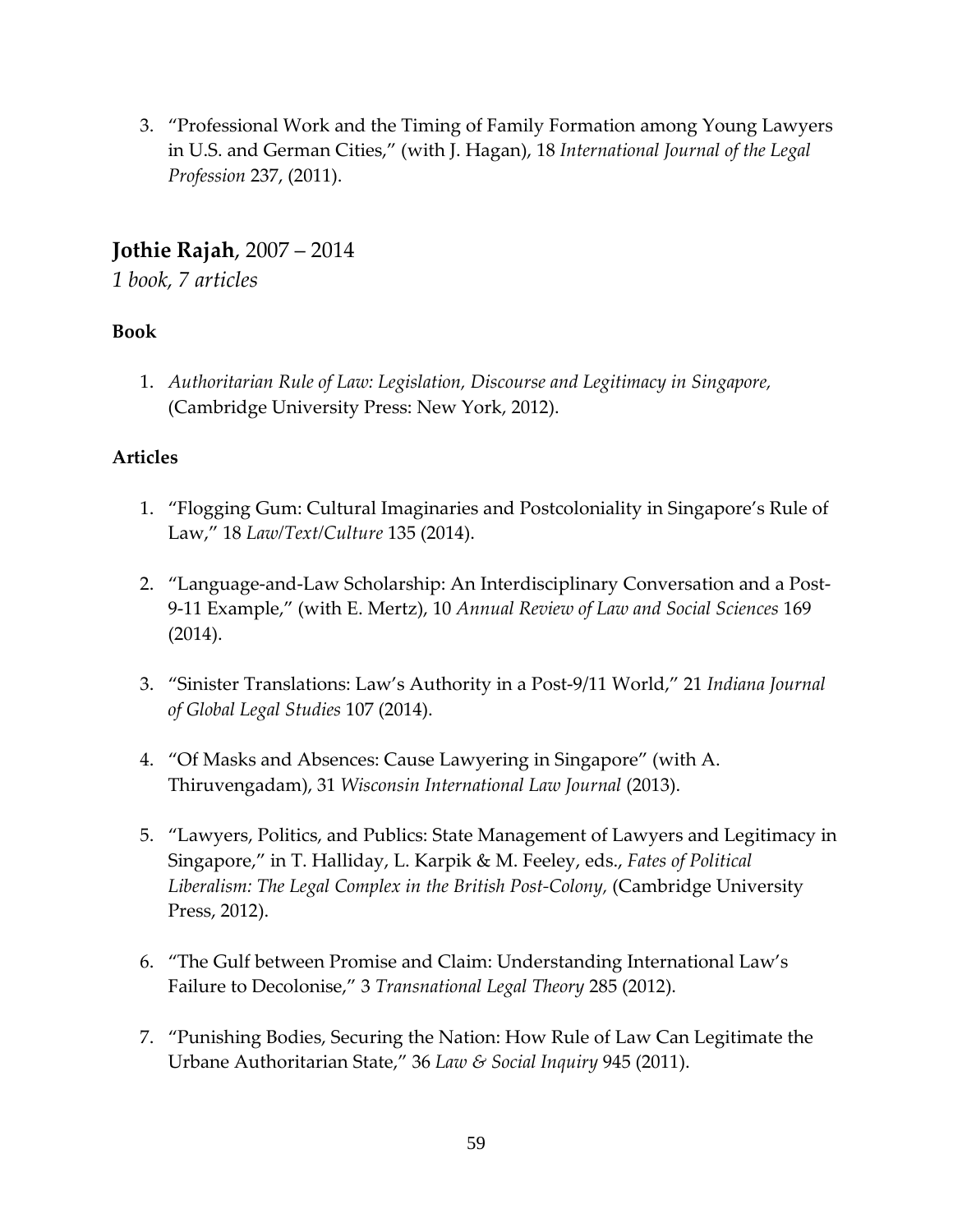# **Rebecca Sandefur**, 2010 – 2014

*6 articles, 4 reports*

#### **Articles**

- 1. "Expanding the Empirical Study of Access to Justice," *Wisconsin Law Review* 101- 120 (with Catherine R. Albiston), (2013).
- 2. "Beyond the Numbers: What We Know and Should Know About American Pro Bono," *Harvard Law and Policy Review* 7:83-111 (with Scott L. Cummings), (2013).
- 3. "Using a Randomized Control Trial to Accomplish Multiple Goals: An RCT Evaluating What Works for Individuals in Financial Distress, Investigating the Debt Collection System, Exploring Ways to Increase Access to Justice, and Bridging Clinical and Doctrinal Instruction," *Georgetown Journal on Poverty Law Policy* (with Dalie Jiminez, D. James Greiner, and Lois R. Lupica), (2013).
- 4. "Money Isn't Everything: Understanding Moderate Income Households' Use of Lawyers' Services," In *Middle Income Access to Justice,* edited by Anthony Duggan, Lorne Sossin and Michael Trebilcock. (Toronto, ON: University of Toronto Press, 2012.)
- 5. "'Golden Age', Quiescence, and Revival: How the Sociology of Professions Became the Study of Knowledge-Based Work," (with Elizabeth H. Gorman), *Work and Occupations* 38:275-302, (2011).
- 6. "The Impact of Counsel: An Analysis of Empirical Evidence." *Seattle Journal for Social Justice* 9(1): 51-96, (2010).

#### **Reports**

- 1. *Accessing Justice in the Contemporary USA: Findings from the Community Needs and Services Study,* (Chicago, IL: American Bar Foundation, 2014).
- 2. *After the JD III: Third Results from a National Survey of Legal Careers.* (with Ronit Dinovitzer, Bryant Garth, Robert L. Nelson, Gabriele Plickert, and Joyce S. Sterling et al.) (Chicago, IL and Dallas, TX: American Bar Foundation and NALP Foundation for Law Career Research and Education, 2014).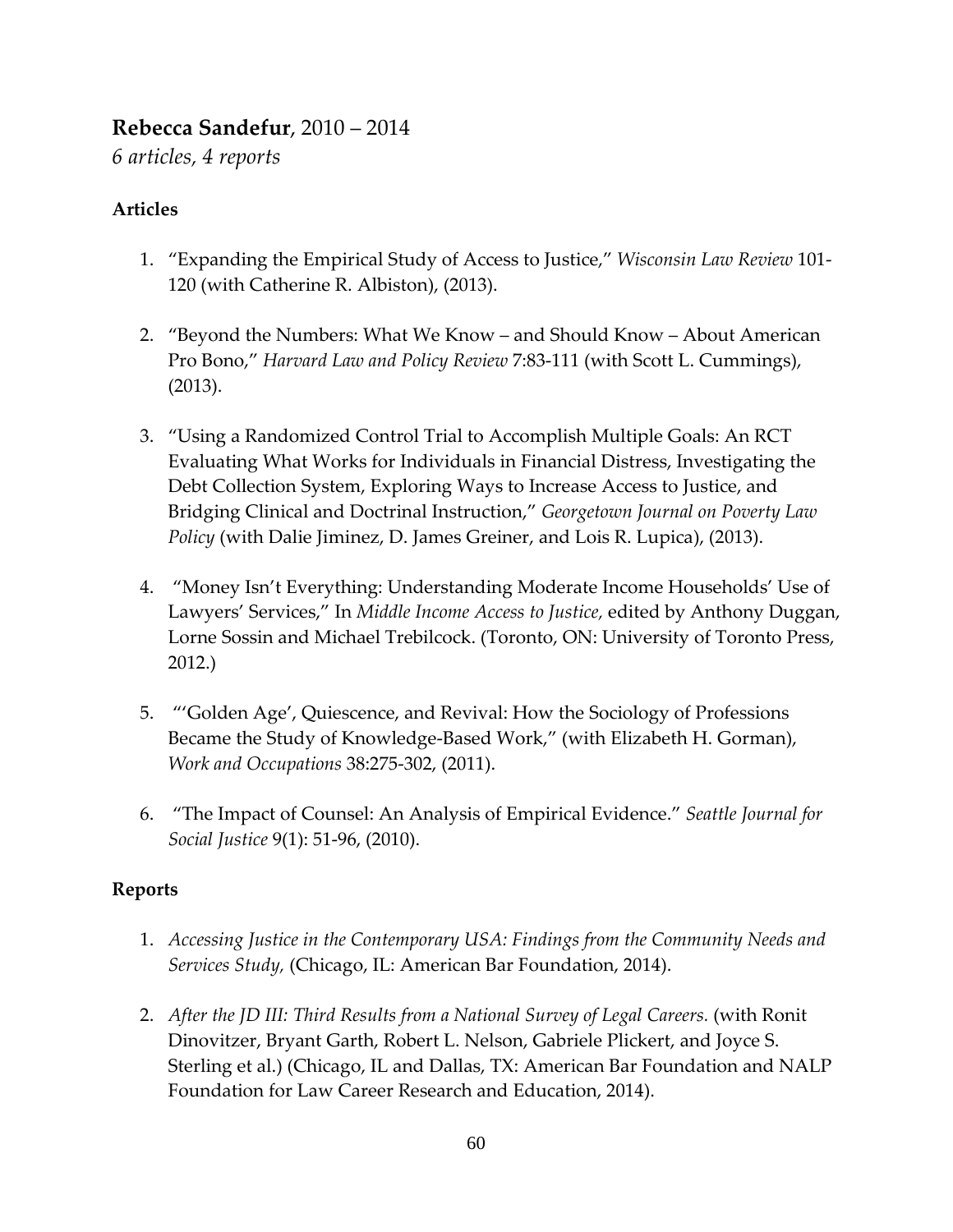- 3. *Paths to Justice – A Past, Present and Future Roadmap.* (with Pascoe Pleasance and Nigel J. Balmer), (London: Nuffield Foundation, 2013.
- 4. *Access Across America: 1st Report of the Civil Justice Infrastructure Mapping Project*, (1st author, with Aaron C. Smyth), (Chicago, IL: American Bar Foundation, 2011).

# **Christopher W. Schmidt**, 2011 – 2014

*11 articles*

- 1. *The Resilience of Federalism*, 91 DENVER UNIVERSITY LAW REVIEW ONLINE 191 (2014).
- 2. "New York Times v. Sullivan and the Legal Attack on the Civil Rights Movement," 66 ALABAMA LAW REVIEW 293 (2014).
- 3. "Explaining the Baseball Revolution," 45 ARIZONA STATE LAW JOURNAL 1471 (2013).
- 4. "Why Broccoli? Limiting Principles and Popular Constitutionalism in the Health Care Decision," 61 UCLA LAW REVIEW 66 (with Mark D. Rosen) (2013).
- 5. "Beyond the Opinion: Supreme Court Justices and Extrajudicial Speech," 88 CHICAGO-KENT LAW REVIEW 487 (2013).
- 6. "Introduction: The Supreme Court and the American Public," 88 CHICAGO-KENT LAW REVIEW 287 (with Carolyn Shapiro) (2013).
- 7. "Defending the Right to Discriminate: The Libertarian Challenge to the Civil Rights Movement," in SIGNPOSTS: NEW DIRECTIONS IN SOUTHERN LEGAL HISTORY, (Sally Hadden & Patricia Minter eds., 2013).
- 8. "John Montgomery Ward: The Lawyer Who Took on Baseball," in THEN & NOW: STORIES OF LAW AND PROGRESS (Lori Andrews & Sarah Harding eds., 2013).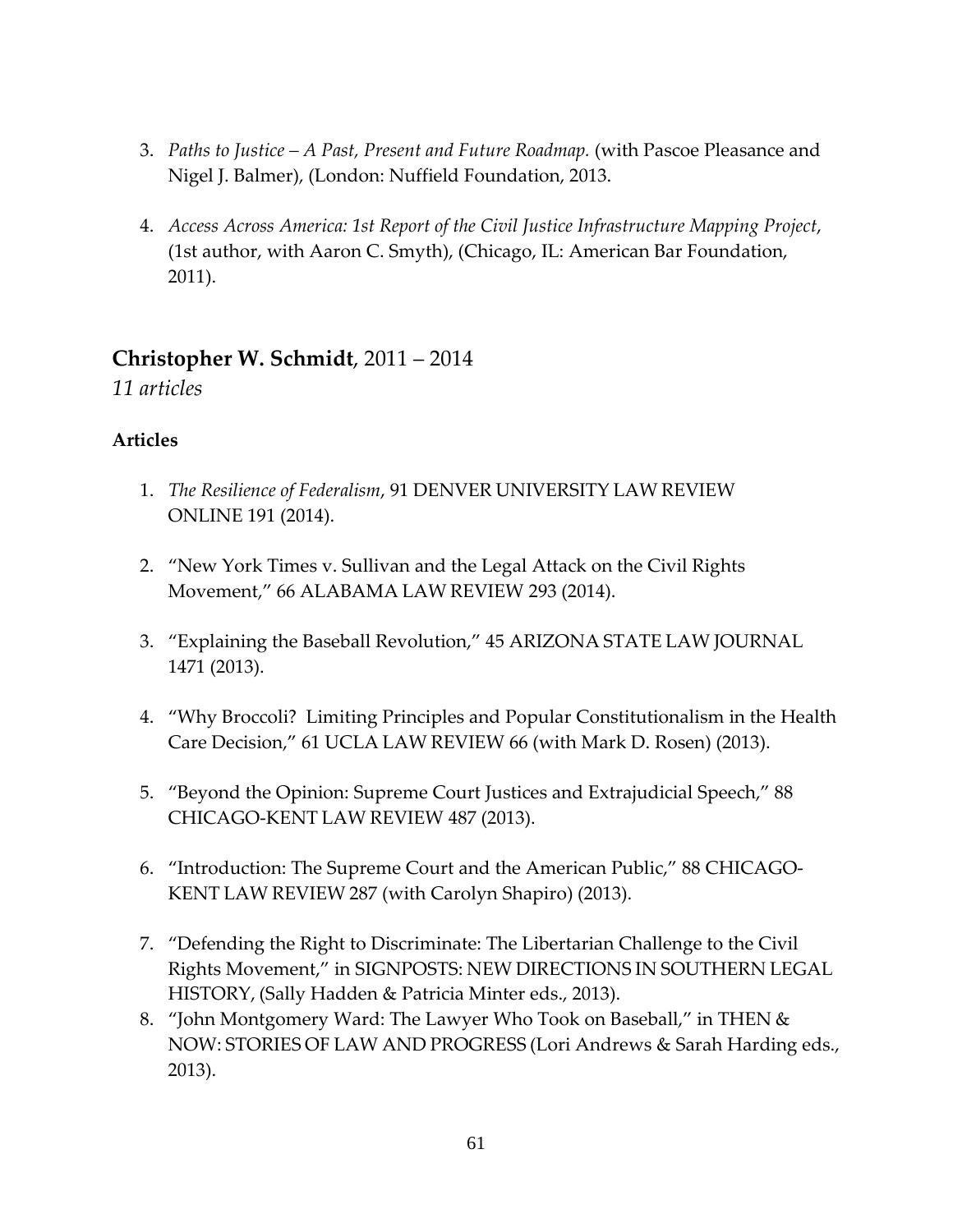- 9. "The Tea Party and the Constitution," 39 HASTINGS CONSTITUTIONAL LAW Q. 193 (2011).
- 10. "Conceptions of Law in the Civil Rights Movement," 1 UC-IRVINE LAW REVIEW 641 (2011).
- 11. "Popular Constitutionalism on the Right: Lessons from the Tea Party," 88 DENVER UNIVERSITY LAW REVIEW 523 (2011).

# **Susan P. Shapiro**

*5 articles*

- 1. "The Grammar of Trust," Jocelyn Pixley (ed.), *New Perspectives on Emotions in Finance: The Sociology of Confidence, Fear and Betrayal*, 99-118, (London: Routledge, 2012).
- 2. "Conflict of Interest at the Bedside: Surrogate Decision Making at the End of Life," Anne Peters and Lukas Handschin (eds.), *Conflict of Interest in Global, Public and Corporate Governance***,** 334-54, (Cambridge: Cambridge University Press, 2012).
- 3. "Advance Directives: The Elusive Goal of Having the Last Word," *National Academy of Elder Law Attorneys (NAELA) Journal* 8(2), 205-232, (2012).
- 4. "When Life Imitates Art: Surrogate Decision Making at the End of Life," *Topics in Stroke Rehabilitation* 14(4), 80-92, (2007).
- 5. "Agency Theory," *Annual Review of Sociology* 31, 263-84, (2005).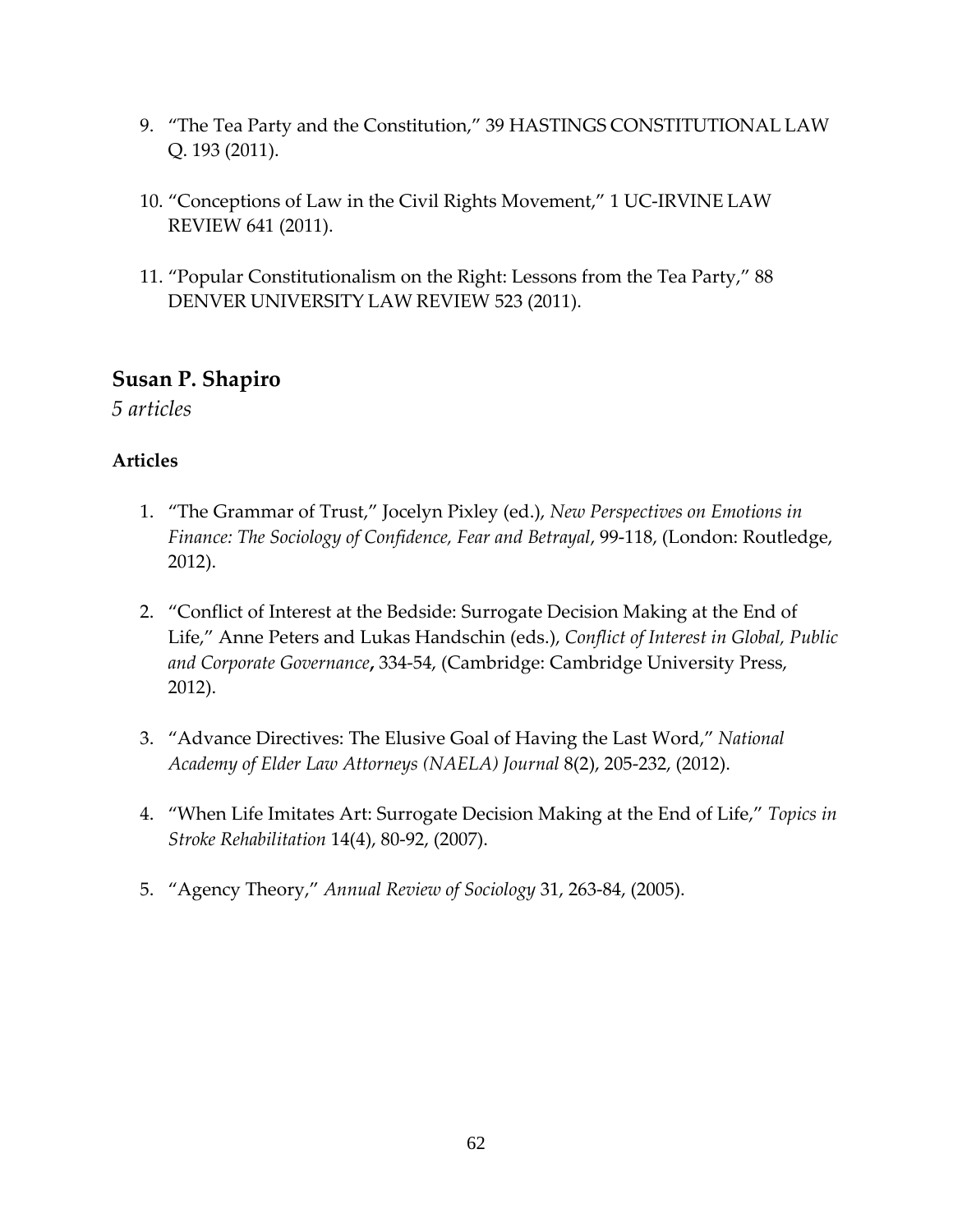# **Christopher Tomlins**, 2005 – 2009

*2 books, 19 articles*

#### **Books**

- 1. Editor, with M. Grossberg, *The Cambridge History of Law in America*, 3 volumes, (Cambridge and New York: Cambridge University Press, 2008).
- 2. Editor, *The Supreme Court of the United States: The Pursuit of Justice*, (Boston and New York: The Houghton Mifflin Company, 2005).

- 1. "Transplants and Timing: Passages in the Creation of an Anglo-American Law of Slavery," *Theoretical Inquiries in Law*, 10, 2 (2009).
- 2. "Revolutionary Justice in Brecht, Conrad and Blake," *Law and Literature*, 21, 2 (2009).
- 3. "The Strait Gate: The Past, History and Legal Scholarship," *Law, Culture and the Humanities*, 5, 1 (2009).
- 4. "History at the American Bar Foundation," in *Analyzing Law's Reach: Empirical Research on Law and Society*, (ABA Books, 2008).
- 5. "The Supreme Sovereignty of the State: A Genealogy of Police in American Constitutional Law, from the Founding Era to Lochner," in Markus Dubber and Marianna Valverde, editors, *Police in the Liberal State*, (Stanford: Stanford University Press, 2008).
- 6. "Constellations of Class in North America and the Atlantic World," in Simon Middleton and Billy G. Smith, editors, *Class Matters: Early North America and the Atlantic World*, (Philadelphia: University of Pennsylvania Press, 2008).
- 7. "Editors' Preface: The Cambridge History of Law in America," with Michael Grossberg, in Michael Grossberg and Christopher Tomlins, editors, *Cambridge History of Law in America*, I-III, (Cambridge and New York: Cambridge University Press, 2008).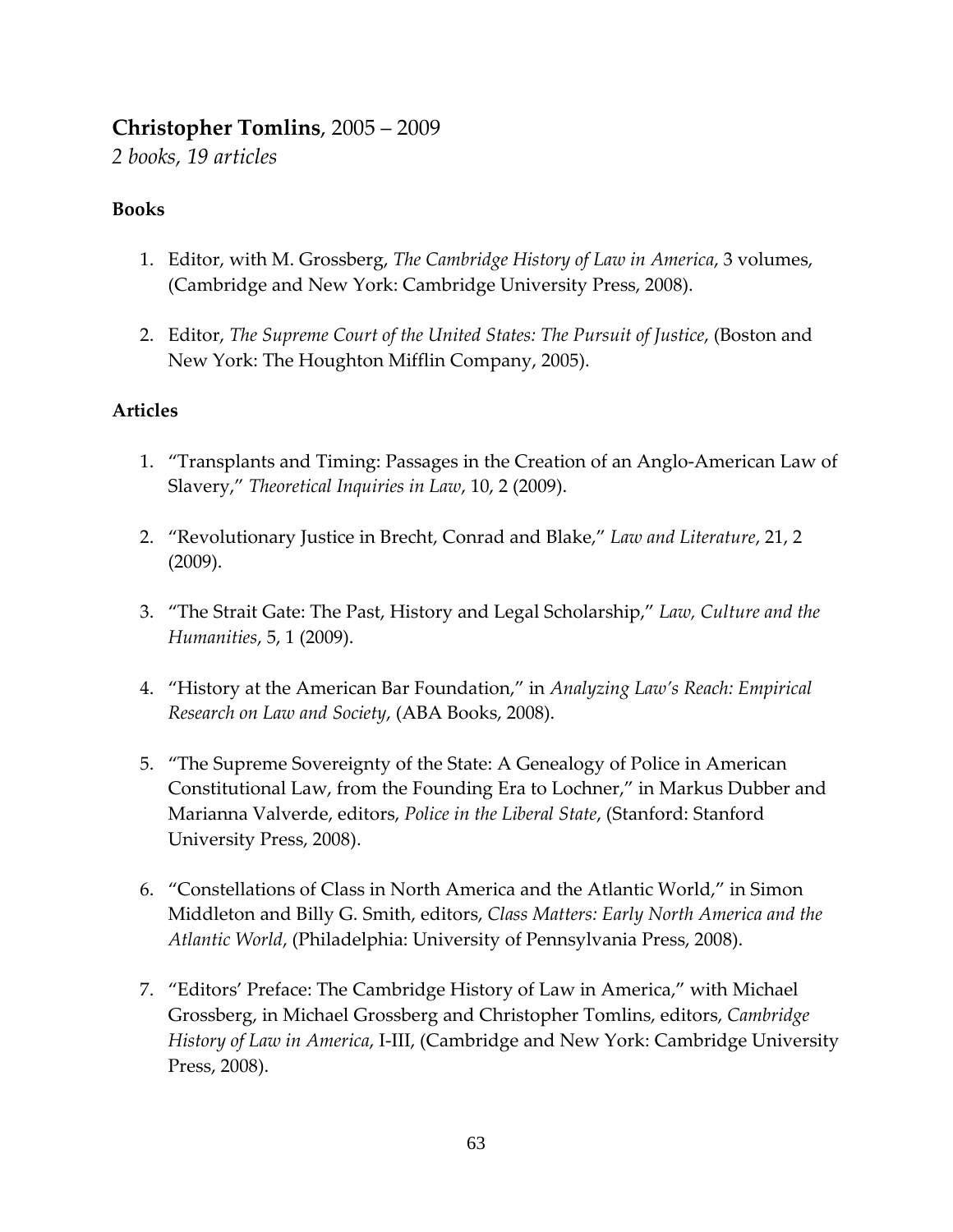- 8. "Law, Population, Labor," in Michael Grossberg and Christopher Tomlins, editors, *Cambridge History of Law in America*, I (Cambridge and New York: Cambridge University Press, 2008).
- 9. "Law and History," in Keith Whittington, Daniel Kellmann, and Gregory A. Caldeira, editors, *The Oxford Handbook on Law and Politics*, (Oxford: Oxford University Press, 2008).
- 10. "Necessities of State: Police, Sovereignty and the Constitution," *Journal of Policy History*, 20, 1 (2008).
- 11. "How Autonomous is Law?" *Annual Review of Law and Social Science*, 3 (Palo Alto: Annual Reviews Press, 2007).
- 12. "The Threepenny Constitution (and the Question of Justice)," *Alabama Law Review*, 58 (2007).
- 13. "Framing the Fragments. Police: Genealogies, Discourses, Locales, Principles," in Markus Dubber and Marianna Valverde, editors, *The New Police Science: The Police Power in Domestic and International Governance*, (Stanford: Stanford University Press, 2006).
- 14. "Politics, Police, Past and Present: Larry Kramer's The People Themselves," *Chicago-Kent Law Review*, 81, 3 (2006).
- 15. "Indentured Servitude in Perspective: European Migration to the North American Mainland and the Composition of the Early American Labor Force, 1600-1775," in Catherine Matson, editor, *The Economy of Early America: New Directions*, (University Park, PA: Pennsylvania State University Press, 2005).
- 16. "Law's Wilderness: The Discourse of English Colonizing, the Violence of Intrusion, and the Failures of American History," in John Smolenski et al., editors, *New World Orders: Violence, Sanction and Authority in the Early Modern Americas, 1500-1825, (*Philadelphia: University of Pennsylvania Press, 2005).
- 17. "Introduction: Characterizing the Supreme Court," in Christopher Tomlins, editor, *The Supreme Court of the United States*, (New York: Houghton Mifflin, 2005).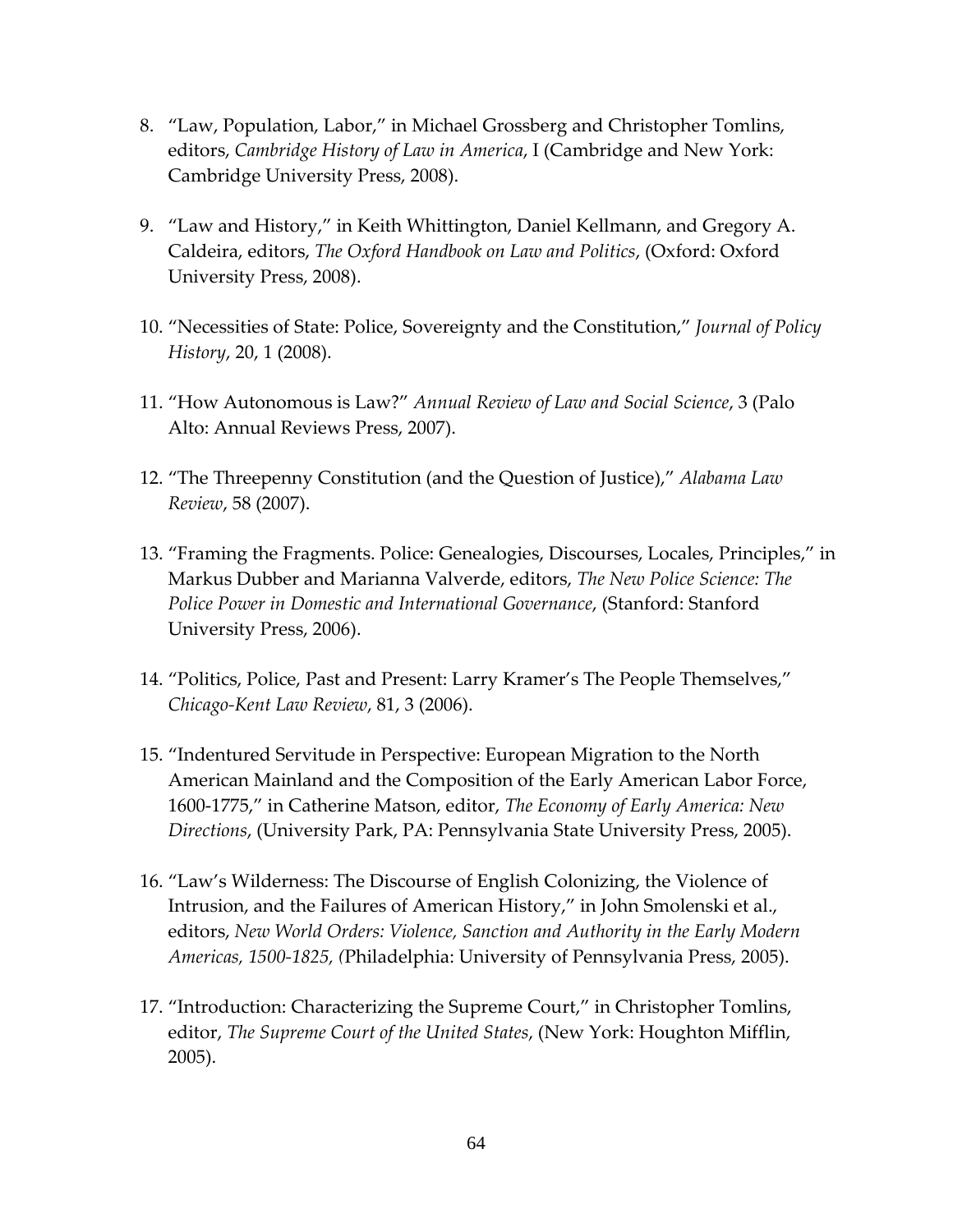- 18. "Le Champ Juridique et son Histoire: Récit, Justification et Explication. Réflexions à Partir du Cas Américain," in Lior Israël, Guillaume Sacriste, Antoine Vauchez et Laurent Willemez, editors, *Sur la Portée Sociale du Droit: Usages et Légitimité du Registre Juridique*, (CURAPP: Presses Universitaires de France, 2005).
- 19. "To Improve the State and Condition of Man: The Power to Police and the History of American Governance," *Buffalo Law Review*, 53, 4 (2005).

### **Victoria Saker Woeste**

*2 books, 7 articles*

#### **Books**

- 1. Editor (with A. Mermelstein, E. Zadoff & M. Galanter), *Jews and the Law*, (Quid Pro Books, 2014).
- 2. *Henry Ford's War on Jews and the Legal Battle Against Hate Speech*, (Stanford University Press, 2012).

- 1. "Introduction," in A. Mermelstein, E. Zadoff, M. Galanter & V.Woeste, eds., *Jews and the Law*, (Quid Pro Books, 2014).
- 2. "California Lawyer: Aaron Sapiro and the Progressive Vision of Public Service," 8 *California Legal History* 449 (2013).
- 3. "Louis Marshall and the Jurisprudence of Economic Conservatism, 1894-1929," in S. L. Stone, M. Galanter & V. S. Woeste, eds., *Jews and the Law,* (Quid Pro Books, 2014).
- 4. "Lawrence Friedman and the Bane of Functionalism," in R, Gordon & M. Horwitz, eds., *Law, Society, and History: Themes in the Legal Sociology and Legal History of Lawrence M. Friedman*, (Cambridge University Press, 2011).
- 5. "Agriculture and the State, 1790-2000," in Christopher Tomlins and Michael Grossberg, eds., *The Cambridge History of Law in America*, *Vol. III: The Twentieth Century and After (1920-) (*New York: Cambridge University Press, 2008).